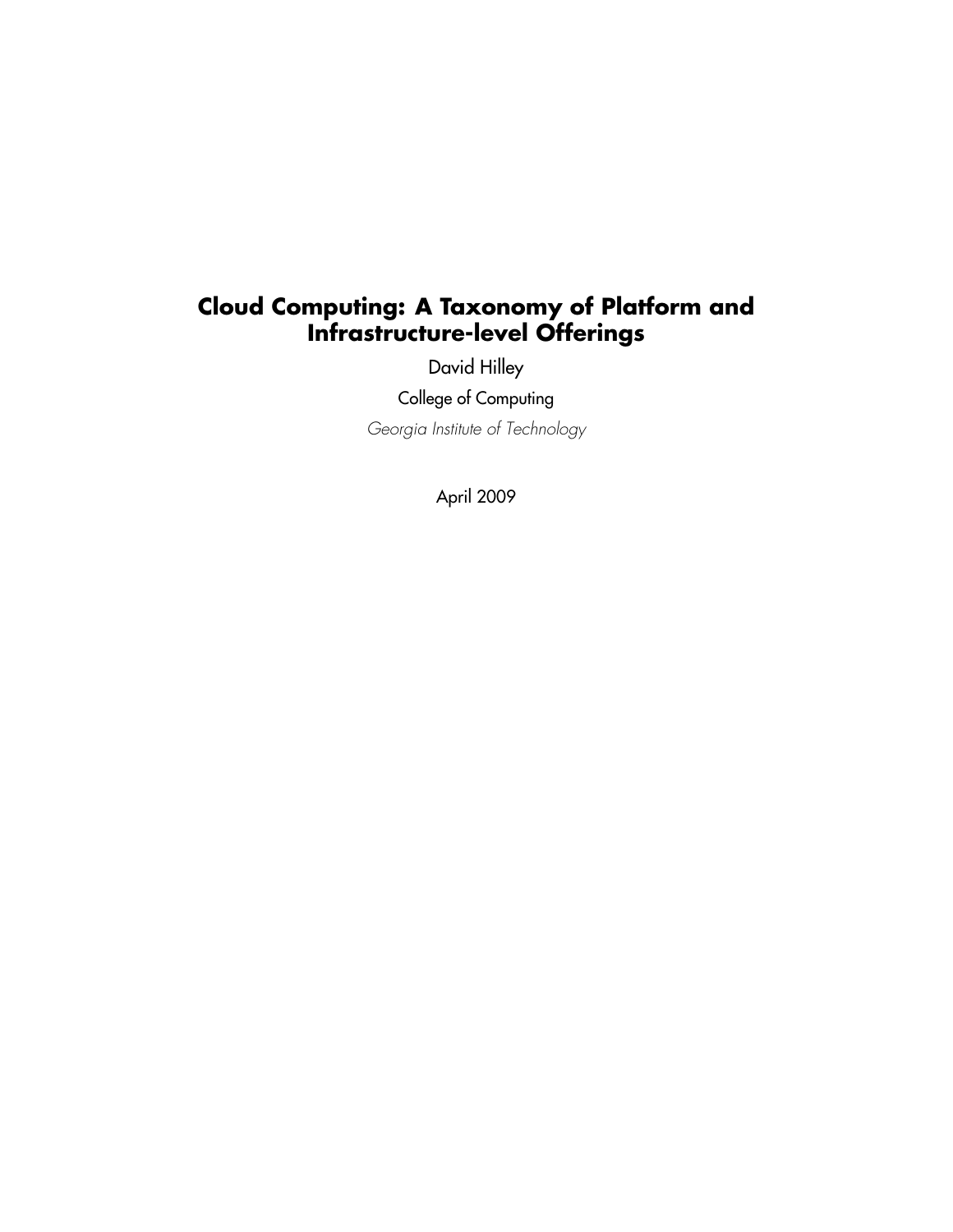# **Cloud Computing: A Taxonomy of Platform and Infrastructure-level Offerings**

David Hilley

# **1 Introduction**

Cloud computing is a buzzword and umbrella term applied to several nascent trends in the turbulent landscape of information technology. Computing in the "cloud" alludes to ubiquitous and inexhaustible on-demand IT resources accessible through the Internet. Practically every new Internet-based service from Gmail [\[1\]](#page-32-0) to Amazon Web Services [\[2\]](#page-32-1) to Microsoft Online Services [\[3\]](#page-32-2) to even Facebook [\[4\]](#page-32-3) have been labeled "cloud" offerings, either officially or externally.

Although cloud computing has garnered significant interest, factors such as unclear terminology, non-existent product "paper launches", and opportunistic marketing have led to a significant lack of clarity surrounding discussions of cloud computing technology and products. The need for clarity is well-recognized within the industry [\[5\]](#page-32-4) and by industry observers [\[6\]](#page-32-5). Perhaps more importantly, due to the relative infancy of the industry, currently-available product offerings are not standardized. Neither providers nor potential consumers really know what a "good" cloud computing product offering should look like and what classes of products are appropriate. Consequently, products are not easily comparable.

The scope of various product offerings differ and overlap in complicated ways – for example, Amazon's EC2 service [\[7\]](#page-32-6) and Google's App Engine [\[8\]](#page-32-7) partially overlap in scope and applicability. EC2 is more flexible but also lower-level, while App Engine subsumes some functionality in Amazon Web Services suite of offerings [\[2\]](#page-32-1) external to EC2. On balance, App Engine incorporates that functionality at the expense of being less general-purpose and more tightly integrated. Differences such as these make comparisons between products difficult; it is unclear how the major products fit into the greater universe of offerings and what axes of comparison are appropriate.

The goal of this study is to perform a detailed survey of different offerings to classify and clarify the commonalities and differences along various product dimensions. The objects of analysis in this work are *products* and not their component technologies in a vacuum. Clarifying the relationship of the various cloud computing products will allow both consumers and service providers to assess their current and planned future offerings in light of their desired properties and marketplace positioning.

**Scope:** Since the landscape of cloud computing is so broad and nebulous, this work's scope is explicitly limited to lower-level offerings. In particular, "infrastructure" or "platform"-level services as well as relevant supporting services – this will include offerings like Amazon's EC2 [\[7\]](#page-32-6) or Google's App Engine [\[8\]](#page-32-7). It will not cover application-level offerings such as GMail [\[1\]](#page-32-0), Google Docs [\[9\]](#page-32-8), or Microsoft Online Services [\[3\]](#page-32-2). As the industry is awash in startups and announced-but-not-delivered "vaporware", this analysis will not attempt to be exhaustive; instead it will cover the most important players with notable offerings.

**Contributions:** Broadly, this paper's contributions are as follows: 1) an analysis of cloud computing's value proposition and initial impact (Section [2\)](#page-2-0), 2) a summary of major, directly-competing lower-level cloud products (Section [3\)](#page-11-0), and 3) an in-depth analysis and taxonomy of products on identified axes of comparison (Section [4\)](#page-17-0).

**Roadmap:** The structure of the remainder of this paper is as follows:

• Section [2](#page-2-0) presents general cloud computing background. In particular, it covers the following major subtopics: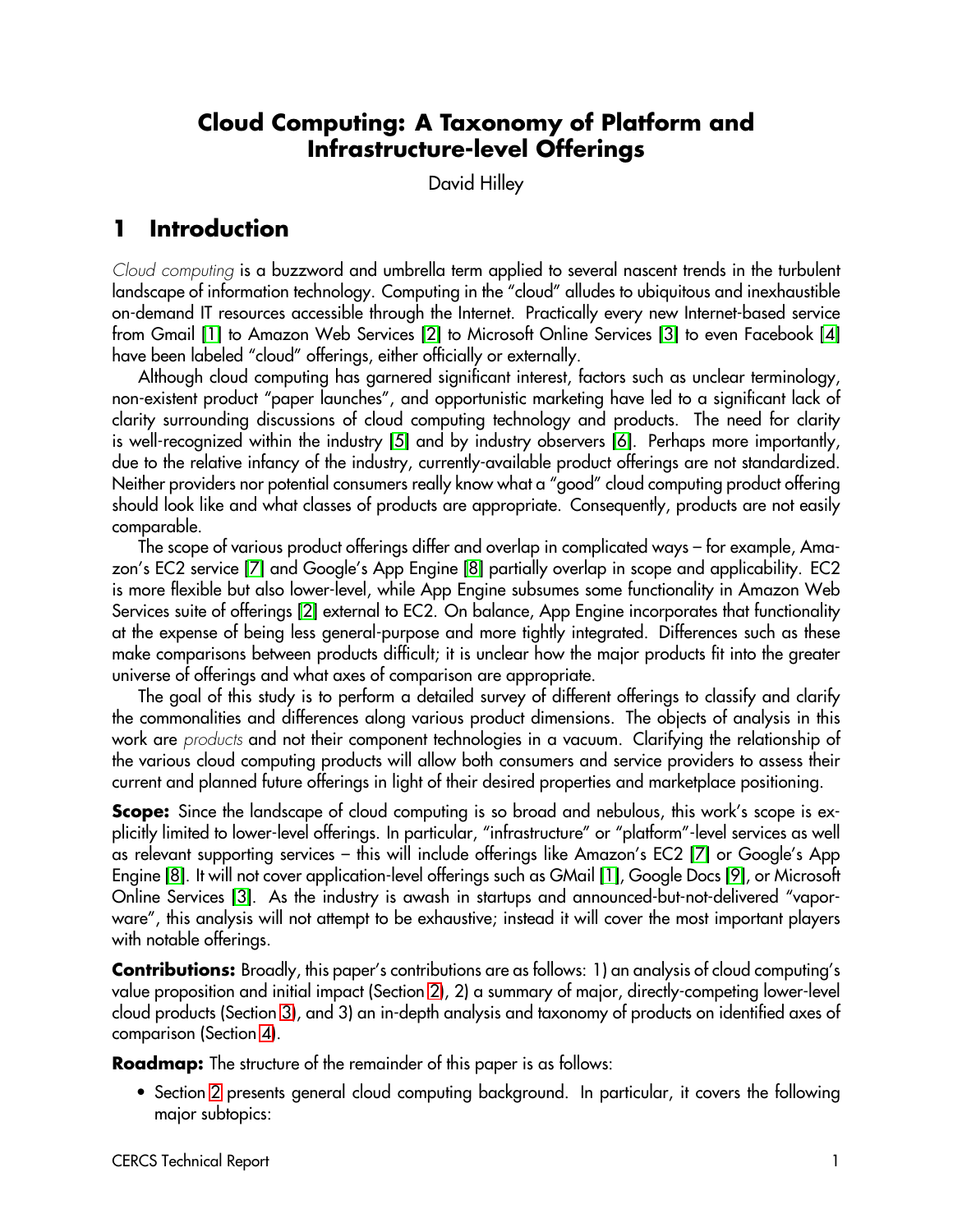- **–** General Background This section explains why cloud computing is now feasible and the technological trends leading to its ascendancy.
- **–** Business Context (Section [2.1\)](#page-3-0) This section discusses cloud's value proposition on both the supply and demand side.
- **–** Business Cases (Section [2.2\)](#page-4-0) This section analyzes the experiences of some early adopters.
- **–** Types of Products (Section [2.3\)](#page-6-0) This section summarizes the classification schemes the industry is using and the basic product distinctions.
- **–** Major Players (Section [2.4\)](#page-8-0) This section briefly summarizes the biggest cloud players; it provides context by explaining how these companies entered the cloud computing field and how it fits their existing business competencies.
- Section [3](#page-11-0) summarizes the major cloud product offerings used in this analysis.
- Section [4](#page-17-0) identifies dimensions of comparison between cloud products and analyzes the products listed in Section [3](#page-11-0) in context.
- Section [5](#page-30-0) concludes.

# <span id="page-2-0"></span>**2 Background**

"Cloud Computing" is a broad but fledgling area spurred by several important technological trends. The most important trends underlying all cloud offerings are 1) ubiquitous network connectivity and 2) virtualization. Connectivity is critical for the viability of the cloud model because services are delivered and accessed over the Internet. Virtualization is technique of abstraction applied at different layers of the computing hardware or software stack, decoupling resources' interfaces from underlying low-level details. Applied properly, it can allow seamless scaling of resources with changes in demand. It also enables more efficient sharing of surplus capacity that might otherwise be underutilized. The abstraction afforded by virtualized services means resource users do not need to be aware of sharing or cooperate explicitly.

To understand virtualization in a non-technical context, consider teller lines at a bank: while some banks have independent lines per teller window, others provide a common feeder line. The latter is an example of virtualization. From a customer's perspective, there is a single line; behind the scenes, the bank can increase or decrease capacity to meet demand by adding or removing tellers. Furthermore, in the un-virtualized example where separate tellers are directly exposed to customers, lowering capacity by removing a teller is a more complex operation because customers may already be enqueued in a particular line. Virtualization abstracts away the number of tellers from the customers, creating one virtual teller line.

Virtualization is one enabler of *utility computing*, a service model of computing where computational resources (such as CPU time, storage or network bandwidth) are sold as on-demand and metered resources, like public utilities. The key difference (and benefit) of modern cloud computing over older managed server rental/hosting models is the billing regime. With utility-style computing, one may rent 1,000 servers for one hour; the resources do not have to be reserved in monthly contracts, and the user only pays for what he uses. In this manner, resource usage can simply scale and contract to meet current demand.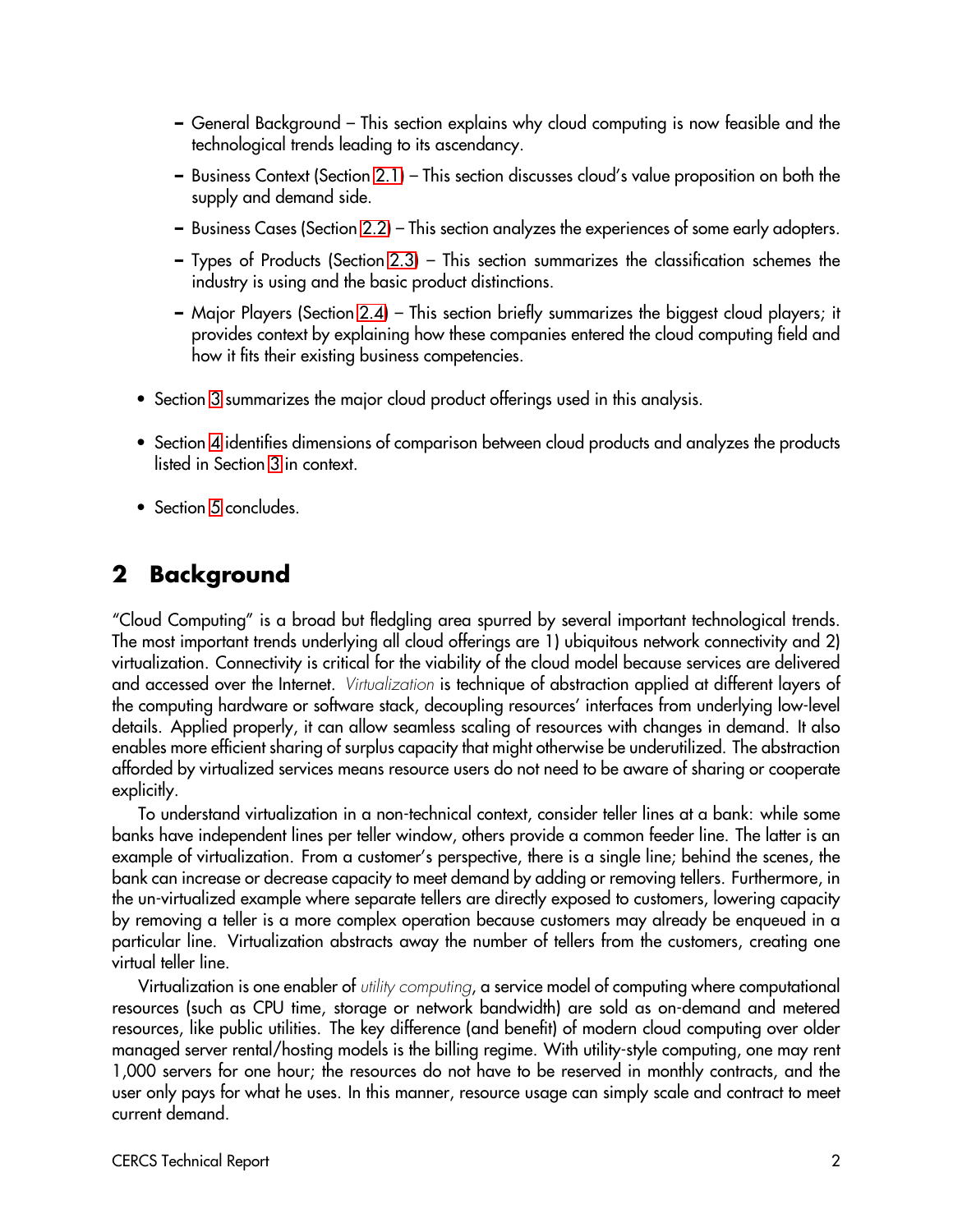#### <span id="page-3-0"></span>**2.1 Business Context**

The business and economical reasons for cloud computing are a direct result of various advantages enjoyed by Internet technology heavyweights such as Google, Amazon, Microsoft, IBM and others. On the provider side, the first and most obvious advantage is massive economies of scale. A recent research report on cloud computing by Berkeley's RADLab titled "Above the Clouds: A Berkeley View of Cloud Computing" [\[10\]](#page-32-9) cited the figures in Table [1](#page-4-1) to illustrate the magnitude of cost advantage enjoyed by the largest players – network, storage and administration costs can be better by a factor of five or more. The second advantage, which is a result of both scale and success, is significant expertise in managing and deploying large-scale IT services. BusinessWeek compared Amazon's cloud offerings to Wal-Mart's supply-chain prowess: "It's as if [Wal-Mart] had decided to turn itself inside out, offering its industry-leading supply chain and logistics systems to any and all outsiders, even rival retailers" [\[11\]](#page-32-10). By offering cloud services, these providers can partially subsidize their existing investments in infrastructure and expertise used for their core businesses and directly profit from excess capacity.

On the consumer side, the benefits are obvious. A painful reality of running IT services is the fact that peak demand is often an order of magnitude above average demand. Adam Selipsky, Vice President of Amazon Web Services, notes [\[12\]](#page-32-11) that 10 to 15% average utilization of IT resources is common in enterprises [\[13\]](#page-32-12). This massive over-provisioning is capital-intensive and wasteful, but cloud computing can allow seamless scaling with demand changes. In this way, cloud computing is analogous to flexible or reactive capacity in manufacturing situations. Figure [1](#page-4-2) illustrates the cost of over-provisioning versus the ideal of dynamically scaling capacity to meet demand. Furthermore, scaling services up is not a simple matter of acquiring and configuring extra hardware and software: the process often requires significant re-engineering at all levels of the software and hardware stack. Just like a bike shed design cannot be trivially scaled to produce a stable structure the size of a shopping mall, moving from 50 to 50,000 servers requires fundamental changes in administration, network design and software design. Such expertise is specialized and expensive and diverts attention from core competencies.

In a talk titled "A Head in the Cloud: The Power of Infrastructure as a Service" [\[14\]](#page-32-13), Werner Vogels (CTO of Amazon.com) gives an illustrative example why the cost of running these services is so high: he notes that developers of high-scale services spend 70% of their time on generic service delivery and scaling problems and only 30% on actual differentiated product functionality. Given these numbers, it makes sense to outsource expertise to companies like Amazon and Google. He states that Amazon's cloud computing value proposition is allowing companies to address uncertainty by 1) acquiring resources on demand, 2) releasing resources when unneeded, 3) paying for use rather than provisioning, 4) leveraging others' core competencies and, 5) turning fixed capital investments into variable costs [\[14\]](#page-32-13). Russ Daniels of HP (Vice President and CTO of Cloud Services Strategy) analogizes Vogel's last point about eliminating costly capital investment as follows: "It's like renting a car. I commute back and forth from San Francisco on a train, and I used to keep a car here so that I could commute to Cupertino when I needed to, but it's really quite expensive, so I started using ZipCar. Now if I need to go to Cupertino I can arrange to rent a car for three hours and pay \$8 an hour, but if you compare that to what it would cost me to have a car fulltime, it's cheap" [\[15\]](#page-32-14).

Ultimately, most companies face a trade-off between cloud computing services and the level of internally maintained infrastructure. The Economist describes this decision as a "trade-off between sovereignty and efficiency," [\[16\]](#page-32-15), but also notes that IT infrastructure growth trends are unsustainable for a majority of businesses [\[17\]](#page-32-16).<sup>[1](#page-3-1)</sup> Certainly many established businesses will want to maintain some internal IT infrastructure for sensitive data and redundancy. Startups and companies whose core com-

<span id="page-3-1"></span><sup>&</sup>lt;sup>1</sup>For more about the massive costs of running large datacenters, see Section 2 in "The Cost of a Cloud: Research Problems in Data Center Networks" [\[18\]](#page-32-17).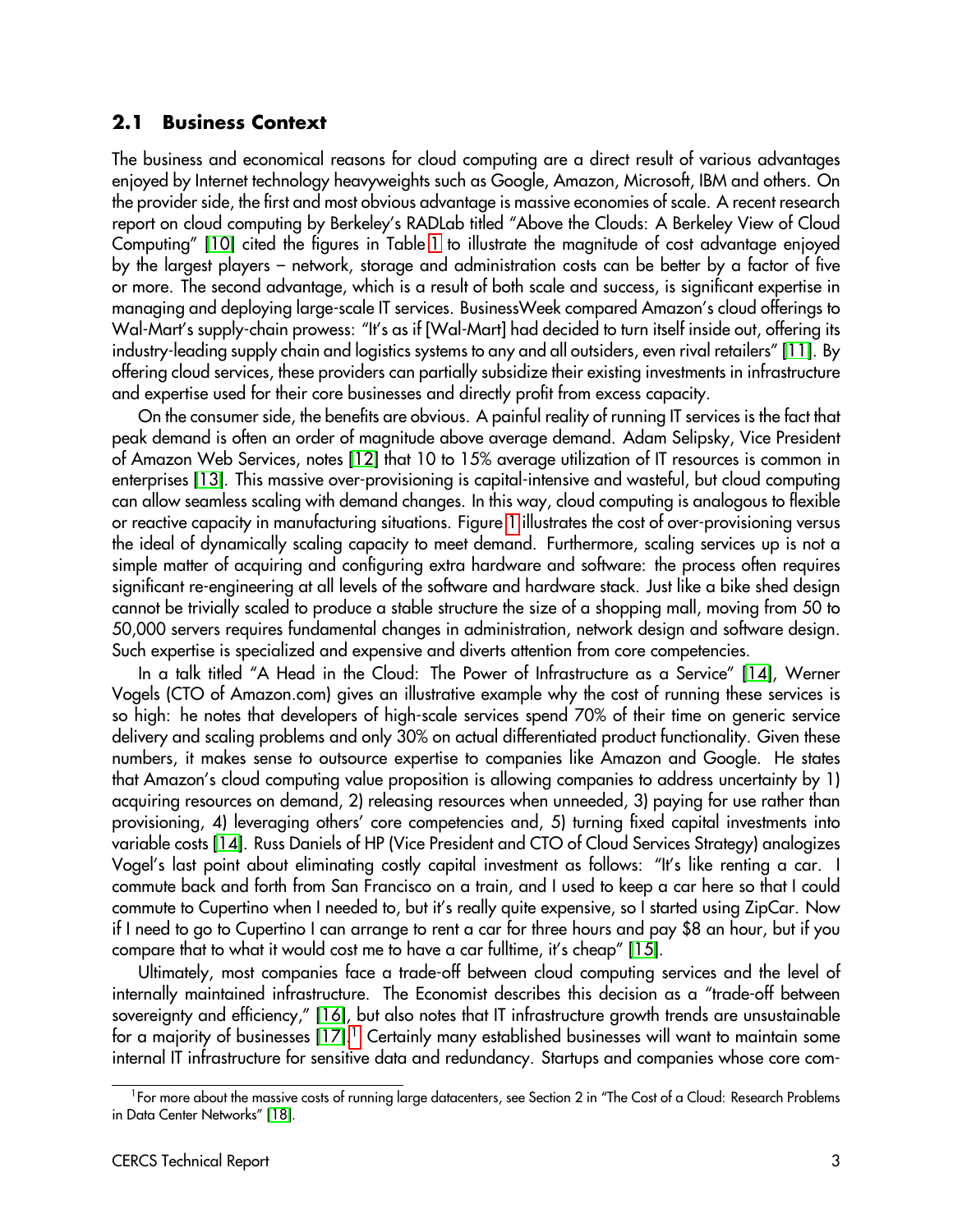petencies are not in high technology are two areas where cloud computing is already making an impact [\[19,](#page-32-18) [20\]](#page-32-19). Startups do not have the capital to invest in significant infrastructure; they can also be much more nimble by starting with contracted services. Fundamentally, cloud computing lowers the barriers to entry for running Internet-facing services. For example, in the space of 48 hours (after adding a new feature), Animoto scaled from 50 servers to more than 3500 based on dynamic demand [\[14\]](#page-32-13). See Section [2.2](#page-4-0) for a series of examples illustrating the value proposition of cloud services.

Although many early success stories do show the significant promise of cloud computing, with the exception of a few startups and independent projects, the uptake is not significant. Most established businesses using cloud computing are cautiously running test projects and waiting for more clarity, "next generation" products and more industry maturity.

| Technology | Cost in Medium-sized DC                      | Cost in Very Large DC              | Ratio |
|------------|----------------------------------------------|------------------------------------|-------|
| Network    | \$95 per Mbit/sec/month                      | \$13 per Mbit/sec/month            | . Z.I |
| Storage    | $$2.20$ per GByte / month                    | ∣ \$0.40 per GByte / month         | -5.7  |
|            | Administration   140 Servers / Administrator | $  > 1000$ Servers / Administrator | - 7.1 |

#### <span id="page-4-1"></span>Table 1: Cloud economies of scale

Measured in 2006 for medium-sized datacenter (1000 servers) vs. very large datacenter (50,000 servers) [\[10\]](#page-32-9)



• Pay by use instead of provisioning for peak



<span id="page-4-2"></span>Figure 1: RADLab Presentation: Cloud Value Proposition From RADLab Presentation "Above the Clouds: A Berkeley View of Cloud Computing" [\[10,](#page-32-9) [21\]](#page-32-20)

#### <span id="page-4-0"></span>**2.2 Cases**

This section contains a series of illustrative examples highlighting current uses of cloud computing in both established businesses and startups. These cases are meant to demonstrate the value proposition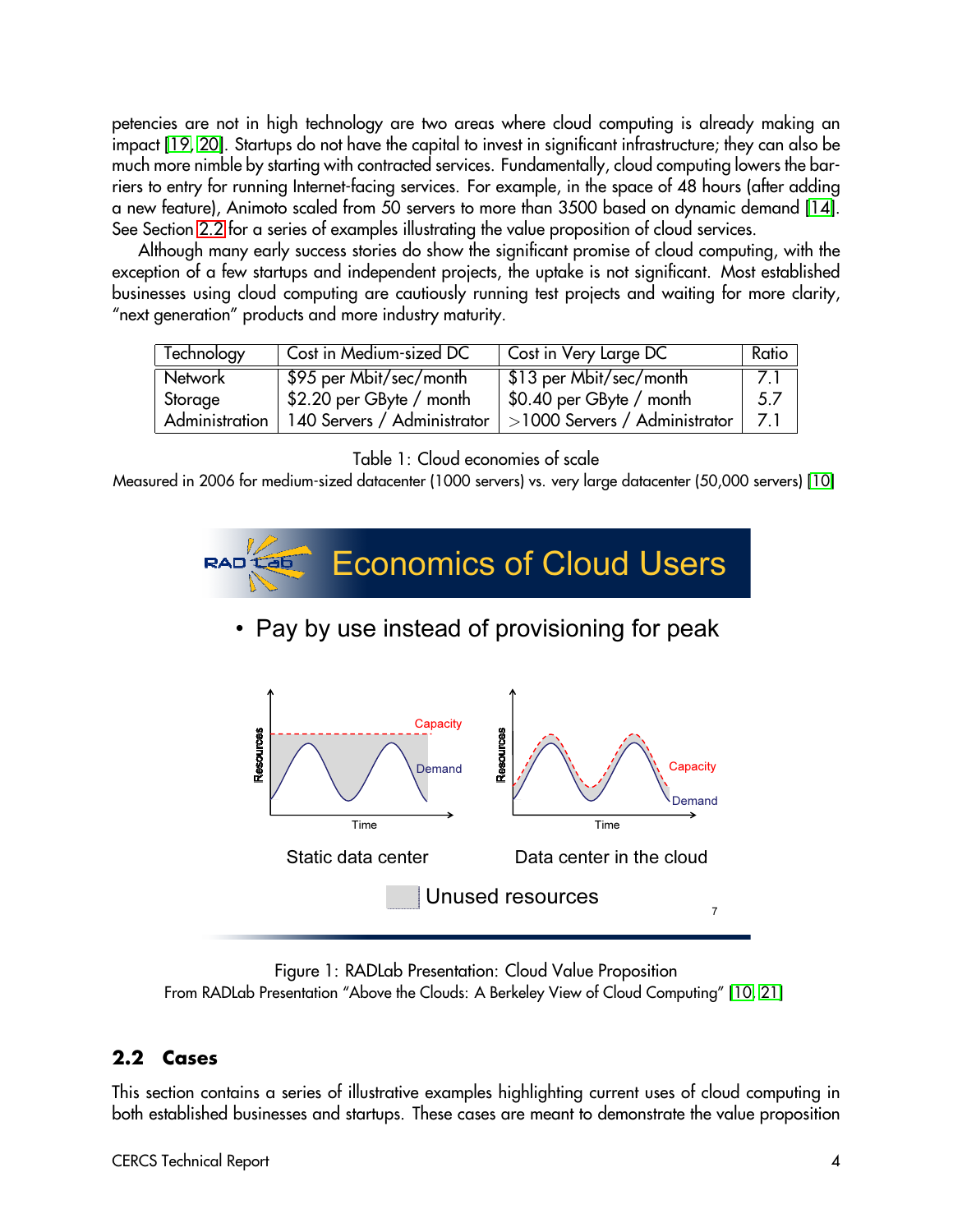of viable cloud computing offerings and the benefits companies have derived from such services.

**New York Times:** One of the most cited examples of cloud computing's promise comes from the New York Times [\[20\]](#page-32-19). The New York Times has a large collection of high-resolution scanned images of its historical newspapers, spanning 1851-1922. They wanted to process this set of images into individual articles in PDF format. Using 100 EC2 instances, they were able to finish the processing in 24 hours for a total cost of \$890 (\$240 for EC2 computing time and \$650 for S3 data transfer and storage usage, storing and transferring 4.0TB of source images and 1.5TB of output PDFs) [\[22\]](#page-33-0). Derek Gottfrid noted, "In fact, it work so well that we ran it twice, since after we were done we noticed an error in the PDFs" [\[23\]](#page-33-1). The New York Times was able to use 100 servers for 24 hours at the low standard price of ten cents an hour per server.

If the New York times had purchased even a single server for this task, the likely cost would have exceeded the \$890 for just the hardware, and they also need to consider the cost of administration, power and cooling. In addition, the processing would have taken over three months with one server. If the New York Times had purchased four servers, as Derek Gottfrid had considered [\[23\]](#page-33-1), it would have still taken nearly a month of computation time. The rapid turnaround time (fast enough to run the job twice) and vastly lower cost strongly illustrates the superior value of cloud services.

**Washington Post:** In a similar but more recent story, the Washington Post was able to convert 17,481 pages of scanned document images into a searchable database in about a day using Amazon EC2 [\[24\]](#page-33-2). On March 19th at 10am, Hillary Clinton's official White House schedule from 1993-2001 was released to the public as a large collection of scanned images (in PDF format, but non-searchable). Washington Post engineer Peter Harkins used 200 Amazon EC2 instances to perform OCR (Optical Character Recognition) on the scanned files to create searchable text – "I used 1,407 hours of virtual machine time for a final expense of \$144.62. We consider it a successful proof of concept."

**DISA:** Federal Computer Week reported that the Defense Information Systems Agency (DISA) compared the cost of using Amazon EC2 versus internally maintained servers [\[25\]](#page-33-3): "In a recent test, the Defense Information Systems Agency compared the cost of developing a simple application called the Tech Early Bird on \$30,000 worth of in-house servers and software with the costs of developing the same application using the Amazon Elastic Compute Cloud from Amazon.com's Web Services. Amazon charged 10 cents an hour for the service, and DISA paid a total of \$5 to develop an application that matched the performance of the in-house application. "

**SmugMug:** SmugMug [\[26\]](#page-33-4), a photo sharing and hosting site like Flickr [\[27\]](#page-33-5), stores a significant amount of its photo data in Amazon's S3 cloud storage service [\[28\]](#page-33-6). In 2006, they saved "\$500,000 in planned disk drive expenditures in 2006 and cut its disk storage array costs in half" by using Amazon S3 [\[28\]](#page-33-6). According to the CEO of SmugMug, they could "easily save more than \$1 million" in the subsequent year by using S3 [\[29\]](#page-33-7). The CEO noted that their current growth rate at the time of the article requires about \$80,000 worth of new hardware per month, and the monthly costs increase even more significantly after adding "power, cooling, the data center space, and the manpower needed to maintain them." In contrast, Amazon S3 costs around \$23,000 a month for equivalent storage and is all-inclusive (power, maintenance, cooling, etc. are all figured in to the cost of the storage service) [\[29\]](#page-33-7).

**Eli Lily:** Eli Lily, one of the largest pharmaceutical companies, is starting to utilize Amazon's storage and compute clouds to provide on-demand high-performance computing for research purposes $^2$  $^2$  [\[30\]](#page-33-8). John Foley points out, "it used to take Eli Lilly seven and a half weeks to deploy a server internally" whereas Amazon can provision a virtual server in three minutes. In addition "a 64-node Linux cluster can be online in five minutes (compared with three months internally)." Amazon's cloud services not

<span id="page-5-0"></span> $^2$ Biomedical simulation software is a common application of high-performance computing (HPC).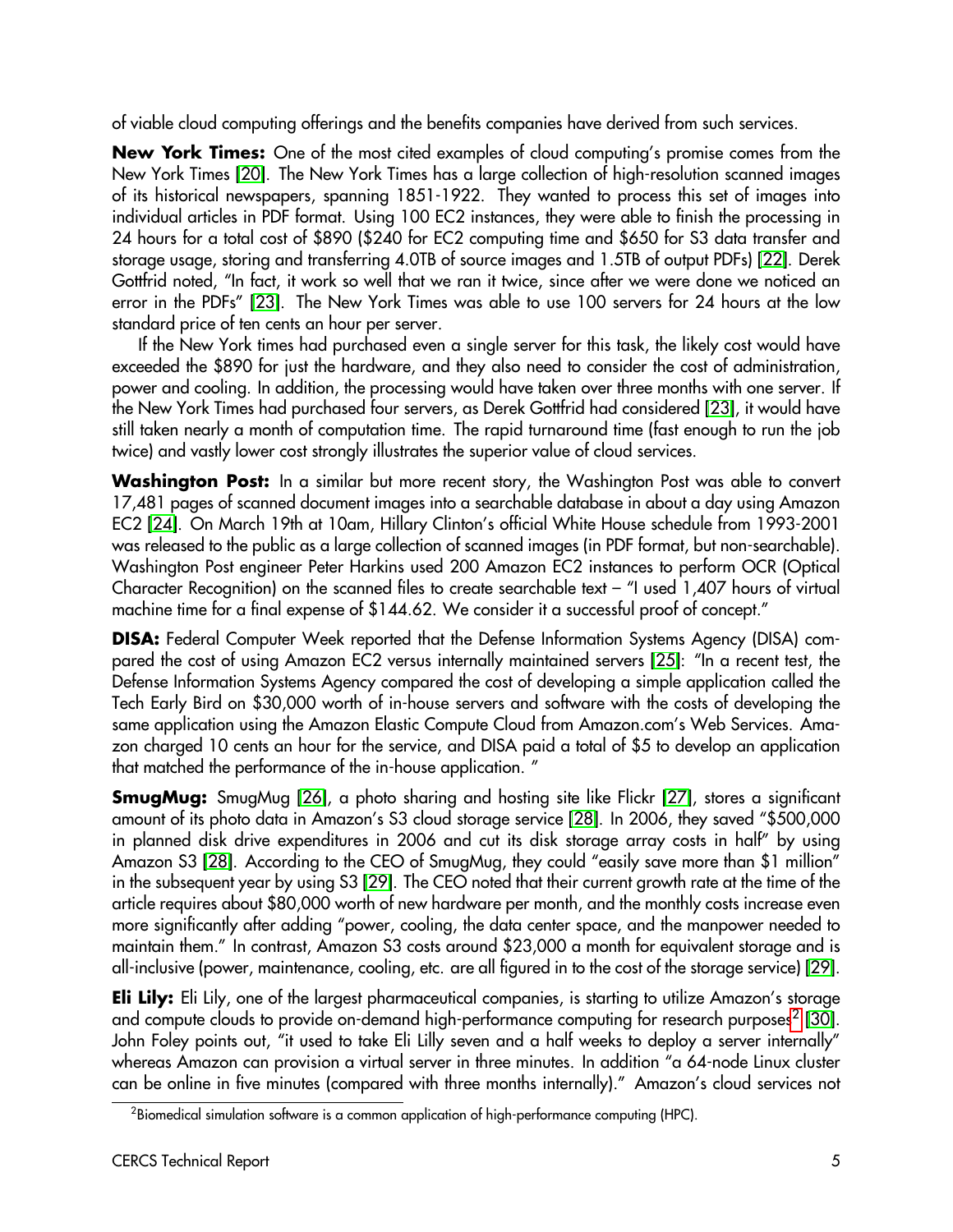only provide on-demand scaling and usage-based billing, they also allow Eli Lily to react with significantly increased agility, cutting out time-consuming equipment acquisition and deployment processes.

**Best Buy's Giftag:** Best Buy's Giftag [\[31\]](#page-33-9) is a new online wish-list service hosted using Google's App Engine [\[32\]](#page-33-10). In a video interview, the developers indicated that they started developing the site with another technology and switched to Google App Engine for its superior development speed and scaling benefits. As one developer succinctly stated, "a lot of the work that none of us really want to do is [already] done for us." The developers also praised App Engine's design for enabling effortless scaling; web applications built on App Engine inherit Google's best-in-class technologies and experience operating large scale websites. Ultimately, App Engine allows developers to concentrate on creating site-specific differentiated functionality: "that worry about the operational aspects of an application going away really frees you up for writing great code or testing your code better" [\[32\]](#page-33-10).

**TC3:** TC3 (Total Claims Capture & Control) is a healthcare services company providing claims management solutions. TC3 now uses Amazon's cloud services to enable on-demand scaling of resources and lower infrastructure costs [\[33\]](#page-33-11). TC3's CTO notes, "we are utilizing Amazon S3, EC2, and SQS to enable our claim processing system capacity to increase and decrease as required to satisfy our service level agreements (SLAs). There are times we require massive amounts of computing resources that far exceed our system capacities and when these situations occurred in the past our natural reaction was to call our hardware vendor for a quote. Now, by using AWS products, we can dramatically reduce our processing time from weeks or months down to days or hours and pay less than purchasing, housing and maintaining the servers ourselves" [\[33\]](#page-33-11). One unique aspect of TC3's operations is the fact that, since they handle US healthcare-related services, they are required to comply with HIPPA (Health Insurance Portability and Accountability Act). Regulatory compliance is one current major obstacle facing corporate adoption of cloud computing – the fact that TC3 is able to comply with HIPPA on Amazon's services is promising.

# <span id="page-6-0"></span>**2.3 Types of Products**

Cloud computing products are often roughly classified into a hierarchy of  $\sim$ as a service terms, presented here $^3$  $^3$  in order of increasing specialization:

**Infrastructure as a Service (IaaS)** is providing general on-demand computing resources such as virtualized servers or various forms of storage (block, key/value, database, etc.) as metered resources. Sometimes called Hardware as a Service (HaaS). This can often be seen as a direct evolution of shared hosting with added on-demand scaling via resource virtualization and use-based billing.

**Platform as a Service (PaaS)** is providing an existent managed higher-level software infrastructure for building particular classes of applications and services. The platform includes the use of underlying computing resources, typically billed similar to IaaS products, although the infrastructure is abstracted away below the platform.

**Software as a Service (SaaS)** is providing specific, already-created applications as fully or partially remote services. Sometimes it is in the form of web-based applications and other times it consists of standard non-remote applications with Internet-based storage or other network interactions.

As mentioned earlier, this report will focus on the infrastructure- and platform-level offerings since they are lower-level building blocks for companies. Software as a service – implying specific applications delivered in a non-traditional way – is quite different from lower-level offerings. Fundamentally, PaaS

<span id="page-6-1"></span><sup>&</sup>lt;sup>3</sup>An entire glossary (with additional terms) is provided in [A](#page-31-0)ppendix A for reference.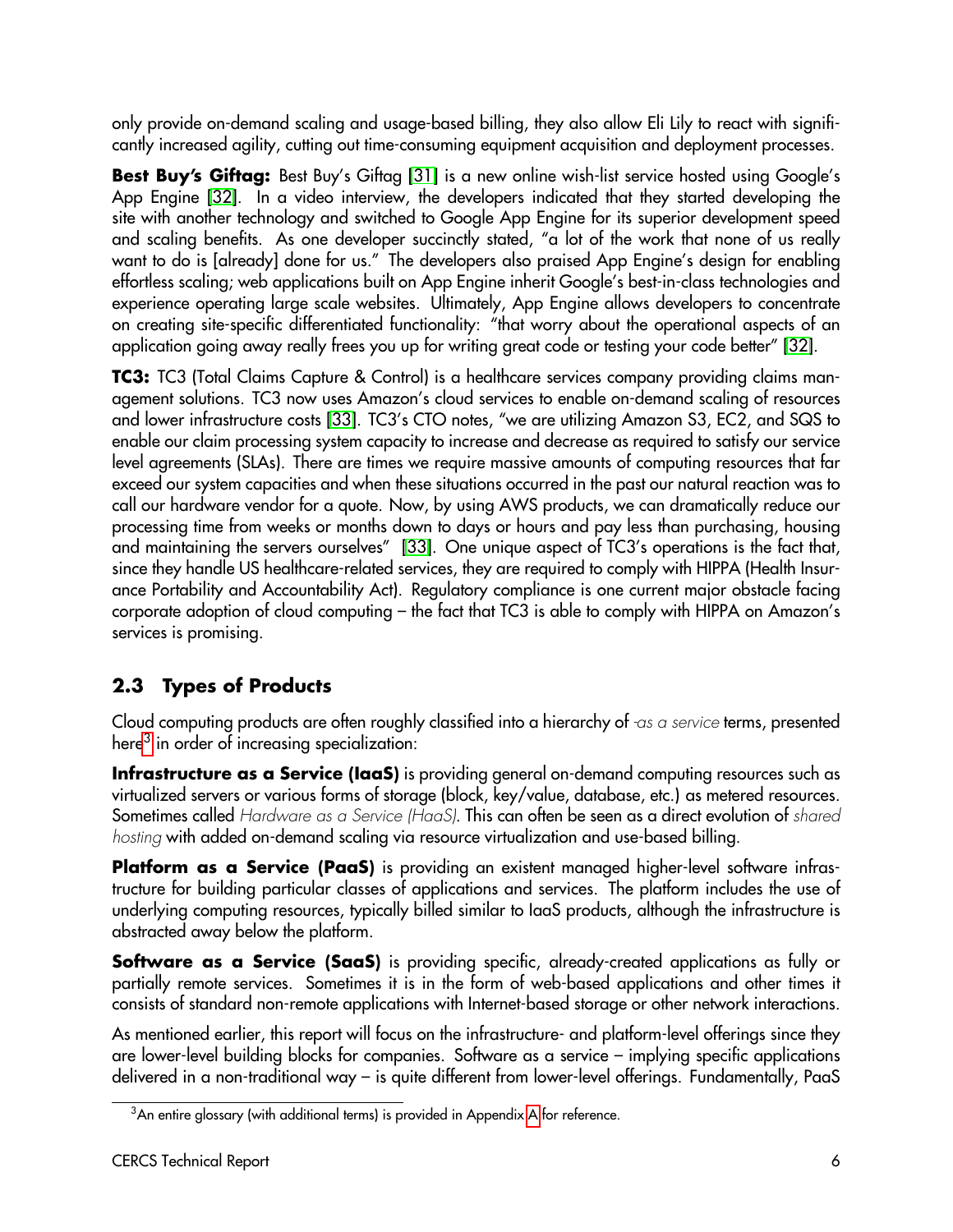and IaaS can be used as flexible substrates for a wide range of applications, including software-as-aservice applications.

No two experts (or laymen) seem to agree on the precise categories in cloud computing. In an introductory article on cloud computing on IBM DeveloperWorks [\[34\]](#page-33-12), M. Tim Jones presents one such hierarchy with examples in Figure [2.](#page-7-0) The data-Storage-as-a-Service category (dSaaS) is not widely used as a separate term; in this report we will consider some data storage services, such as Amazon S3 or Amazon SimpleDB, but we will stick to the IaaS and PaaS rough classifications.



<span id="page-7-0"></span>Figure 2: A Hierarchy of Cloud Offerings From "Cloud Computing with Linux" [\[34\]](#page-33-12).

Figure [3](#page-7-1) shows Wikipedia's cloud hierarchy, which layers storage above infrastructure, and decomposes software into several distinct sub-layers. Figure [4](#page-8-1) shows a cloud stack shown in a short "lightning presentation" given at Cloud Camp Seattle 2009 [\[35\]](#page-33-13).



<span id="page-7-1"></span>Figure 3: Wikipedia's Hierarchy of Cloud Offerings

From Wikipedia's Cloud Computing article: [http://en.wikipedia.org/wiki/Cloud\\_computing](http://en.wikipedia.org/wiki/Cloud_computing)

In reality, the lines are fuzzy and solutions actually exist on a continuum from low-level building blocks to prefabricated applications. The line between infrastructure-level and platform-level offerings is often particularly nebulous and a matter of taste. Additionally, some services are higher-level in certain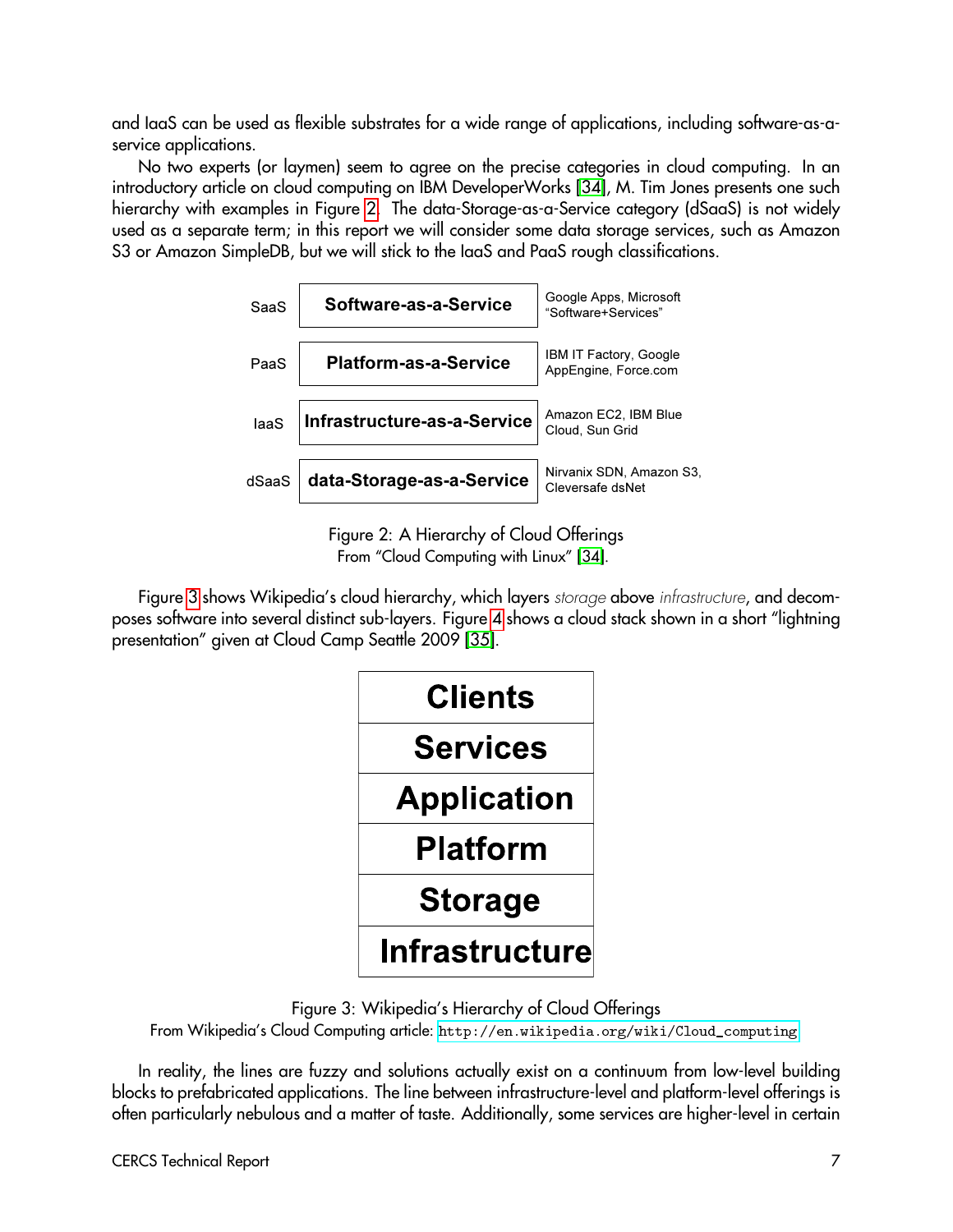

<span id="page-8-1"></span>Figure 4: Cloud Camp Seattle Hierarchy of Cloud Offerings From a lightning talk at Cloud Camp Seattle [\[36\]](#page-33-14)

ways while being lower-level in others. In Berkeley's "Above the Clouds Report", Armbrust et al. [\[10\]](#page-32-9) state, "we will eschew terminology such as 'X as a service (XaaS)'; values of X we have seen in print include Infrastructure, Hardware, and Platform, but we were unable to agree even among ourselves what the precise differences among them might be." Here we will use the as-a-service classifications roughly; part of the impetus behind this report is to clarify differences between products by more finely decomposing analysis into different traits. We identify and discuss these traits separately in Section [4.](#page-17-0)

Armbrust et al. [\[10\]](#page-32-9) also differentiate public clouds and private clouds. Public clouds refer to the cloud-computing products which are the focus of this paper, while private clouds "refer to internal datacenters of a business or other organization." Many so-called "cloud computing" products are actually for internal use<sup>[4](#page-8-2)</sup>, but we will not consider them here.

# <span id="page-8-0"></span>**2.4 Major Players**

As an promising industry on the cusp of high growth, cloud computing is attracting many potential entrants. The following is a short overview of several representative major early industry players; the summaries provide context for the current state of the burgeoning industry by explaining how these companies entered the cloud computing field and how it fits their existing business competencies. Future entrants will likely share common rationales and similarly-positioned companies should be watching for potential business opportunities in the growing cloud computing industry.

#### **2.4.1 Amazon.com**

Amazon.com is a quintessential brand name in electronic commerce. In the decade since its founding, it has transformed once from an online book-seller to a general retail platform and again to the industry leading cloud computing provider. Starting in 2006 with its Simple Storage Service (S3) [\[37\]](#page-33-15) and Elastic Compute Cloud (EC2) [\[7\]](#page-32-6), Amazon has been a trailblazer in IaaS cloud offerings. Amazon's CTO Werner Vogels is a deep technical mind, holding a Ph.D. in Computer Science; Vogels is instrumental in directing Amazon's cloud strategy and often serves as the public face for it.

<span id="page-8-2"></span><sup>4</sup> or use by a cloud service provider in internal operations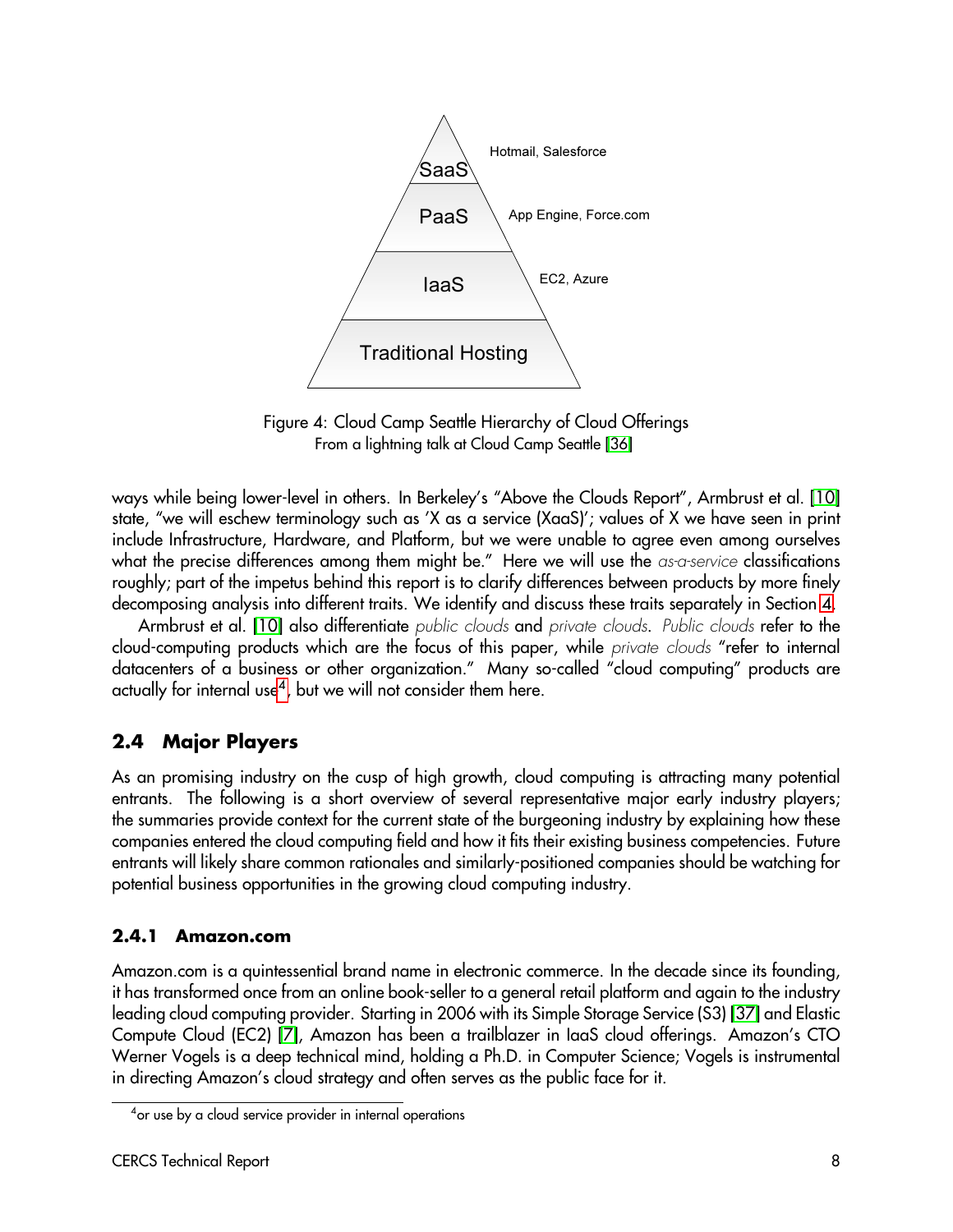Amazon has been praised for their cloud strategy and is considered the industry leader in the emerging market – in 2008, Vogels was awarded "Chief of the Year" by InformationWeek magazine [\[38\]](#page-33-16) and accepted "Best Enterprise Startup" award from Tech Crunch's "Crunchies" [\[39\]](#page-33-17) on behalf of Amazon. If cloud computing takes off as an industry, many observers predict Amazon's future retail revenues will be dwarfed by their cloud offerings. ZDNet's Larry Dignan quipped, "Amazon will be like a book store that sells cocaine out the back door. Books will be just a front to sell storage and cloud computing" [\[40\]](#page-33-18).

#### **2.4.2 Google**

Google is the most important and most watched Internet company today. Search engine rankings indicate Google's market share is nearly two-thirds of the total search market, versus approximately 20% for Yahoo and 10% or less for Microsoft, the next largest competitors [\[41\]](#page-33-19). With its expertise running the world's most popular search engine and its vast, industry-leading infrastructure to support the world's most visited Internet site [\[42\]](#page-33-20), expanding into cloud computing services is a natural fit.

While its search dominance presently appears bulletproof, Google's search prowess does not directly translate to automatic cloud computing leadership. So far, compared to Microsoft and Amazon, Google's single App Engine [\[8\]](#page-32-7) offering is less ambitious and more limited in scope; additionally, external reception has been more reserved [\[43\]](#page-33-21). Although it has been met with early skepticism, Google is standing behind App Engine and continuously improving it. Their public road-map and feature updates may make it more attractive if they deliver their planned functionality [\[44\]](#page-34-0).

#### **2.4.3 IBM**

In the computing industry, IBM has developed a sterling reputation for dependability – their stature is condensed into the aphorism, "nobody ever got fired for buying IBM." IBM has sustained product lines which predate the founding of the other companies in this section; this remarkable stability is a huge asset. After a tumultuous period in the early 90s [\[45\]](#page-34-1), IBM refocused its core business from hardware-centric to software and service-centric offerings [\[46\]](#page-34-2). Despite IBM's technical pedigree, it is not an Internet hosting heavyweight like Google, Amazon, Yahoo or even Microsoft. Consequently, IBM's entry into cloud computing is more focused toward its core competencies and general focus on consulting.

IBM's "Blue Cloud" effort [\[47\]](#page-34-3) has received significant press attention, but it is not clear from IBM's publicly available information what exactly Blue Cloud is [\[48\]](#page-34-4). James Staten, an analyst at Forrester research, contacted IBM directly to clear up this confusion. He summarizes Blue Cloud as follows:

IBM's BlueCloud initiative isn't (at least not initially) an attempt to become a cloud services provider or to become a cloud computing platform, but rather to help their customers experiment with, try out, and custom design cloud solutions to fit their needs. Building off the IBM Innovation Center concept, IBM is providing Cloud centers that are places customers from enterprise and government accounts, as well as non-IBM customers can test out cloud computing concepts, mostly for deployment internal to their own data centers. Gerrit Huizenga, the technical solutions architect for BlueCloud for IBM's Systems & Technology Group (STG) said these efforts are helping them build out a series of cloud blueprints, or proven/standardized cloud infrastructures. "Our goal is to deliver solutions that make it much easier to deploy and manage these things," Huizenga said. [\[48\]](#page-34-4)

In addition to Blue Cloud, IBM has forged partnerships with other cloud providers, such as Amazon [\[49\]](#page-34-5), to offer its software and tools in applications hosted on other providers' clouds.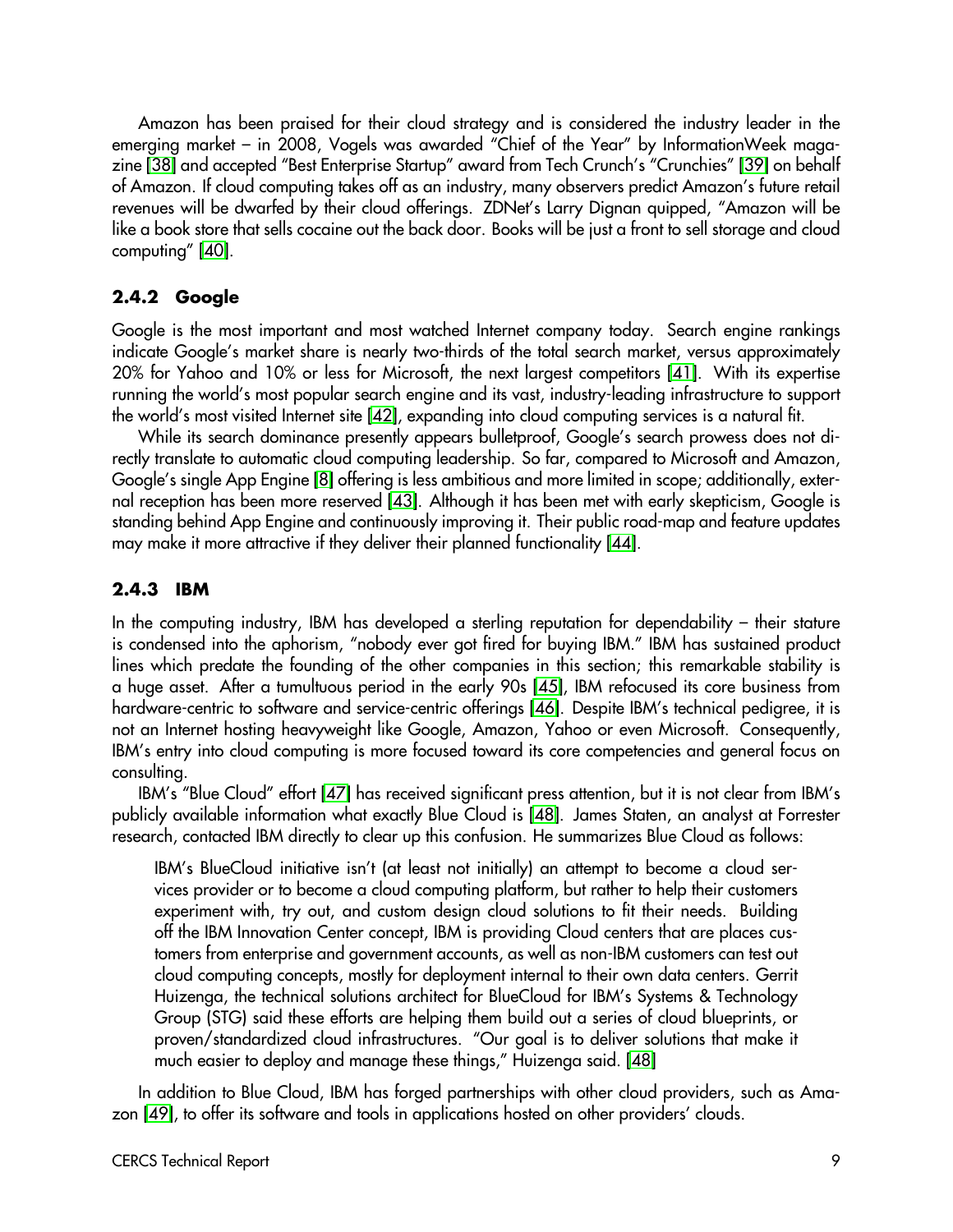#### **2.4.4 Microsoft**

Microsoft is a strong business software vendor, but their Internet service efforts have largely been eclipsed by competitors such as Google and Yahoo [\[41\]](#page-33-19). Despite its inability to displace current Internet service market leaders, Microsoft has significant infrastructure and operational experience to run large Internet-facing services. Although entering cloud computing is an attractive proposition from the narrow perspective of utilizing existing capital investments, Microsoft is understandably concerned with the potential for cloud computing to cannibalize its other core businesses (i.e. traditional computer software and operating systems).

As usual, Microsoft's efforts in this new area are partially defensive and many observers were skeptical of Microsoft ever fully entering infrastructure and platform-level cloud offerings. Microsoft's initial foray into cloud computing was in the form of software-as-a-service offerings [\[50\]](#page-34-6). Microsoft started with subscription-based versions of existing Microsoft office and productivity products and moved into value-added online components [\[51\]](#page-34-7). The company's recent announcement of the Azure platform signals their full entry into lower-level cloud services. As noted in the "Above the Clouds" Berkeley presentation slides, Microsoft has carefully constructed Azure to complement their existing profitable software business. Azure partially exists to sell .NET developer tools [\[21\]](#page-32-20) as well as Microsoft's own related operating systems and services. This is in contrast to Amazon's and Google's approaches, which do not currently monetize cloud application development, just hosting.<sup>[5](#page-10-0)</sup>

## **2.4.5 Salesforce**

Salesforce [\[52\]](#page-34-8) started out as a Customer Relationship Management (CRM) software provider; founded in 1999, Salesforce is now an S&P 500 company and one of the top 50 largest software companies by software revenue [\[53\]](#page-34-9). Although Salesforce was an early pioneer in software-as-a-service [\[54\]](#page-34-10), their Force.com platform-as-a-service launch in 2007 [\[55\]](#page-34-11) put them in the business of lower-level cloud offerings.

Salesforce describes their Force.com product as a platform-as-a-service offering, and it provides a higher-level web application framework (and auxiliary services) to construct certain business-oriented software-as-a-service products hosted on Salesforce's cloud. Salesforce is somewhat unique in their target market, as most other major cloud offerings are not domain-specialized in the same way as Force.com. This narrower focus, combined with Salesforce's existing CRM prowess, may provide a unique advantage. SaaS applications constructed using Force.com's platform will integrate with Salesforce's existing popular CRM offerings. Salesforce is the only major cloud computing player to enter the market by generalizing an existing software-as-a-service product.

## **2.4.6 Rackspace**

Rackspace is a major managed hosting provider. According to Gartner, Rackspace ranked third in managed hosting market share at the time of their mid-2008 IPO (only smaller than IBM and AT&T) [\[56\]](#page-34-12). Managed hosting providers typically have significant investments in datacenters, server hardware, IT management staff and Internet connectivity. Most providers like Rackspace offer standard services such as colocation, dedicated hosting, virtual private servers and shared web hosting as well as a variety of other custom services. With colocation, customer-provided server hardware is installed in server racks and powered and maintained by hosting staff, but the customer can install arbitrary software and handle software configuration. Dedicated hosting is similar, but the server hardware is rented from the hosting company. Virtual private server hosting rents virtualized dedicated servers. In

<span id="page-10-0"></span><sup>5</sup>Amazon does sell premium support and consulting services to help developers if necessary, but such services are optional.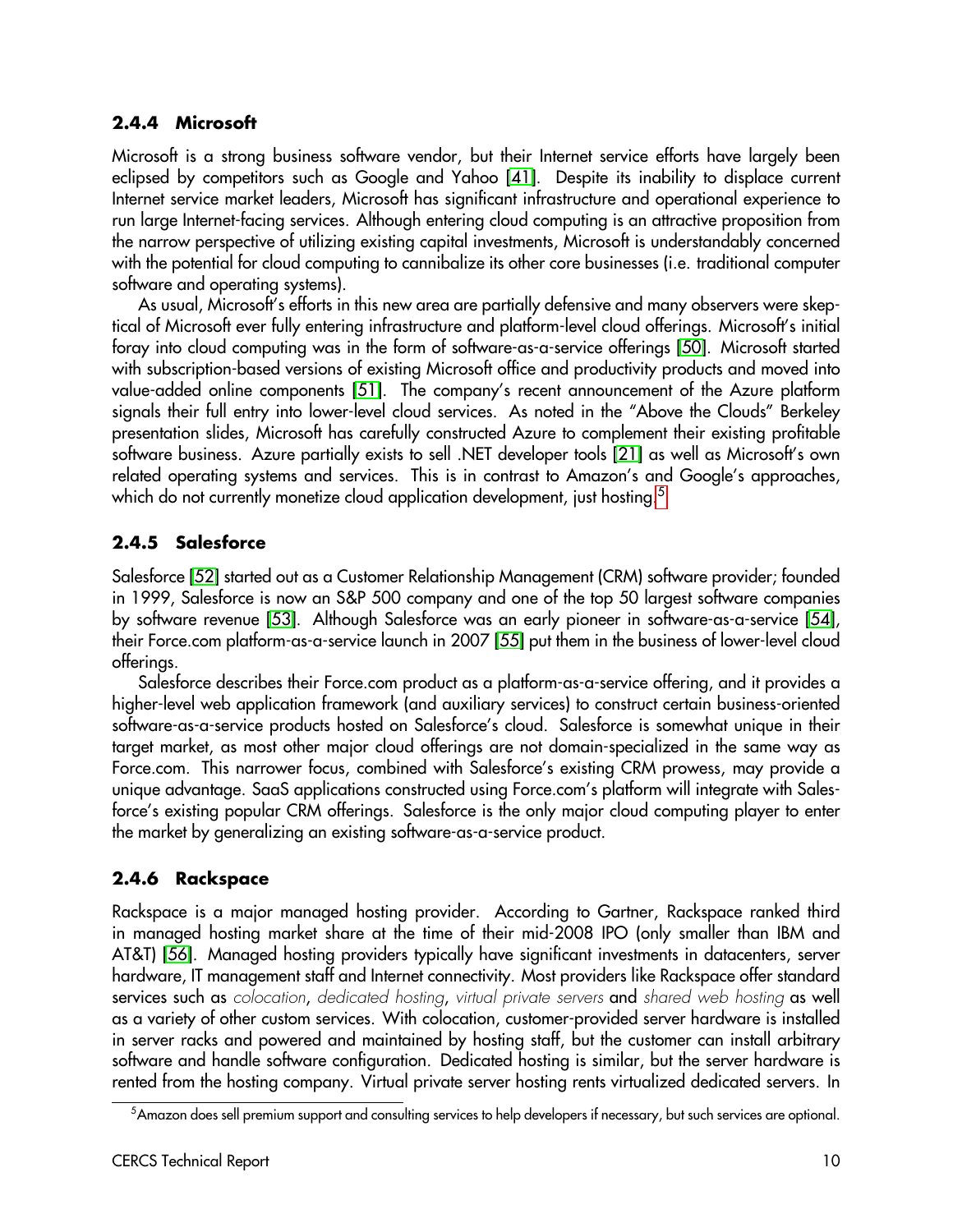these arrangements, several virtual servers are multiplexed on top of a single shared physical server; to each client, however, the virtual server looks like a dedicated physical machine (with potentially lower performance, due to sharing). In all cases, the client can install arbitrary software. With shared web hosting, the hosting provider installs and manages the operating system/server software and several clients may share one physical machine; each client can run certain kinds of websites, but does not have arbitrary control of the server software.

Since managed hosting providers have significant investments in datacenters and related hardware and staff, cloud computing is a natural fit. Additionally, cloud computing is a direct threat to their existing business model, providing more flexibility and often better prices. Cloud computing providers will increasingly poach customers from dedicated or shared hosting providers; why would companies rent servers by the month when they can rent them as needed by the hour for a similarly competitive rate? Rackspace's entry into cloud computing is as much a defensive move as it is a natural use of their existing infrastructure. Managed hosting providers must evolve or die.

# <span id="page-11-0"></span>**3 Products**

The following sections briefly summarize a variety of significant cloud computing offerings. These products will be used in the subsequent discussion of service comparison criteria (Section [4\)](#page-17-0).

#### **3.1 Amazon AWS Umbrella**

Amazon's cloud offerings fall under a group of complementary products called "Amazon Web Services" [\[2\]](#page-32-1). Amazon lists the following as its infrastructure-level services:

- Amazon Elastic Compute Cloud (Amazon EC2)
- Amazon SimpleDB
- Amazon Simple Storage Service (Amazon S3)
- Amazon CloudFront
- Amazon Simple Queue Service (Amazon SQS)
- AWS Premium Support

In addition, EC2 has an optional, supplemental service called Amazon Elastic Block Store (EBS) [\[57\]](#page-34-13).

**Elastic Compute Cloud (EC2):** EC2 is Amazon's flagship cloud offering. EC2 allows the metered, on-demand rental of virtual machine computing resources. EC2 is rented in units called instances, each of which represents a virtual server with particular hardware specifications. From a user's perspective, it is like renting physical servers by the hour in any quantity. There are five differentiated types of instances to rent with varying CPU power, memory, hard disk space and IO performance [\[58\]](#page-34-14). An application needing a significant amount of RAM or CPU performance can rent more expensive but more powerful instances, while a network-bound application, like a web-server, can use cheaper and less powerful instances.

While EC2 provides metered computing facilities with temporary local storage, three Amazon products provide metered permanent storage facilities: the Elastic Block Store (EBS), the Simple Storage Service (S3) and SimpleDB.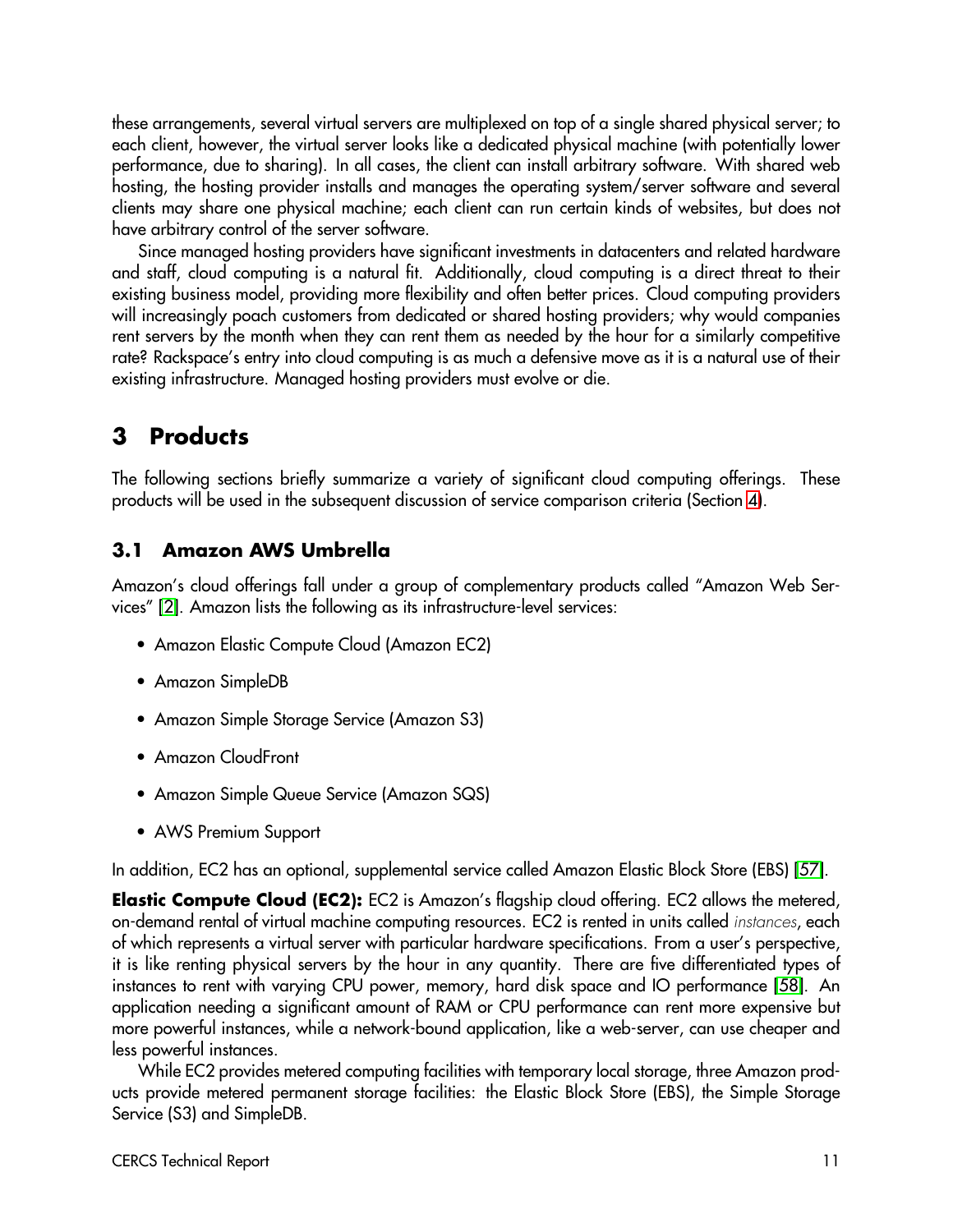**Elastic Block Store (EBS):** Elastic Block Store works in conjunction with EC2 to provide extra highperformance, persistent storage to EC2 virtual machine instances. EC2 instances have local storage capacity, but such space is temporary and only available while an instance continues to run. EBS provides storage like a virtual disk (block storage) which can be attached to a given EC2 instance; the data will stay available independent of the EC2 instances currently running and can be moved from instance to instance instance without the need to explicitly build some sort of higher-level data transfer mechanism.

**Simple Storage Service (S3):** S3 was Amazon's first infrastructure-level web service, launched in early 2006. S3 provides robust *object storage* metered per gigabyte per month. While EBS provides a virtual disk-like block storage abstraction to attach to EC2 virtual machine instances, S3 provides a storage facility which can be accessed independent of EC2 instances. One can use S3 by itself as a storage repository without using EC2; one can also have many EC2 instances accessing the same data from S3. Fundamentally, the interface to storage is different – while block storage acts like a disk, object storage provides a higher-level interaction paradigm. Discrete objects (which are similar to files) are stored and retrieved by name.

**SimpleDB:** SimpleDB is a pseudo-relational data storage service. It stores data much like a relational database management system (RDBMS), providing a richer data query and manipulation interface than block or object storage. SimpleDB is also accessible independent of EC2 instances and presents higher-level database-like storage accessed using a SQL-like query language.

**CloudFront:** CloudFront is Amazon's newest service, introduced in November 2008 [\[59\]](#page-34-15). CloudFront is a Content Delivery Network (CDN) which works with data stored in S3. A CDN is designed to enhance the delivery of data (content) to data consumers (customers / end users) by providing closer "edge locations" for distribution. By providing many different edge locations, a content provider can provide end users with lower delivery latency and better performance. A CDN roughly analogous to strategically-located regional distribution centers in supply chain logistics. With CloudFront's launch, Amazon is now poised to compete with established CDN businesses [\[60\]](#page-34-16) like Akamai [\[61\]](#page-34-17) and Limelight Networks [\[62\]](#page-34-18).

**Simple Queue Service (SQS):** Amazon's Simple Queue Service provides reliable messaging between distributed software components. It is often used in conjunction with EC2 to coordinate the actions of different instances or distinct components of a bigger application running on EC2.

Amazon provides the following example to show how their different services might fit together in a cloud-based application:

For example, here is how a video transcoding website uses Amazon EC2, Amazon SQS, Amazon S3, and Amazon SimpleDB together. End users submit videos to be transcoded to the website. The videos are stored in Amazon S3, and a message ("the request message") is placed in an Amazon SQS queue ("the incoming queue") with a pointer to the video and to the target video format in the message. The transcoding engine, running on a set of Amazon EC2 instances, reads the request message from the incoming queue, retrieves the video from Amazon S3 using the pointer, and transcodes the video into the target format. The converted video is put back into Amazon S3 and another message ("the response message") is placed in another Amazon SQS queue ("the outgoing queue") with a pointer to the converted video. At the same time, metadata about the video (e.g., format, date created and length) can be indexed into Amazon SimpleDB for easy querying. During this whole workflow, a dedicated Amazon EC2 instance can constantly monitor the incoming queue and, based on the number of messages in the incoming queue, is able to dynamically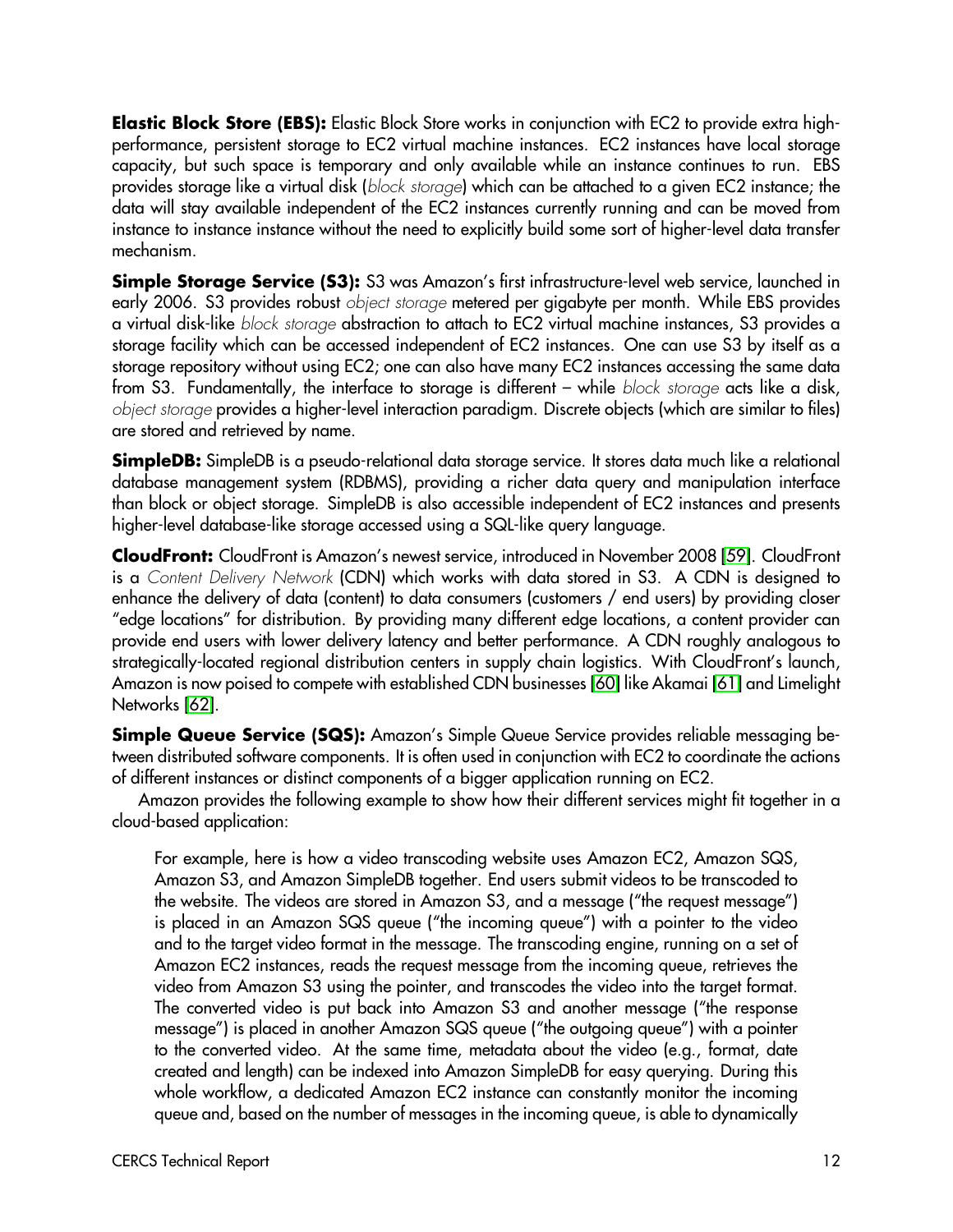adjust the number of transcoding Amazon EC2 instances to meet customers' response time requirements. [\[63\]](#page-34-19)

**AWS Premium Support:** AWS Premium Support is not a technical product offering itself; it is paid support and consulting related to Amazon's cloud services. Amazon will provide help with both operational support and technical issues related to software development using their cloud services.

These examples of infrastructure-level offerings are the lowest-level cloud offerings but also very general-purpose. Amazon also has a variety of higher-level, more application-specific platform-level offerings, mostly centered around merchant interactions. For instance, Amazon provides a Flexible Payments Service (FPS), which allows merchants to process payments using Amazon's existing payment system.

## **3.2 Google App Engine**

Google's App Engine is one of the most prominent examples a platform-as-a-service cloud offering. App Engine provides a single, pre-built solution for constructing very large scale web-based applications hosted on Google's infrastructure. Unlike Amazon's array of individual components which are composed to build customized solutions, App Engine is a single integrated solution. For this reason, App Engine is typically classified as a platform-level offering rather than an infrastructure-level offering – it is a higher-level but less general solution. If your desired application fits App Engine's target model, it requires less upfront work because more of the solution software stack is already built; however, many potential applications simply do not match App Engine's pre-built platform well enough to consider it as a substrate. Although App Engine has not seen as wide uptake as Amazon's services, it is newer and has only been out of test phases for about a year [\[64\]](#page-34-20). Early users include Best Buy (for their Gifttag [\[31\]](#page-33-9) service) and the White House website, WhiteHouse.gov [\[65\]](#page-34-21). The White House website itself does not run on App Engine, but App Engine-based Google Moderator is used to handle highvolume voting during online town hall meetings. During the first such event, the voting site handled up to 700 hits per second over a 48 hour period, serving one million unique users [\[65\]](#page-34-21) – these impressive numbers highlight App Engine's scalability.

## **3.3 Microsoft Azure Services Platform**

Like Amazon's offerings, Microsoft's Azure Services Platform consists of several components:

- Live Services
- SQL Services
- .NET Services
- SharePoint Services
- Dynamics CRM Services

Figure [5](#page-14-0) shows Microsoft's diagram of the Azure Services Platform components and how they fit into Microsoft's product landscape. Although Microsoft's Azure Services Platform is still in limited release and some details are unclear, whitepapers [\[66\]](#page-35-0) and industry observers' analysis [\[67\]](#page-35-1) have shed some light on specifics.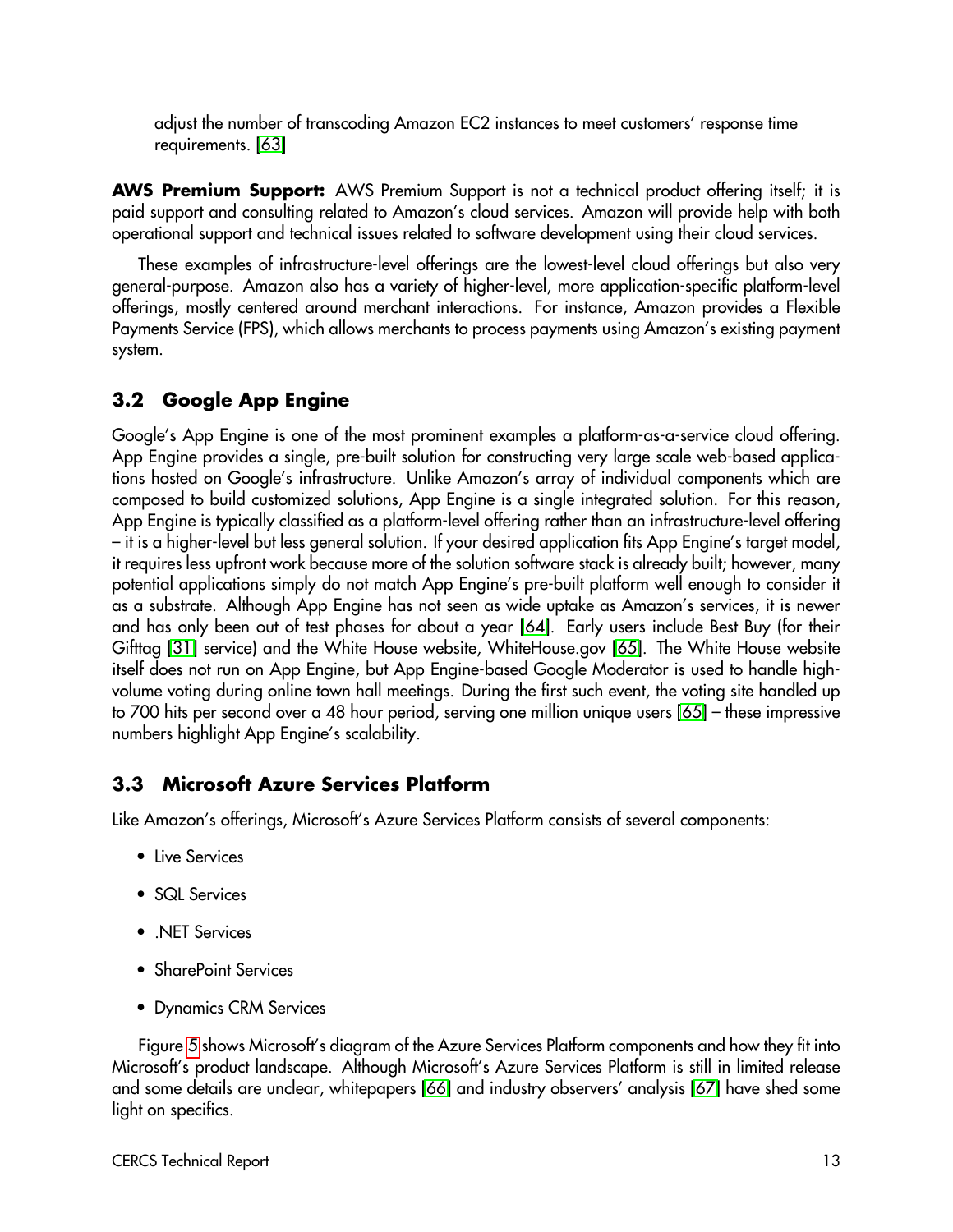

Figure 5: Microsoft's Azure Services Platform From "What is the Azure Services Platform?" [\[68\]](#page-35-2).

<span id="page-14-0"></span>The basic (foundational) Azure platform allows users to run managed code in a virtual machine on Microsoft-hosted and maintained servers. Users have to choose Web or Worker roles for application instances: Web roles are appropriate for hosted applications interacting with the outside world via the network, while Worker roles are appropriate for code that simply performs processing. The basic Azure platform also provides storage in three forms: 1) Blobs, 2) Tables and 3) Queues. Blob storage is similar to Amazon's S3; table storage is similar to Amazon's SimpleDB and queue storage is similar to Amazon's SQS.

In addition to the basic Azure platform, the additional services include the following:

**SQL Services:** SQL Data Services allow customers to host database-like storage to the cloud. The software is based on Microsoft's relational database management system, SQL Server, but it exposes a slightly different interface than the common relational database. This service is similar to Amazon's SimpleDB.

**.NET Services:** .NET services includes three components: the 1) Access Control Service, 2) Service Bus and 3) Workflow Service. These are auxiliary services used to construct complex applications using Azure.

**Live Services:** Live services include a variety of component services common to Microsoft's ecosystem of "Live" branded services [\[69\]](#page-35-3), such as MSN Hotmail [\[70\]](#page-35-4), Live Messenger [\[71\]](#page-35-5), Live Search [\[72\]](#page-35-6) and others. For instance, an application could access common identity information associated with a user's Live account.

Both SharePoint and Dynamics CRM services are larger, domain-specific components from existing Microsoft software from which developers can utilize functionality.

# **3.4 IBM Blue Cloud**

IBM's Blue Cloud is not a commercially available cloud hosting service, but rather part of a consulting strategy [\[48\]](#page-34-4). Since it does not provide infrastructure or platform-level on-demand metered computing resources for sale, we will not consider it here in our comparison.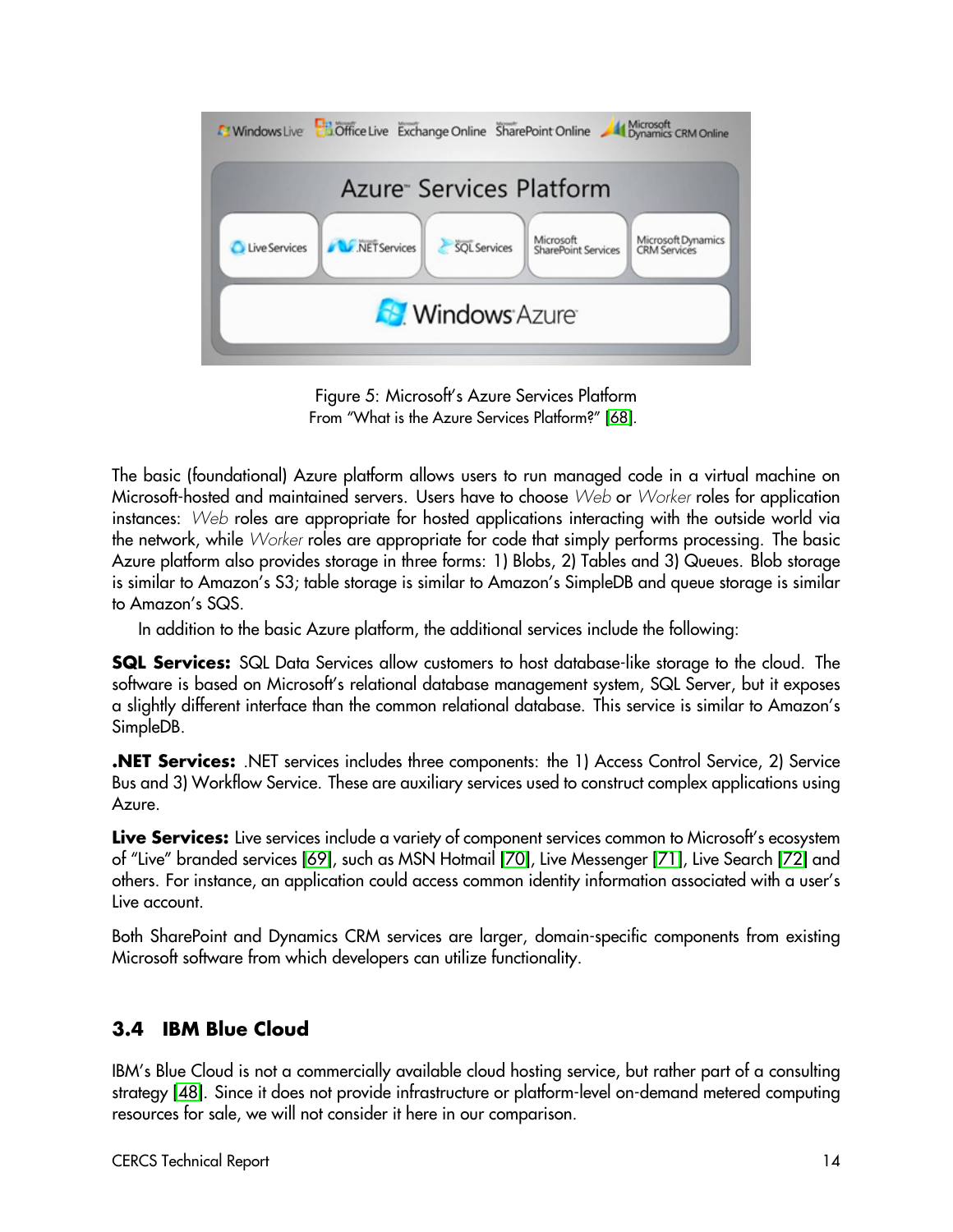## **3.5 ServePath GoGrid**

ServePath's GoGrid service [\[73\]](#page-35-7) is an infrastructure-level offering substantially similar to Amazon's EC2 service. ServePath also offers a complementary Cloud Storage product [\[74\]](#page-35-8) – their storage product is like having a remote network filesystem or file-server (file storage), so the storage paradigm is unlike any of Amazon's offerings.

# **3.6 XCalibre FlexiScale**

Flexiscale [\[75\]](#page-35-9) is also similar to GoGrid and EC2. Their cloud storage is a virtual dedicated disk abstraction similar to Amazon's Elastic Block Store (EBS). They also state "we can offer NFS shares on the same high-end storage back-end" [\[76\]](#page-35-10), which would be similar to GoGrid's storage paradigm.

# **3.7 Sun Grid Compute Utility**

Sun's Grid Compute Utility [\[77,](#page-35-11) [78\]](#page-35-12) was one of the earliest cloud-like services. Announced in 2005, the now-defunct [\[79\]](#page-35-13) infrastructure-level service was somewhat similar to Amazon's EC2, but with more limitations. Rather than run arbitrary software in virtual machines, Sun's Grid ran self-contained Solaris 10 applications for \$1 per CPU-hour. Due to its architecture, it was mostly used for batch-style computation – batch computation involves large-scale, long non-interactive processing of data such as mathematical simulations, 3D rendering and various bulk data processing. For instance, the 3D animated film "Big Buck Bunny" was rendered on Sun's Grid [\[80\]](#page-35-14). In contrast, running a website requires interaction, as the web server must respond to incoming requests in a timely fashion.

According to the old Sun Grid website [\[77\]](#page-35-11), Sun is planning on revamping its offerings to reflect the current state of cloud computing. In March 2009, Sun announced plans to unveil its "Open Cloud Platform" to compete with Amazon's EC2 and S3 offerings [\[81\]](#page-35-15).

## **3.8 Mosso: The Rackspace Cloud**

Rackspace started as a web hosting company and now offers several cloud-computing style products under the Mosso division [\[82\]](#page-35-16). Mosso offers three basic products: 1) Cloud Sites, 2) Cloud Files and 3) Cloud Servers. Cloud Sites [\[83\]](#page-35-17) is best classified as a platform-as-a-service offering, because it provides pre-configured supported web application stacks like a shared web hosting provider, but with the billing regime and scaling of cloud offerings. Cloud Files [\[84\]](#page-35-18) is a cloud storage service similar to Amazon's S3. Mosso also offers a CDN option [\[85\]](#page-35-19) with Cloud Files which is analogous to Amazon's CloudFront. Unlike Amazon, however, Mosso does not operate their own CDN; instead they have partnered with Limelight Networks [\[62\]](#page-34-18). Cloud Servers [\[86\]](#page-35-20) is an Amazon EC2 competitor.

# **3.9 Engine Yard Solo**

Engine Yard Solo [\[87\]](#page-35-21), introduced in January 2009, is a managed Ruby on Rails [\[88\]](#page-35-22) platform offering hosted on top of Amazon EC2 service. Essentially it is a layered product creating a more specific and higher-level platform-as-a-service offering on top of Amazon's infrastructure-level cloud offering.

## **3.10 Heroku**

Heroku [\[89\]](#page-35-23) is another managed Ruby on Rails [\[88\]](#page-35-22) web hosting platform hosted in Amazon's EC2 compute cloud.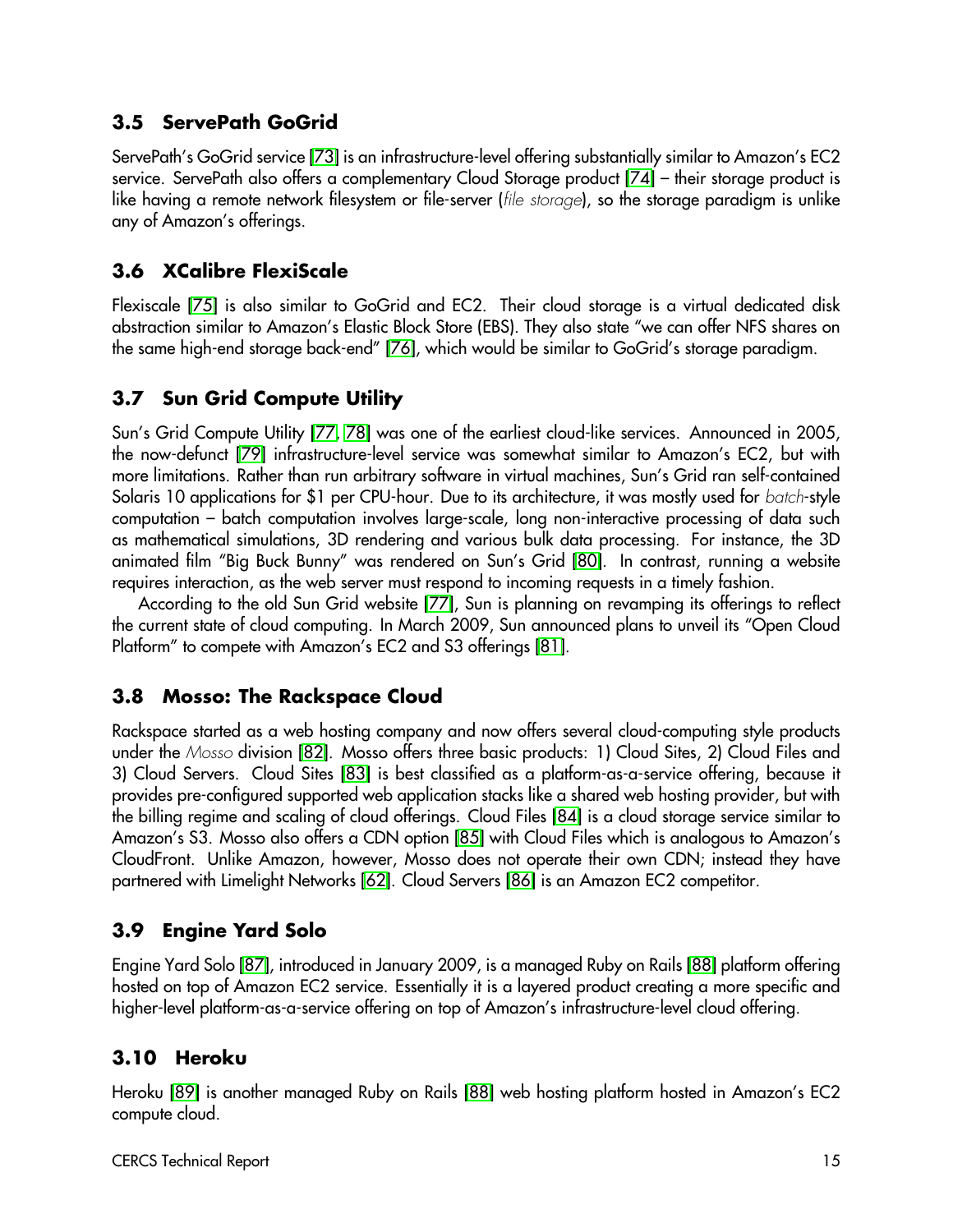## **3.11 Salesforce force.com**

Salesforce [\[52\]](#page-34-8) is a Customer Relationship Management (CRM) software vendor, delivering its software as a online service (SaaS). Force.com is a unique platform-as-a-service offering allowing vendors to create business applications delivered on Salesforce's existing infrastructure. Salesforce cites "enterprise resource planning (ERP), human resource management (HRM) and supply chain management (SCM)" as target force.com application domains [\[90\]](#page-35-24). This makes force.com relatively specialized among the cloud computing offerings detailed here, as it is more domain-specific and not targeted towards typical general web applications like Google App Engine or other similar platforms.

# **3.12 Bungee Connect**

Like Force.com, Bungee Connect [\[91\]](#page-35-25) provides a higher-level platform-as-a-service offering to develop and deploy web-based business applications. Bungee can host applications on the Bungee Grid and uses Amazon EC2 for extra flexible capacity. Part of Bungee's value proposition is extending into the application development process by providing a high-level development environment delivered as a web-based service.

# **3.13 ENKI**

ENKI [\[92\]](#page-35-26) offers cloud-like virtual server hosting with daily usage-based billing [\[93\]](#page-36-0).

# **3.14 Cloud-like Hosting**

Many web-hosting or virtual private server hosting companies describe their offerings as cloud computing or use "cloud" terminology for marketing purposes. Although there exists a continuum of products, the primary distinction between "proper" cloud services and these hosting packages is the billing granularity: utility computing offerings are billed on demand and allow quick scaling. The non-cloud services require monthly rental of virtual server instances and closer to traditional hosting.

For example, Joyent [\[94\]](#page-36-1) offers hosting solutions for various web application stacks (Joyent Accelerators). Although Joyent calls its datacenter a "cloud" and can scale up quickly, the billing regime for server usage is monthly. Even if extra server instances are required only one day out of a month, they still must be reserved for the entire month [\[95\]](#page-36-2). Many hosting providers using 3Tera's AppLogic [\[96\]](#page-36-3) software, such as GridLayer [\[97\]](#page-36-4) and RightServers [\[98\]](#page-36-5), also have similar monthly virtual server offerings marketed as cloud services.

# **3.15 Related Products**

In addition to core cloud service hosting, an entire ecosystem of related products has evolved to capitalize on the new and growing market. Again, due to the market's immaturity and lack of standardized technology (as well as the technical nature of certain software), various related products are often conflated with true cloud hosting services. Here we will not attempt to enumerate an authoritative list of such products, but will instead mention a few illustrative examples encountered in our product analysis.

3Tera AppLogic [\[96\]](#page-36-3) is described as a "Grid Operating System for Web Applications" – it is a software layer used by many cloud and cloud-like hosting companies (e.g. ENKI [\[92\]](#page-35-26)) to manage their data center resources. 3Tera is often confused with cloud hosting providers, but they actually sell solutions to such providers [\[99\]](#page-36-6). RightScale [\[100,](#page-36-7) [101\]](#page-36-8) is a startup providing software to help businesses utilize and manage resources spanning multiple cloud providers. Similarly, Engine Yard Vertebra [\[102\]](#page-36-9) is a "cloud-agnostic" framework for service discovery and management in cloud applications.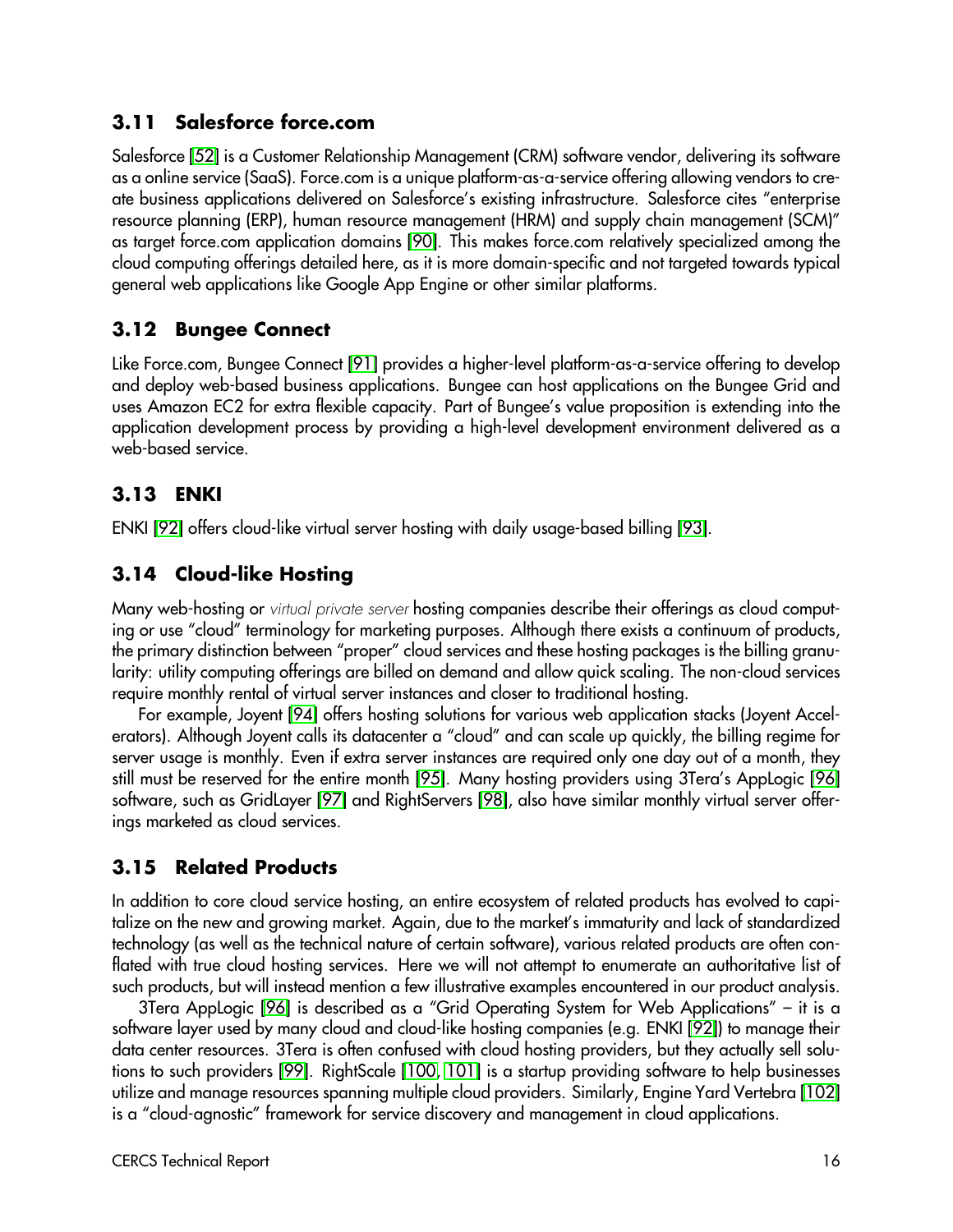# <span id="page-17-0"></span>**4 Dimensions of Comparison & Discussion**

The relationships between products listed in Section [3](#page-11-0) are complicated and often subtle. Unlike familiar commoditized IT hardware products, cloud computing services are not mutually interchangeable and such services are not directly comparable on orthogonal dimensions. In this section, we will attempt to analyze different, but often interrelated, dimensions of comparison between cloud computing offerings. Note that the terms "user" or "developer" in this section refer to the same concept – direct users of cloud services. The direct users are typically software developers and technologists. For example, the developers of Best Buy's Gifttag are direct users of App Engine, while Gifttag's users are indirectly using App Engine.

#### **4.1 Resource Offered**

The most fundamental property of a cloud offering is the actual resource (or resources) being offered. The two significant categories of resources are 1) storage and 2) computational resources (via machine-level virtualization or hosted, higher-level application hosting).<sup>[6](#page-17-1)</sup> Most cloud providers offer both "compute" and storage hosting, but they are generally billed separately, even for "integrated" services such as App Engine. They may also vary independently: for example, Amazon offers several different types of storage services, one of which works with EC2 (EBS) and two of which can be used independently. Ultimately, an actual deployed service typically requires both storage and computational resources, but some companies may choose to leverage the cloud for only one. For example, SmugMug initially used Amazon's S3 for storage without using EC2 for web hosting or other computation.

### <span id="page-17-2"></span>**4.2 Level of Virtualization or Abstraction**

For a given resource, one obvious dimension of comparison between cloud offerings is the level of resource virtualization (or level of "abstraction"). This property determines the kind of interface presented to a resource user – an interface could be low-level like a virtualized server or high-level like a custom application programming environment designed for specific kinds of business applications. For example, the "Above the Clouds: A Berkeley View of Cloud Computing" presentation [\[21\]](#page-32-20) shows different levels of abstraction of computational offerings on a continuum spanning from "lower-level, less management" to "higher-level, more management" (see Figure [6\)](#page-19-0).

Here we will briefly discuss levels of virtualization/abstraction in the context of the two major resource categories:

**Compute:** Figure [6](#page-19-0) shows several offerings on a continuum from lower to higher levels of abstraction. The listed products are all "compute" offerings, although some services also have integrated storage solutions under the same product name. We will discuss the storage elements in the subsequent section.

At the lowest level, services like EC2, GoGrid, Mosso Cloud Servers and FlexiScale offer "instruction set" virtualization, which means that the resource offered looks like a regular dedicated server. To a developer, it is similar to having a dedicated physical computer, except the computer is a virtual machine hosted on an unknown physical machine potentially shared with other users. At a slightly higher level, offerings like Mosso Cloud Sites also provide a virtual machine-like abstraction but resource users do not have full control over the machine (as they would with a personally owned and administered

<span id="page-17-1"></span><sup>6</sup> Some cloud services may only concern more specialized resources like network bandwidth/data transfer (as in CDN-like services, for example). As another example, Amazon's Simple Queue Service (SQS) can be seen as more of a messaging mechanism than a storage system (although it has elements of storage since delivery is reliable and messages are retained for several days).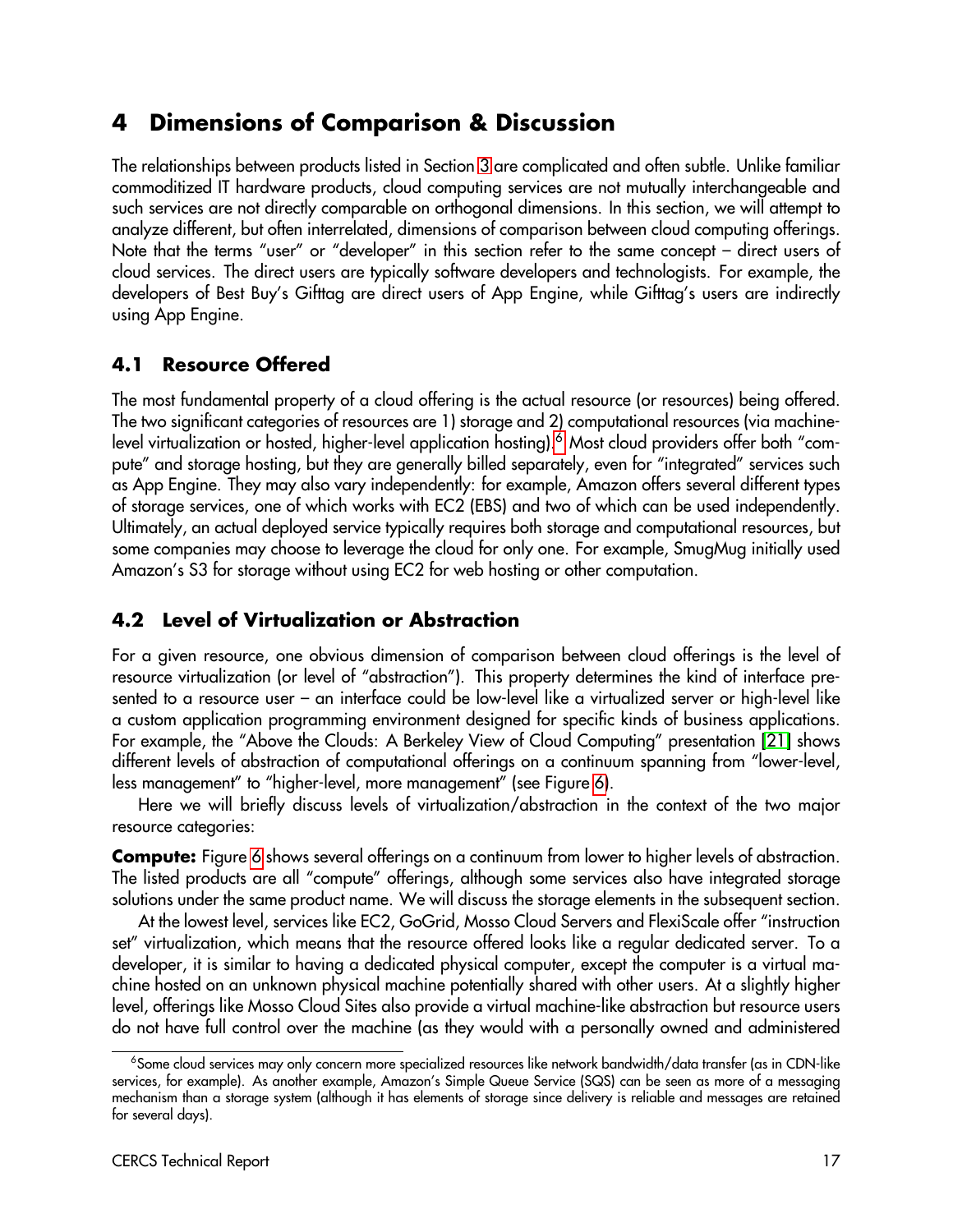server). Each virtual machine has a pre-installed operating system and a set of centrally administered and pre-configured software packages for use. Typically, the software packages include web servers and related software, and this flavor of partially managed virtual machine is similar to traditional shared web hosting services.<sup>[7](#page-18-0)</sup> To a developer, these services are similar to lower-level machine-level cloud offerings with two differences: 1) the resource user does not have to manage the system software (operating system, web server configuration, etc.) and 2) the resource user cannot run arbitrary software or computation. If the developer needs to run software not supported by Mosso Cloud Sites, then he would have to use a lower-level offering; on the other hand, if the Cloud Sites software matches the developer's own needs, then the additional benefit of not having to install and manage lower-level details of the software may be a net win.

Microsoft's Azure sits at a similar level but has slightly different characteristics. Azure's cloud provides "bytecode" level virtualization: the resource presented to the user is a virtual machine which does not appear like a physical machine. Instead Azure presents safe, higher-level virtual machines – the most ubiquitous example of this kind of VM is Sun's Java Virtual Machine [\[103\]](#page-36-10), which provides a common-denominator platform to run applications on a variety of hardware. In addition to the virtual machine, Azure provides a set of APIs (Application Programmer Interface) which allow the cloud application code to communicate with other cloud services in Azure and the outside world. These APIs have low-level features similar to a operating system as well as higher-level features similar to web application frameworks.

Taking another step towards more management and higher-level abstractions, offerings like Heroku and Engine Yard Solo provide cloud-based hosting for Ruby on Rails [\[88\]](#page-35-22), a specific web application software stack. Whereas services like Mosso Cloud Sites and standard shared web hosting providers attempt to be generically useful for most web hosting, offering a wide range of installed web server runtime support components (e.g. many languages such as PHP, Python, Perl), Heroku and Engine Yard Solo offer one specific web application framework (and programming language). This specialization allows such services to provide added value in the form of automatic or better monitoring, scaling, quicker development and many other benefits. Of course, the downside is that they can only host Ruby on Rails web applications, whereas lower-level virtual machine offerings are more general. In fact, both Heroku and Engine Yard Solo are actually hosted in Amazon's EC2 compute cloud.

Google App Engine is similar to hosted Ruby on Rails offerings in its level of specialization, but with a few key differences. An obvious difference is the fact that App Engine runs on Google's own cloud rather than being a "value-added" service on top of another cloud provider. App Engine was also designed from the ground up to be a cloud web application stack based on Google's web hosting expertise and proprietary technologies. The latter point is important: Ruby on Rails is a popular web application framework, but it was designed to be general purpose tool for building average websites. Seamless scaling of Ruby on Rails is non-trivial and it commonly has external dependencies on a relational database, which often becomes a scaling bottleneck [\[104\]](#page-36-11). Companies like Heroku, Engine Yard and Joyent augment Ruby on Rails with their own technologies to scale it to varying degrees. On the other hand, App Engine was designed from the ground up as a cloud framework using the techniques Google has perfected in its own operations, providing the capability to scale as needed.

Finally, at the far right side of the cloud spectrum in Figure [6,](#page-19-0) we have domain specific web application frameworks, like Force.com and Bungee Connect. While web frameworks like Ruby on Rails App Engine are designed to host a wide-variety of web applications, Force.com is specialized for certain kinds of business-oriented web applications. Consequently, the building blocks provided to developers already include useful domain-specific functionality, allowing quicker development of suitable applications.

<span id="page-18-0"></span> $\mathrm{^{7}The}$  main difference is the billing granularity.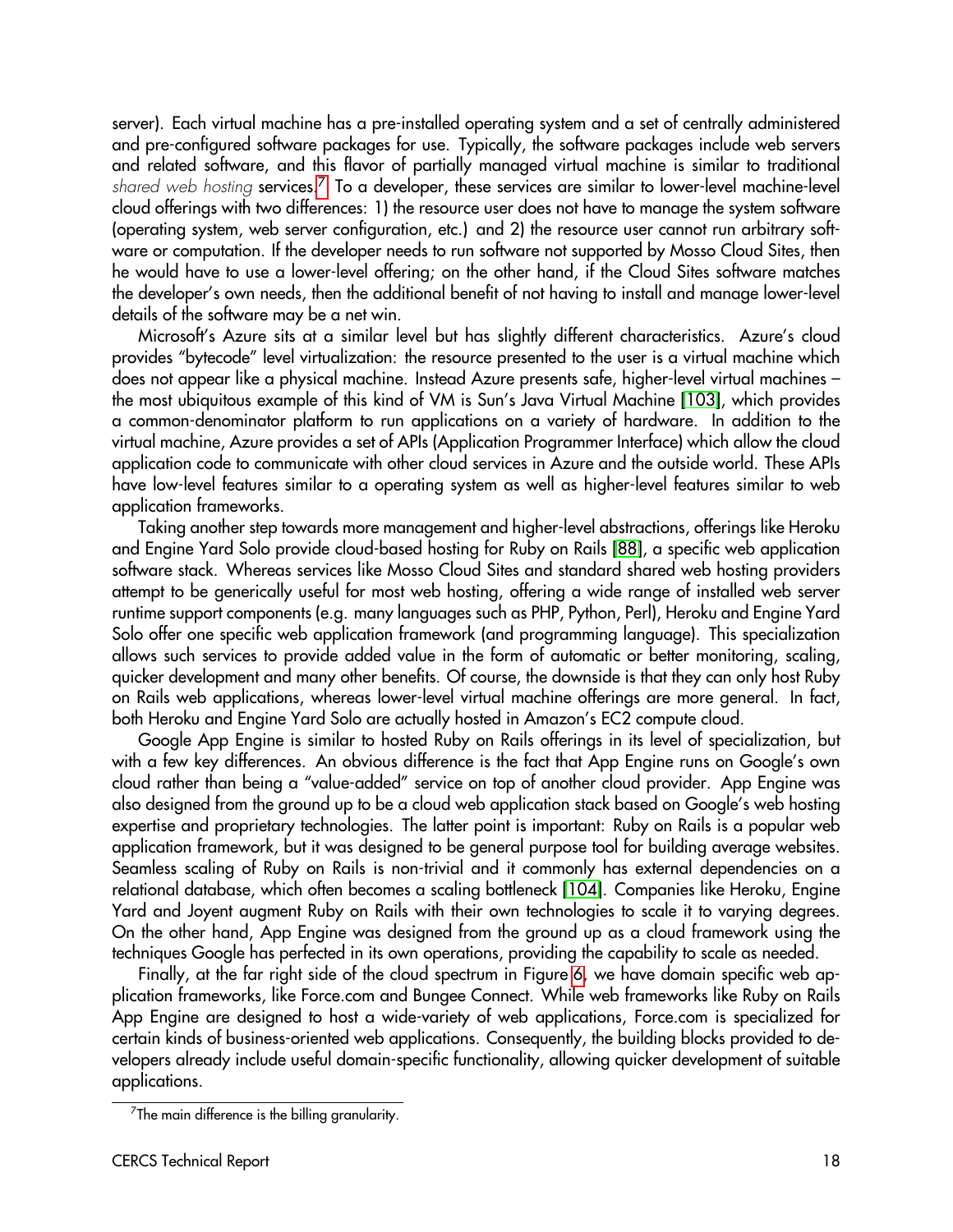

<span id="page-19-0"></span>Figure 6: RADLab Presentation: Levels of Cloud Abstraction or Virtualization From RADLab Presentation "Above the Clouds: A Berkeley View of Cloud Computing" [\[10,](#page-32-9) [21\]](#page-32-20)

**Storage:** Storage solutions also exist at different levels of abstraction, but they do not necessarily follow a strict high-to-low hierarchy. At a lower level, Amazon's Elastic Block Store (EBS) provides block storage to EC2 virtual machines, and FlexiScale's virtual dedicated disks are similar. Block storage is very low-level unstructured storage mimicking a virtual hard drive of a desired size. A filesystem is often layered on top of a block device (virtual or physical) to provide structure: instead of just a linear series of bytes, a file system offers access in the form of named files typically structured into directory hierarchies.

At a higher level, GoGrid and FlexiScale offer file server-like storage. With this kind of storage, a filesystem-like abstraction is provided but the underlying block storage is not directly accessible. Ultimately, resources users can store and retrieve hierarchically organized files in a familiar paradigm. Services like Amazon's S3 or Azure's storage components provide "object" or "blob" storage, which is somewhat similar to filesystem-based storage. Fixed size entities can be stored and retrieved by name, but the organization may not be hierarchical like most filesystems, and there may be various limitations on object size or layout.

Another common type of storage is database-like storage. Traditional modern databases store many rows of relatively uniform tabular data. Although relational database management systems (RDBMSs) following the SQL standard have been the most popular general purpose databases for many years, full relational/SQL-supporting databases do not scale easily to serve large web applications. As a result, many cloud providers have pseudo-relational databases which store bulk structured data. Amazon's SimpleDB is one instance, providing database storage accessed using a SQL-like query language. Similarly, Google App Engine provides a "Datastore API" [\[105\]](#page-36-12) to interact with Google's quasi-relational database BigTable [\[106\]](#page-36-13) using a SQL-like language called GQL. Microsoft's Azure provides both basic tabular storage as well as the more powerful SQL Data Services.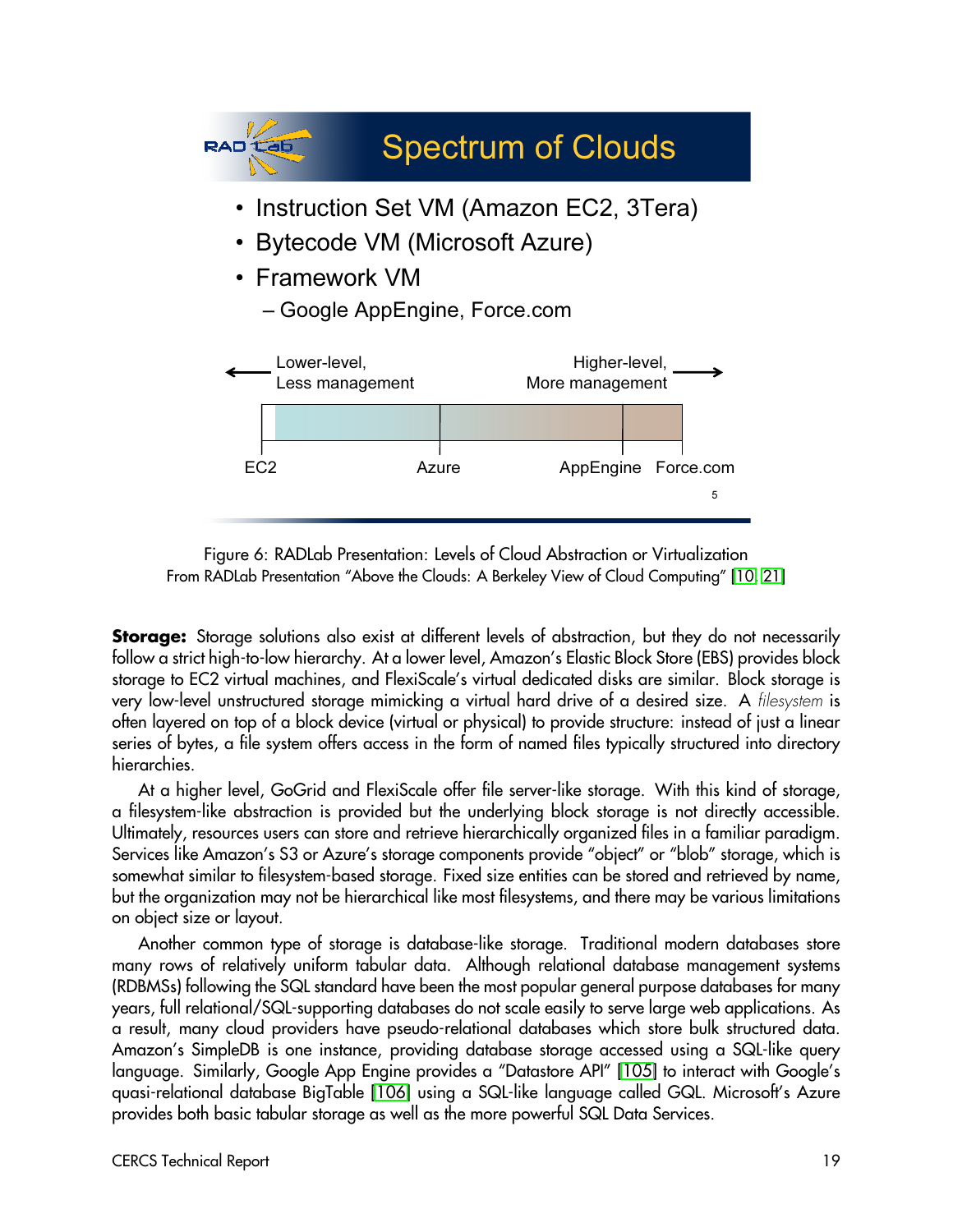# **4.3 Generality/Flexibility**

In some sense, the generality and flexibility of a cloud resource is inversely related to its level of virtualization or abstraction. Lower-level resources are typically more general: two obvious illustrative examples are Heroku and Engine Yard Solo, which run Ruby on Rails cloud offerings on top of Amazon's lower-level EC2 service. EC2 can host these higher-level web application frameworks as well as other arbitrary software. The same is true to some extent with storage, as one can layer file storage, blob storage or database-like storage on top of virtual block storage.

In the earlier discussion of levels of abstraction (Section [4.2\)](#page-17-2), we highlighted several different levels of compute resources:

- Arbitrary instruction-set virtual machine execution
- No administrative access, but generic managed virtual machines with a variety of common software – like shared web hosting
- Abstract safe virtual machines (like the Java VM) with low and high-level APIs/external services
- Specific general-purpose web frameworks
- Domain-specific web frameworks

The above list appears in order of increasing management/abstraction, and the lower-level options can usually support higher level solutions (potentially with more development/configuration effort). The lowest level services like EC2 are effectively equivalent to having a dedicated physical server where the hardware, Internet connection and power are managed by a contracted third party; the user can load arbitrary software. As abstraction increases, more of the administration and configuration of the software stack is provided by a third party, limiting generality. Since web applications with typical needs will probably constitute a significant portion of cloud applications, the lower generality of higherlevel solutions will not be an impediment to business for such providers. Use cases like bulk processing at the New York Times or scientific simulation at Eli Lily (see Section [2.2\)](#page-4-0) are not served by web applications at all, and require lower-level services like EC2 or GoGrid. Sun's defunct Grid Compute Utility product also specialized in such use-cases, including 3D rendering and scientific simulations [\[80\]](#page-35-14).

## <span id="page-20-0"></span>**4.4 Ease of Solution**

While generality and flexibility are often inversely related to the level of resource abstraction/virtualization, ease of solution is directly related. Higher level resources trade generality for specialization, providing more pre-built common functionality. Assuming the higher-level offering matches the developer's needs, it usually requires less work to achieve the same or better results (if the developer is starting from scratch – see Section [4.5](#page-21-0) for alternate considerations). Simply put, higher-level offerings hide the complexity present at lower levels of abstraction.

Consider the deployment of a typical web application on EC2 – the user would need to configure an operating system image, configure web server software as well as any web application framework and also develop mechanisms for load balancing, monitoring, failure handling and more. On the other hand, App Engine already handles all of these issues below the virtualized App Engine framework. Offerings like Mosso Cloud Sites at least manage the operating system and web software configuration (and typically monitoring and some load balancing as well). Recognizing this disadvantage, Amazon is starting to provide pre-built partial solutions for EC2 to match common use-cases: these solutions include pre-configured OS images with various software stacks, and upcoming load balancing, scaling,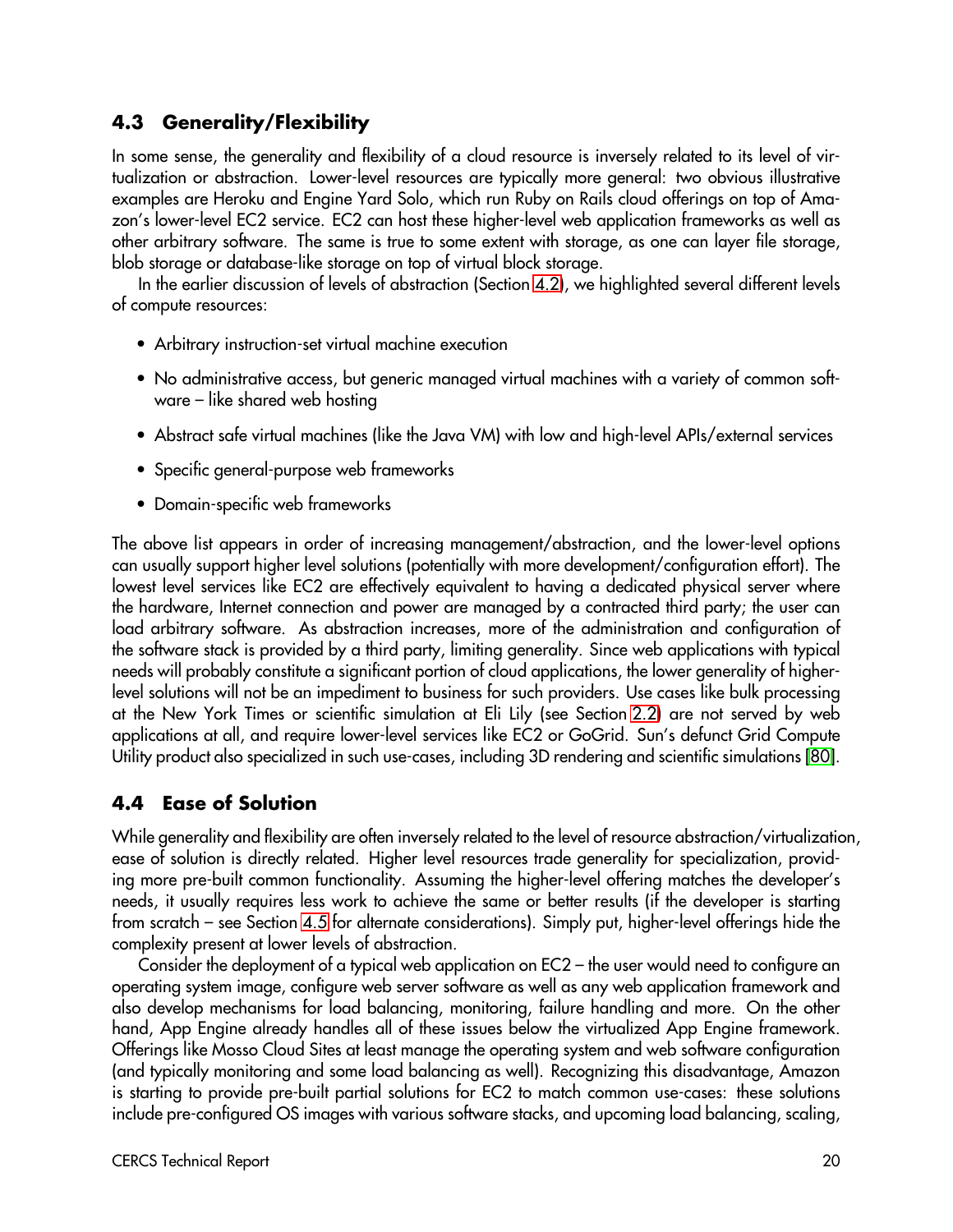monitoring and management solutions [\[107\]](#page-36-14). Finally, domain-specific offerings like Force.com provide even more useful, pre-built functionality over offerings like App Engine because they are specialized for a particular class of business-oriented web applications.

# <span id="page-21-0"></span>**4.5 Legacy Support**

Legacy issues are a recurrent thorn in the side (or at least constant considerations) of many IT-related projects. Legacy systems are existing computer systems or programs based on older technologies that continue to be used. Typical examples include mature applications that work well (or well enough) but are expensive to modify or replace. From the perspective of the cloud, almost any existing software can be considered "legacy" in some sense. Many applications which would benefit from migration to the cloud exist in some working form outside the cloud, and companies are hesitant to completely recreate systems that are already working well enough. The ability to reuse code from existing systems has both positive and negative aspects.

Legacy support is sometimes coupled with the level of generality – a low-level "instruction set" virtual machine can typically support arbitrary legacy software written for a given instruction set. On the other hand, App Engine and Ruby on Rails offerings are both at similar levels of generality, but App Engine was built from scratch for Google's cloud offering, so it has no meaningful legacy support. Developers must develop App Engine-based web applications mostly from scratch, while Ruby on Rails offerings could potentially allow existing Ruby on Rails-based web applications to migrate to the cloud. In this manner, legacy support also affects ease of solution (Section [4.4\)](#page-20-0). If a system is built from scratch, higher-level and more specialized solutions are generally more convenient; if a significant existing application needs to be migrated to the cloud, the situation might be reversed. Fundamentally, legacy support in cloud scenarios is a complicated issue, because even if legacy applications can run in the cloud, they may not be able to scale well, so there is a trade-off between the effort required to fix an existing system and starting over.

On the other hand, when clouds are used to run massive computation rather than serve web requests, legacy support is often a huge boon. For example, the Washington Post document conversion project [\[24\]](#page-33-2) utilized existing PDF and OCR (Optical Character Recognition) utilities run on a large number of EC2 instances to convert a large set of documents into searchable files. It would be a significant and unnecessary effort to re-write these utilities in .NET CLR-compatible code to run them on the Azure virtual machine platform.

# **4.6 Scaling**

Scalability is a key issue for many cloud-hosted applications. One of the key benefits of cloud computing is the illusion of infinite and on-demand resources, so an important challenge is constructing an application that can actually use such flexibility effectively. Oftentimes some piece of the software architecture becomes a bottleneck which prevents the system from scaling up even when resources are available. Building web applications that can serve hundreds of thousands or even millions of clients is very difficult, but companies like Amazon and Google have the necessary experience and technology. One important property for assessing cloud offerings is whether a provider's product can help a user with scalability.

In some sense, the ability of a cloud offering to assist in scaling automatically is inversely related to the level of virtualization. Higher-level offerings, like Google App Engine, have certain restrictions and utilize domain knowledge and insights to scale hosted applications seamlessly. The higher level abstractions in App Engine were also designed specifically to fit a scalable development model. The techniques used to scale an application often come from specific insights and knowledge about the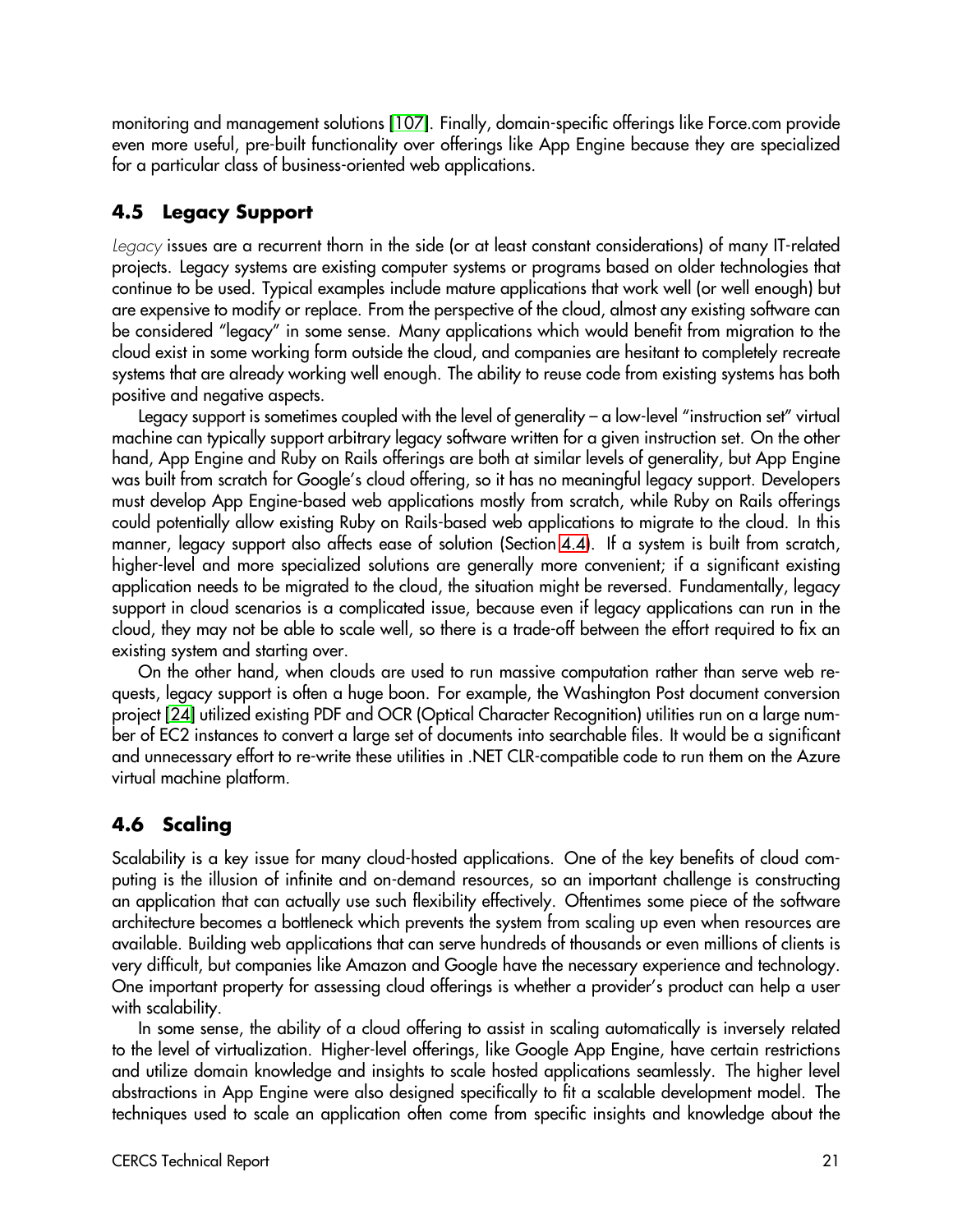problem; some details can be ignored when the scaling is limited to a specific application. Offerings like EC2 are so general that they cannot easily use this domain knowledge. EC2 can be running any kind of arbitrary application, from well-designed web services to games to encryption software. Consequently, Amazon is planning to provide pre-built partial solutions help users scale common usecases [\[107\]](#page-36-14).

Another more specialized consideration is a cloud provider's total available resources. While it is unlikely a client could exhaust Amazon's or Google's available servers, other cloud providers may have more limited total resources. A provider's maximum internal capacity is typically guarded as a secret.

#### **4.7 Integration**

Another trade-off for cloud services is the level of integration between potentially separable concerns: for example, Google App Engine is a single, conceptually unified offering, while Amazon S3 allows clients to use various forms of cloud storage independent of EC2 compute instances. In fact, SmugMug's use of S3 (see Section [2.2\)](#page-4-0) predates the launch of EC2; SmugMug's success highlights the value of individual components for some clients. With the exception of integrated framework providers (i.e. App Engine or Ruby on Rails services), most cloud providers seem to offer at least separable storage and compute capabilities. On the other hand, developing separate services general enough to be independently useful may come at the cost of introducing additional complexity when such services are used together; integrated solutions can potentially be more coherent and thus simpler to use. Integration is also partially related to lock-in (see Section [4.9\)](#page-23-0).

#### <span id="page-22-0"></span>**4.8 Standards**

Standards are an important consideration in many IT projects. Technology users, particularly businesses, often prefer to use products conforming to well-known technical standards. Standardized products may provide several benefits to users: 1) price advantages and availability of substitutes due to competition (when many vendors provide conforming products), 2) interoperability with other products and 3) technical transparency for customization. From a vendor's perspective, the potential for competition is a disincentive to provide standardized products; however, vendors must balance the potential revenue benefits of proprietary products versus the potential for customers to prefer competing standardized products. Standardized products can follow a specific technical standard maintained by an organization such as ANSI or the ISO, or they can simply implement a commonly-used or familiar interface (de facto standards). Standards are closely related to lock-in (see Section [4.9\)](#page-23-0).

The Cloud Computing Interoperability Forum (CCIF) [\[108\]](#page-36-15) is an early industry coalition, including IBM, Sun, Cisco and Intel, focusing on standardization and interoperability issues. The CCIF mission statement summarizes their goals – "the CCIF will not condone any use of a particular technology for the purposes of market dominance and or advancement of any one particular vendor, industry or agenda. Whenever possible the CCIF will emphasis the use of open, patent-free and/or vendor-neutral technical solutions" [\[109\]](#page-36-16). Various major cloud providers and industry participants have different views on standards: Google, Amazon and IBM are major industry supporters of open-source software and open standards [\[110,](#page-36-17) [111,](#page-36-18) [112\]](#page-36-19). Smaller players often embrace open standards because they lack the clout to push proprietary products over standardized ones. On the other hand, Microsoft is often notorious for anti-competitive behavior involving proprietary products. In fact, one penalty in the European Union's ongoing anti-trust proceedings against Microsoft requires the company to release technical information about proprietary protocols to allow competitors to develop competing interoperable solutions [\[113\]](#page-36-20).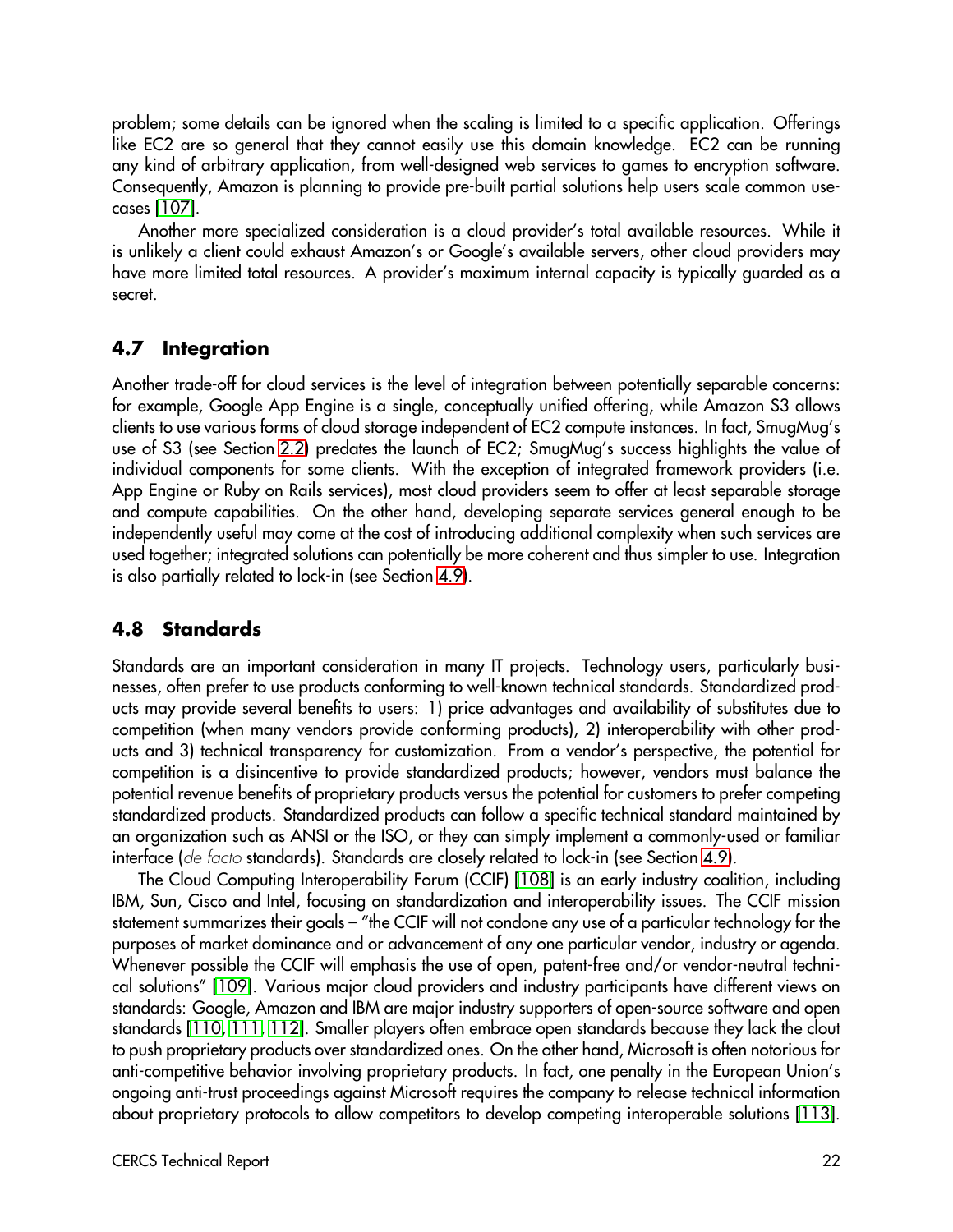Although in recent years Microsoft has attempted to appear more open to standards-conformant products, many industry insiders and observers find such efforts disingenuous [\[114\]](#page-36-21); standardization alone does not necessarily bring the potentially realizable benefits of increased competition or interoperability. In fact, Microsoft has also been accused of manipulating the ISO standards body approval process [\[115\]](#page-36-22).

In the context of the products in our comparison, Amazon's offerings are largely built using open source technologies. For example, EC2 machine images are based on the open-source Xen virtualization software and can be created with freely available tools, and EC2 virtualizes the ubiquitous Intel x86 instruction set.[8](#page-23-1) Similarly, interaction with S3 and other Amazon services occurs via a simple published HTTP interface. Services like GoGrid and FlexiScale tend to follow Amazon's example. Behind the scenes, however, S3 and SimpleDB rely somewhat on proprietary Amazon technology, but most cloud vendors are plagued by this in some of their storage products. For example, most database-like cloud storage offerings do not follow the standard SQL query language and relational data model for good technological reasons; consequently, every offering uses its own proprietary data model and query features. Offerings like Amazon's EBS, GoGrid's fileserver-based Cloud Storage and Flexiscale's virtual dedicated disk and fileserver-based storage offerings are all significantly more standard (and thus substitutable) in their interfaces. In these cases, "standard" does not mean following a single specific technical standard per se, but their interfaces are familiar and interchangeable with many commonly-used devices (block devices appear like regular hard disks, and filesystems are commonly used).

Google's App Engine is built around the open-source Python programming language<sup>[9](#page-23-2)</sup>, but App Engine relies on some proprietary Google technology. App Engine was also built from scratch for the cloud and is controlled solely by Google. Ruby on Rails, on the other hand, was originally built by one company (37signals [\[117\]](#page-36-23)) but is now independently maintained as open source software. Although interested parties are still able to influence its direction, many vendors offer competing Rails products. Unless Google agrees to maintain certain compatible and stable App Engine interfaces, a competitor wishing to provide a compatible substitute products would face a difficult situation, subject to the whims of Google's changes. Offerings like Mosso's Cloud Sites provide a web stack of widelyused, standardized software, either open source (Linux, Apache, MySQL and Python, Perl, PHP, etc.) or Microsoft-based (Windows, IIS, SQL Server and .NET). Microsoft's Azure offering follows some technical standards, but the platform as a whole is tied to Microsoft's proprietary product line. Interfaces to some Azure components follow a documented HTTP-based interaction paradigm, like Amazon and many other cloud providers. On the other hand, Azure is very much like App Engine in that it was designed from the ground up as an ecosystem of complementary cloud offerings, so applications must be designed specifically for Azure and it is under the sole control of Microsoft. Higher-level, domainspecific offerings like Force.com are usually tied to a particular vendor, because standardization is more difficult in niche domains compared to general-purpose, widely-used technical artifacts.

## <span id="page-23-0"></span>**4.9 Lock-in**

Lock-in is one of the most cited and controversial obstacles to widespread adoption of cloud computing in enterprises [\[10,](#page-32-9) [118,](#page-37-0) [119,](#page-37-1) [120\]](#page-37-2). Simply put, businesses are wary of being tied to particular cloud computing vendors due to lack of competing, compatible products. As we've discussed extensively in this study, most cloud offerings are not directly substitutable. It is risky to be tied to a single vendor because that vendor might raise prices, go out of business, become unreliable or fail to keep up with

<span id="page-23-1"></span><sup>&</sup>lt;sup>8</sup>EC2 will run software that runs on desktop and most server PCs.

<span id="page-23-2"></span> $^9$ and Google has announced forthcoming support for Java-based App Engine development [\[116\]](#page-36-24)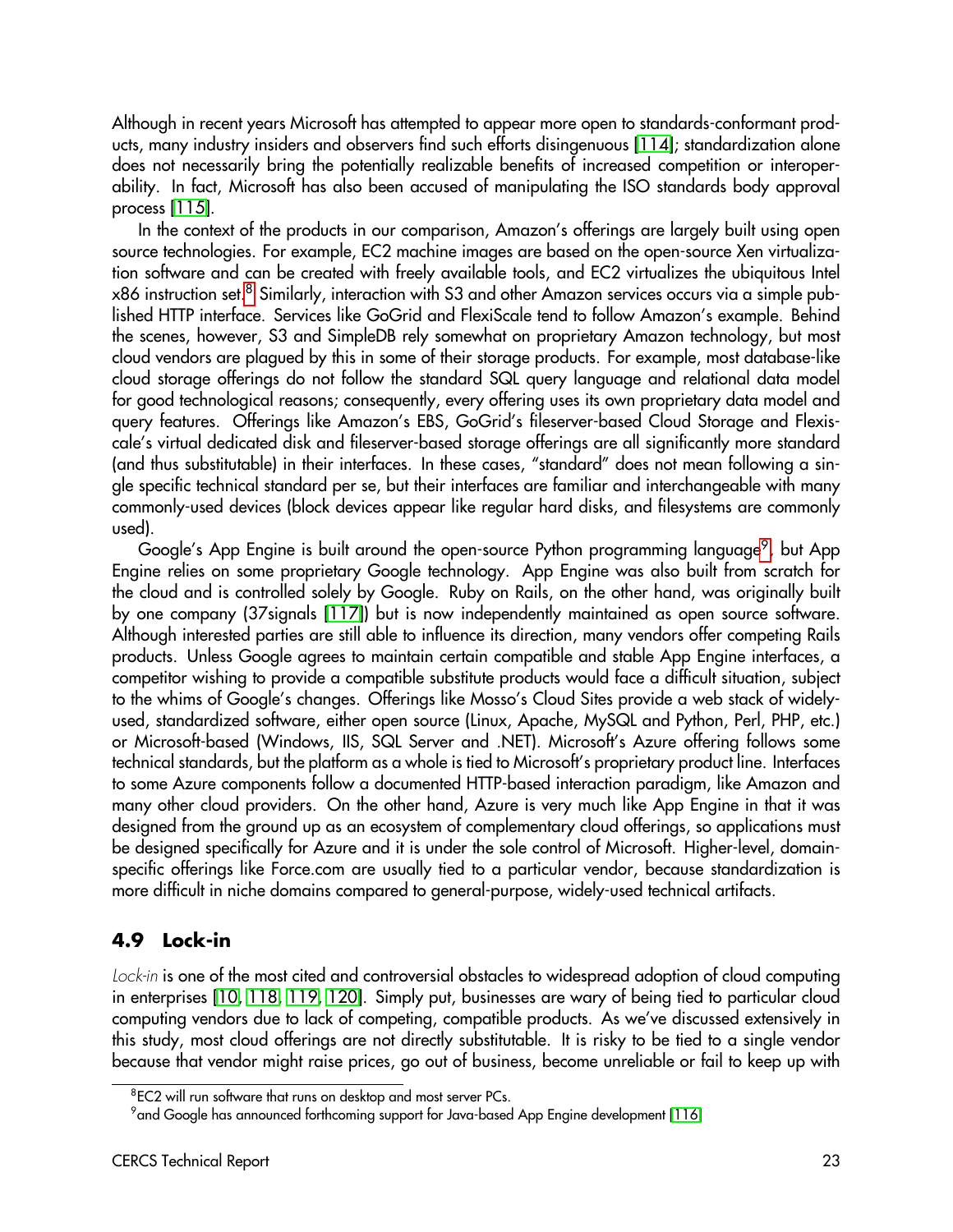technological progress. As mentioned earlier, standards (Section [4.8\)](#page-22-0) are closely related to lock-in but do not determine the full picture. Standards only mitigate certain technical obstacles to lock-in; even if a product is standardized, there is no guarantee competing products will emerge or that a competitor can match the desired level of service. For example, a compatible EC2 competitor might have difficulty matching Amazon's available resources. A company like Animoto, requiring 5000 EC2 server instances [\[121\]](#page-37-3), may not be able to find a cloud provider with a compatible and affordable offering that can match the scale required.

As one example, Amazon and Google both use open standards (to some extent) for their offerings and although interfaces are public and relatively standardized, product implementations are private. Interface transparency allows compatible and interoperable substitutes, but there is no guarantee that substitutes will match the performance or scaling abilities of the original products. An open source project called AppDrop provides an App Engine compatible interface that runs on Amazon's EC2 [\[122\]](#page-37-4), so applications for Google's App Engine can be run on Amazon's infrastructure. Unfortunately, however, the scalability of AppDrop is nowhere near comparable to App Engine. While AppDrop is just a proof-of-concept, it does illustrate the challenges in mitigating lock-in even when products use relatively open standards.

Development tools are also subject to lock-in concerns. Although vendors using open source software typically do not care how clients develop cloud applications to run on their infrastructure, some vendors explicitly offer value-added development utilities. For example, Force.com and Bungee Connect offer higher-level web-based graphical development tools. While it may be possible to use their platforms to run cloud applications without using their tools to develop said applications, the development tools are part of the value proposition. Also, as mentioned earlier, Microsoft's Azure is explicitly built around its ecosystem of developer tools – most of which have no viable substitutes.

Data lock-in is specific subset of the general lock-in concern [\[10\]](#page-32-9). While many discussions of lock-in concern whether a cloud application running on Amazon's EC2 (for example) could run on a competing provider, data lock-in concerns the potentially massive amount of data stored with a cloud provider. Since data is much harder to recreate when compared to an application, data lock-in issues are often the most important lock-in concerns. For example, a significant portion of SmugMug's data is stored in Amazon's S3 (see Section [2.2\)](#page-4-0). If Amazon goes out of business, does SmugMug lose its data? If SmugMug only ran computation in the cloud and its provider went out of business, SmugMug could re-create its entire cloud-based application easier than it could re-create all customer-stored photo data. Alternately, if SmugMug needs to move to another service, how will it migrate all of the data? Satisfactory answers to these questions are critical to wholesale uptake of cloud services.

#### <span id="page-24-0"></span>**4.10 Interoperability**

Interoperability is closely related to both standards (Section [4.8\)](#page-22-0) and lock-in (Section [4.9\)](#page-23-0); in this context, we will focus on interoperability between cloud providers. Interoperability solutions can often address lock-in – for example, RightScale [\[100\]](#page-36-7) provides software to help clients manage resources across multiple cloud providers (EC2, FlexiScale and GoGrid). Software to abstract away a specific cloud provider's platform can be used to mitigate the potential for lock-in. In this case, an application would be written for a "cloud agnostic" software platform where provider-specific quirks are handled under a management layer. In addition, Armbrust et al. believe that businesses must use multiple cloud providers to eliminate singles sources of failure:

Just as large Internet service providers use multiple network providers so that failure by a single company will not take them off the air, we believe the only plausible solution to very high availability is multiple Cloud Computing providers. The high-availability computing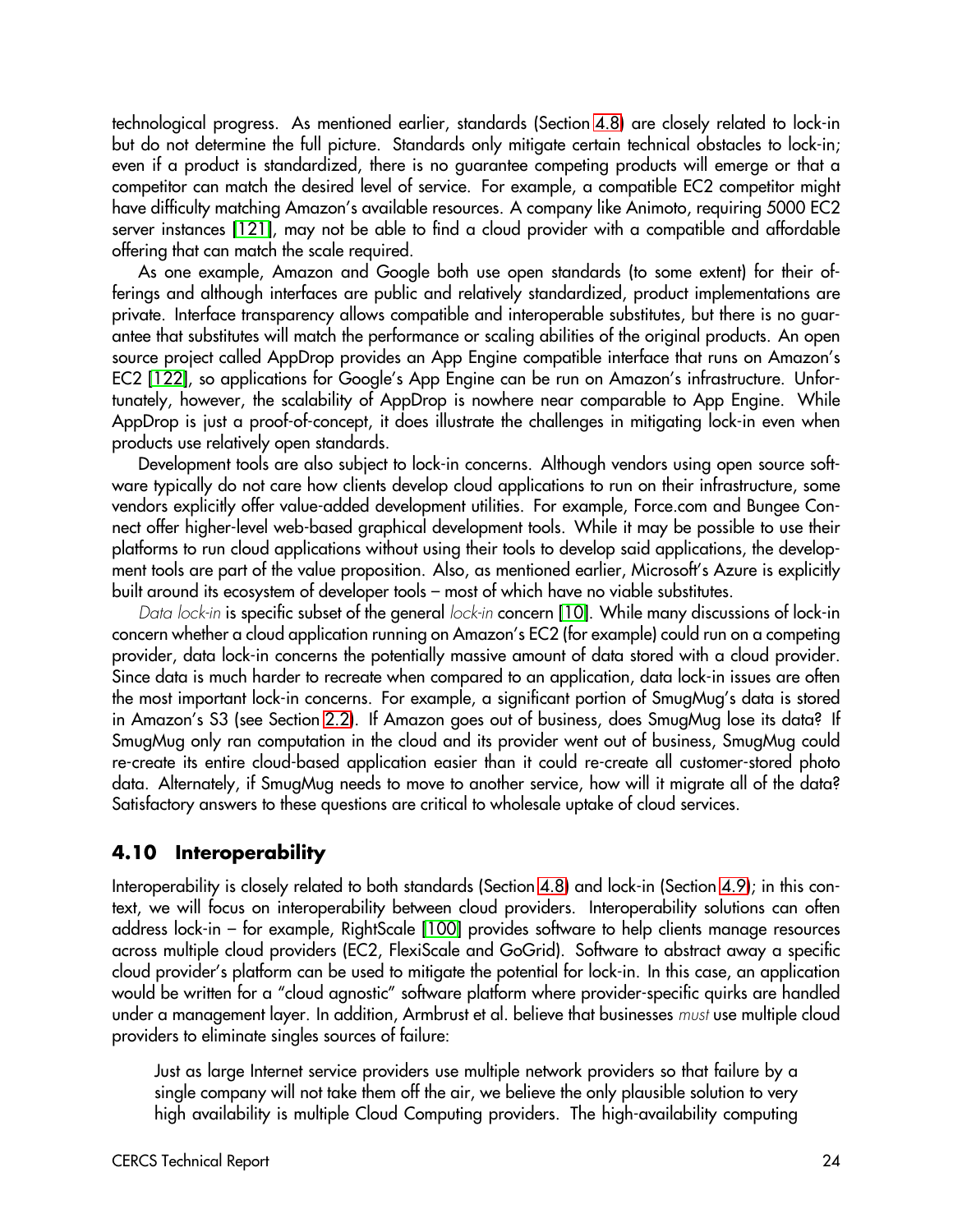community has long followed the mantra "no single source of failure,"yet the management of a Cloud Computing service by a single company is in fact a single point of failure. Even if the company has multiple datacenters in different geographic regions using different network providers, it may have common software infrastructure and accounting systems, or the company may even go out of business. Large customers will be reluctant to migrate to Cloud Computing without a business-continuity strategy for such situations. We believe the best chance for independent software stacks is for them to be provided by different companies, as it has been difficult for one company to justify creating and maintain two stacks in the name of software dependability. [\[10\]](#page-32-9)

#### <span id="page-25-0"></span>**4.11 SLAs**

Cloud users want assurances that their provider will remain reliable because service interruptions can cause significant financial harm. Service Level Agreements (SLAs) are contractual promises of certain levels of reliability; such provisions often include monetary compensation if the level of service provided is below the contractually specified level. For example, Amazon's EC2 SLA species the following: "AWS will use commercially reasonable efforts to make Amazon EC2 available with an Annual Uptime Percentage (defined below) of at least 99.95%. ... If the Annual Uptime Percentage for a customer drops below 99.95% for the Service Year, that customer is eligible to receive a Service Credit equal to 10% of their bill (excluding one-time payments made for Reserved Instances) for the Eligible Credit Period" [\[123\]](#page-37-5).

Amazon is an industry-leading example in cloud computing SLAs; it was the first major provider to define SLAs for all of its products. Microsoft's Azure is not yet publicly launched and SLA details are unavailable. The Azure FAQ promises, "we will also give you access to robust service level agreements and guarantees on quality of service" [\[124\]](#page-37-6). Google App Engine does not yet provide an SLA and this is perceived as somewhat of a disadvantage, but Google promises SLA details are forthcoming [\[125\]](#page-37-7). GoGrid features a strong-sounding SLA, promising 100% uptime and a 100-fold refund for downtime. For example, "a Failure lasting seven (7) hours would result in credit of seven hundred (700) hours of free service for the feature in question; a Failure lasting fifteen (15) minutes would result in a 1500 minute, or 25-hour, credit" [\[126\]](#page-37-8). FlexiScale's SLA specifies 99.99% uptime [\[76\]](#page-35-10) although it does not clearly specify what compensation is provided for failure to meet this target. Mosso's SLA provides a credit of "1 day's hosting fee for each 60 minutes of unscheduled downtime" [\[127\]](#page-37-9). ENKI provides a "10x money-back guarantee for unplanned outages" longer than 15 minutes [\[128\]](#page-37-10). Engine Yard Solo and Heroku are both hosted in Amazon's EC2 cloud (so they inherit its SLA), and neither Force.com nor BungeeConnect currently specify SLAs.

Although certain SLAs sound very strong (i.e. GoGrid's), evaluating SLAs is complicated. A 100 fold refund for seven hours of down time with ten servers would only amount to \$560 of credit maximum (and the credit cannot exceed the monthly bill); an e-commerce website down for seven hours could easily lose thousands of dollars of sales. Since the financial loss from a provider breaking an SLA may far exceed the specified remuneration, SLAs are only one part of the larger picture. Actual observed provider performance and reliability are just as important as contractual guarantees. See Section [4.15](#page-29-0) under "Reliability" for more on this point.

#### **4.12 Redundancy**

Redundancy is important in several contexts. Obviously redundancy is critical at the cloud provider level. A cloud provider should have multiple data centers, redundant networking, backup power, data backup plans and other redundant resources. Although customers generally trust that cloud providers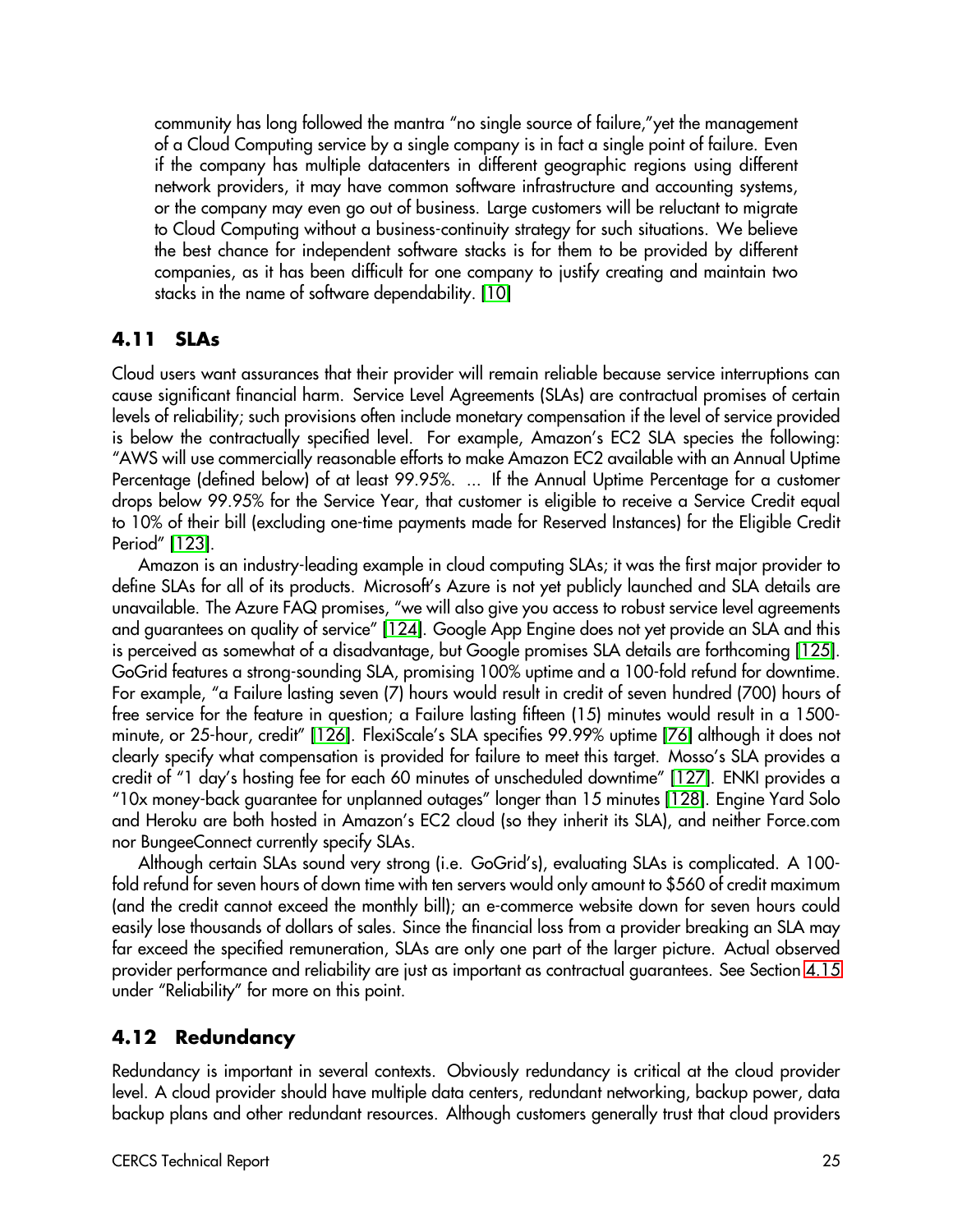take such precautions, large scale provider failures have already occurred – one notorious example is an online cloud storage provider "The Linkup," which ceased operations after losing nearly half of customers' data [\[129\]](#page-37-11).

At the level of individual cloud applications, service redundancy is often achieved by launching multiple "compute" instances in different failure domains. A failure domain is a set of resources that can experience correlated failures – for instance, one might run server instances on different racks in a single data center to protect against rack-wide failure modes (switch failure, network uplink failure, etc.), or even in multiple data centers to protect against data-center-wide failure modes (regional network failure, massive power failure, natural disasters, etc.). Data redundancy is perhaps even more important than service redundancy as data loss is much more difficult to fix than intermittent service interruption.

Like scalability, the feasibility of automatic redundancy in cloud offerings is often inversely related to the level of abstraction of the resource. Take Amazon's storage offerings: EBS and S3. S3 provides a higher-level storage interface than EBS, and S3 is also much more redundant. S3 data is replicated in multiple availability zones, which are essentially Amazon's engineered coarse-grained failure domains. On the other hand, EBS is only redundant within a single availability zone [\[130\]](#page-37-12). Amazon notes, "volumes that operate with 20 GB or less of modified data since their most recent Amazon EBS snapshot can expect an annual failure rate (AFR) of between 0.1% - 0.5%, where failure refers to a complete loss of the volume" [\[57\]](#page-34-13). Similarly, Google can automatically make a web site using App Engine span multiple failure domains, while an EC2 user would need to specifically launch multiple instances in different availability zones. Obviously some customers will need to layer extra redundancy on top of existing solutions that do not provide acceptable redundancy guarantees.

#### <span id="page-26-1"></span>**4.13 Security**

Security is a continuous consideration in IT-related projects. Unlike many other traits in technological contexts, security is notoriously hard to quantify or even compare qualitatively. For this reason, security evaluation of cloud offerings will mostly hinge on company reputation and, eventually, real-world track records – but even real world track records are difficult to compare between companies, because security breaches may not be publicly disclosed unless compelled by regulation. Like SLAs, companies might specify contractual compensation for certain kinds of provider negligence leading to security failures, but such provisions may be worth very little since security failures are not as easily observable as service availability failures.

Businesses using cloud services want to ensure that their data is secure from both external attackers as well as internal snoopers (employees of the cloud provider). Although data theft and snooping is mitigated by properly encrypting data to be stored within the cloud<sup>[10](#page-26-0)</sup>, encryption cannot prevent denial-of-service attacks such as data deletion or corruption. Some early research users of Amazon S3 suggest, "users should employ some kind of data authentication technology to assure themselves that data returned by S3 is the same as the data that was stored there. Technology such as an HMAC or a digital signature would protect users from both accidental data modification by Amazon and from malicious modification by third parties who managed to crack a password or intercept a passwordreset email message" [\[131\]](#page-37-13). Service integrity is another security issue: businesses want to ensure their running services are not subject to denial-of-service attacks or hijacked. The latter can be very insidious, as a third party might (for example) gain control of a business's e-commerce site and besmirch its reputation. This situation is the digital equivalent of identity theft. Isolation is a related concern – cloud providers serve many customers and they all share common hardware and infrastructure. Although

<span id="page-26-0"></span><sup>&</sup>lt;sup>10</sup>It must be encrypted before it is sent to the cloud, not by the cloud provider.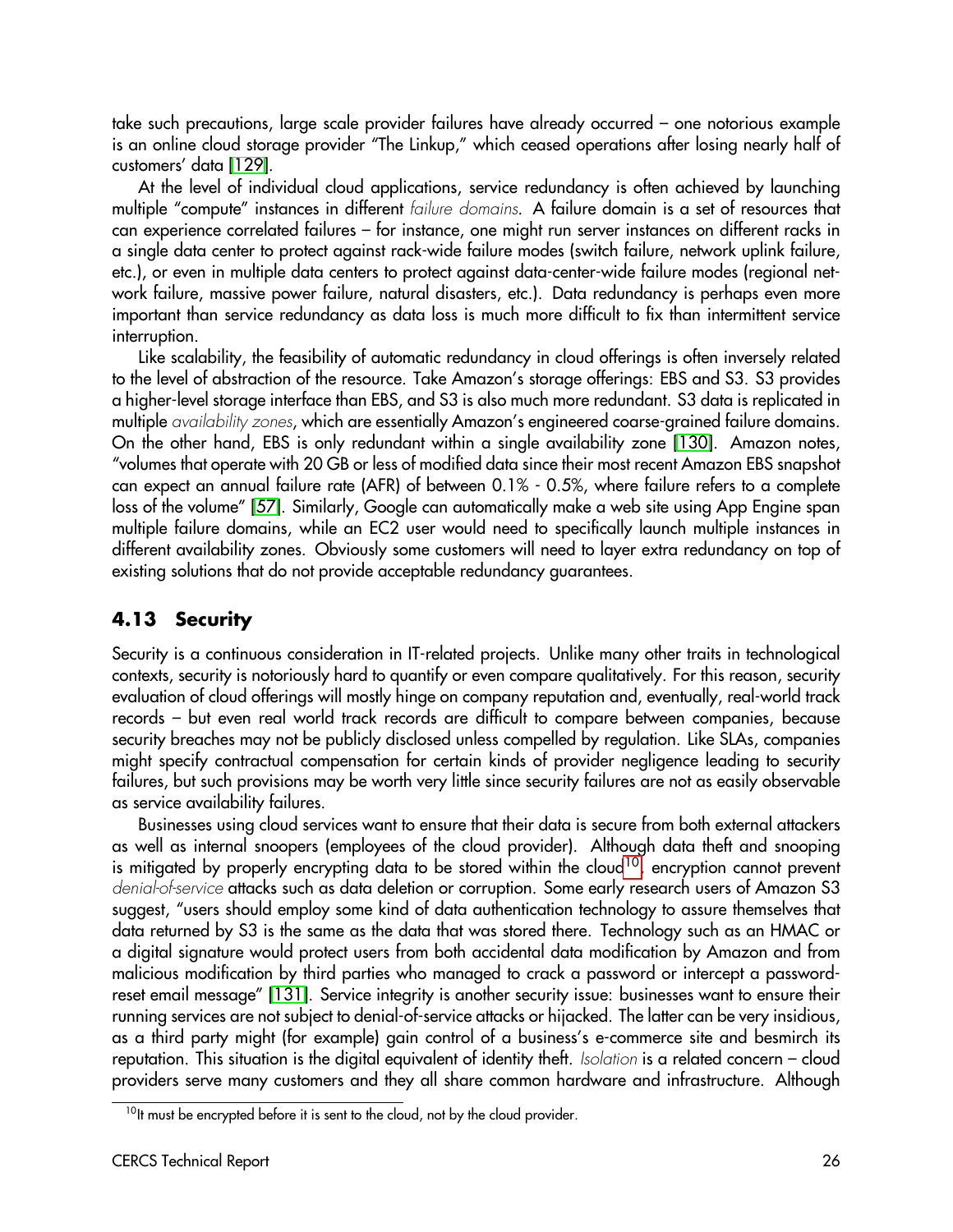resource virtualization prevents customers from having to explicitly coordinate resource sharing, the cloud provider must ensure that multiple customers do not interfere with each other, maliciously or otherwise (see Section [4.15](#page-29-0) under "Resource Sharing & Performance" for more on isolation).

## **4.14 Resource Billing**

Resource billing is one of the distinguishing characteristics of cloud computing services. As mentioned earlier, the model of *utility computing* separates cloud services from more traditional forms of hosting. With true cloud services, resources are billed based on dynamic use, and billing is generally "cost associative," so using 1,000 servers for one hour is the same as using one server for 1,000 hours [\[10\]](#page-32-9). Today, one distinction between different cloud offerings is not just the price of specific resources, but what resources are actually metered and billed. Although certain resources are obviously fundamental (i.e. storage or compute time used), customers must also be aware of secondary incurred usage charges related to primary resources.

Take Amazon, for example: the basic resources of "compute" and "storage" naturally admit perhour and per-gigabyte (per month) costs, but Amazon also charges for ingoing and outgoing network data transfer, as well as a nominal fee per request to some services. Amazon's S3 pricing in the US is based on the following schedule [\[37\]](#page-33-15):

| Storage           |                                            |  |  |
|-------------------|--------------------------------------------|--|--|
| \$0.150 per GB    | first 50 TB / month of storage used        |  |  |
| \$0.140 per GB    | next 50 TB / month of storage used         |  |  |
| \$0.130 per GB    | next 400 TB / month of storage used        |  |  |
| \$0.120 per GB    | storage used / month over 500 TB           |  |  |
| Data Transfer In  |                                            |  |  |
| \$0.100 per GB    | all data transfer in                       |  |  |
| Data Transfer Out |                                            |  |  |
| \$0.170 per GB    | first 10 TB / month data transfer out      |  |  |
| \$0.130 per GB    | next 40 TB / month data transfer out       |  |  |
| \$0.110 per GB    | next 100 TB / month data transfer out      |  |  |
| \$0.100 per GB    | data transfer out / month over 150 TB      |  |  |
| Requests          |                                            |  |  |
| \$0.01 per 1,000  | PUT, COPY, POST, or LIST requests          |  |  |
| \$0.01 per 10,000 | GET and all other requests (except DELETE) |  |  |

The bottom category, "Requests," specifies a nominal fee for HTTP-based interaction with S3; although these charges are relatively small, they do impose certain constraints on how data is added to and fetched from S3. Consider storing and retrieving a single GB of data from S3. The storage costs 15 cents for a month, and the data transfer in and out will cost 10 cents and 17 cents, respectively. If we send the entire 1GB of data in a single PUT request and retrieve it with a single GET request, our request costs are low enough to ignore. If instead, we have a sensor producing 1KB of data every second and send each reading as a separate request, we will incur 1,048,576 PUT requests to create 1GB of data, costing us about \$10.48 in request fees for that same GB of data, nearly 25 times the cost of the storage and data transfer.<sup>[11](#page-27-0)</sup> For another example of auxiliary fees, consider SimpleDB. Although SimpleDB is ostensibly a data storage service and does not need to be used in conjunction with EC2

<span id="page-27-0"></span> $11$ This sensor reading scenario is not contrived to produce unreasonable overheads. Enterprise applications based in a local datacenter might work in this manner since the number of requests is largely irrelevant. Businesses must be aware of these secondary charges when moving an existing application to a cloud provider.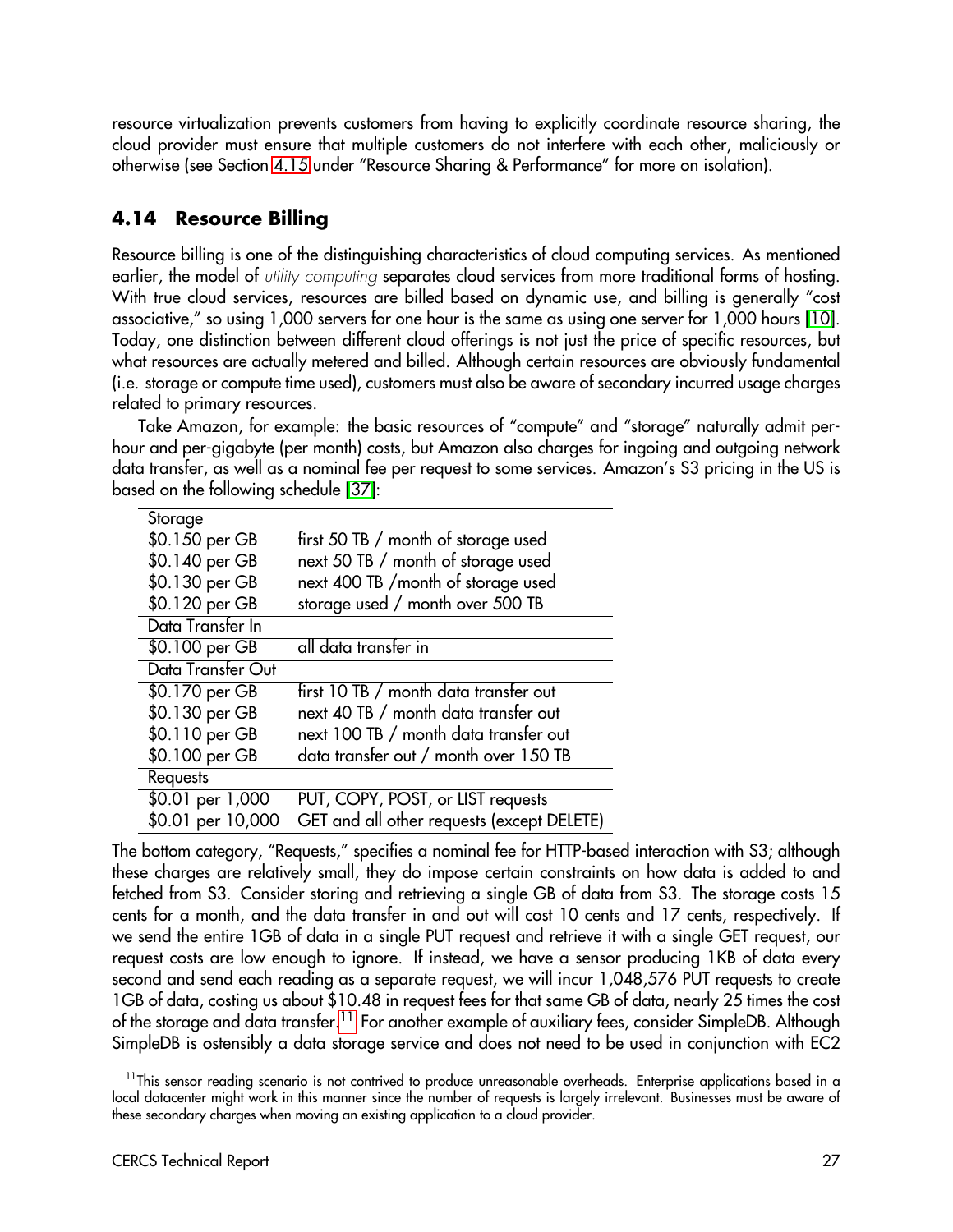compute instances, SimpleDB billing also includes charges for processing time. This is because some database queries may require significant processing to execute, so SimpleDB CPU time is also metered.

With EC2, the main cost driver is instance hours, and Amazon offers instances with varying amounts of RAM, CPU power, IO capacity and operating systems for different prices. Amazon also charges for data transfer in and out of instances, and EBS-related charges are similar to S3 (price per GB-month as well as per million I/O requests and various request charges for putting data in and out of S3). Google App Engine's prices are comparable to Amazon's [\[132\]](#page-37-14), but the compute metering is slightly different. Amazon's EC2 service charges 10 cents per instance hour for the cheapest instance type, and App Engine charges 10 cents per CPU hour, which is roughly equivalent. However, App Engine charges based on CPU time used to process App Engine requests, while EC2 charges for time a machine instance is running (even if it is idle and not processing requests). This disparity is due to the difference in level of virtualization/abstraction between the two services. If an instance is mostly idle and only processes requests occasionally, App Engine's pricing is more advantageous. Unlike Amazon, App Engine also meters and bills for email sending volume (in addition to the network bandwidth generated by sending email).

Compared to EC2, GoGrid's compute and network billing are slightly different. GoGrid charges for "server RAM hours," which means that the basic differentiator between server instances is the amount of RAM available. A single compute instance with twice the RAM of another instance will cost twice as much. EC2 offers instances with different amounts of RAM, but the price scaling does not directly track the amount of RAM. EC2 also offers instances varying in CPU power and I/O bandwidth, while GoGrid does not. GoGrid charges \$0.50 per GB of outbound traffic compared to Amazon's \$0.17 - \$0.10 per GB. On balance, GoGrid does not charge for any inbound traffic, while Amazon charges \$0.10 per GB. Like GoGrid, Mosso Cloud Servers's computer instance vary regularly with the amount of RAM, and FlexiScale's compute instance billing varies regularly by RAM amount and CPU count per instance. ENKI's billing is rather unusual and complex – ENKI bills based on an amortized monthly percentage of both CPU and RAM usage of a standard 16GB/4 core virtual server instance [\[93\]](#page-36-0). For example, a client can allocate an arbitrary percentage of a CPU core (say 7%) and some amount of RAM and the monthly billing is based on used resource hours per month. The CPU and RAM allocation can be changed as needed during the month.

Like App Engine, Mosso's Cloud Sites bills based on used compute cycles. Azure's pricing has not been announced, but it is likely to be a hybrid between App Engine's compute pricing and Amazon's non-compute resource pricing. Azure's Pricing & Licensing FAQ [\[133\]](#page-37-15) lists the following metered resources:

- Compute time, measured in machine hours
- Bandwidth requirements (transmissions to and from the Azure data center), measured in GB
- Storage, measured in GB
- Transactions, measured as application requests such as Gets and Puts

Specialized business SaaS-oriented cloud providers like Force.com and Bungee Connect additionally meter usage per user of the constructed service. Bungee Connect charges six cents per "user-sessionhour" and Force.com can charge either per-login or per-user per-month.

The granularity and tiers of billing also vary significantly between cloud providers. Some providers will round up to the nearest hour or GB – for compute resources, Amazon rounds to the nearest instance hour, while Google rounds to the very fine grained 1/1200th of a CPU second; many providers have free thresholds above which resources are billed, and some offer tiered resource pricing. Amazon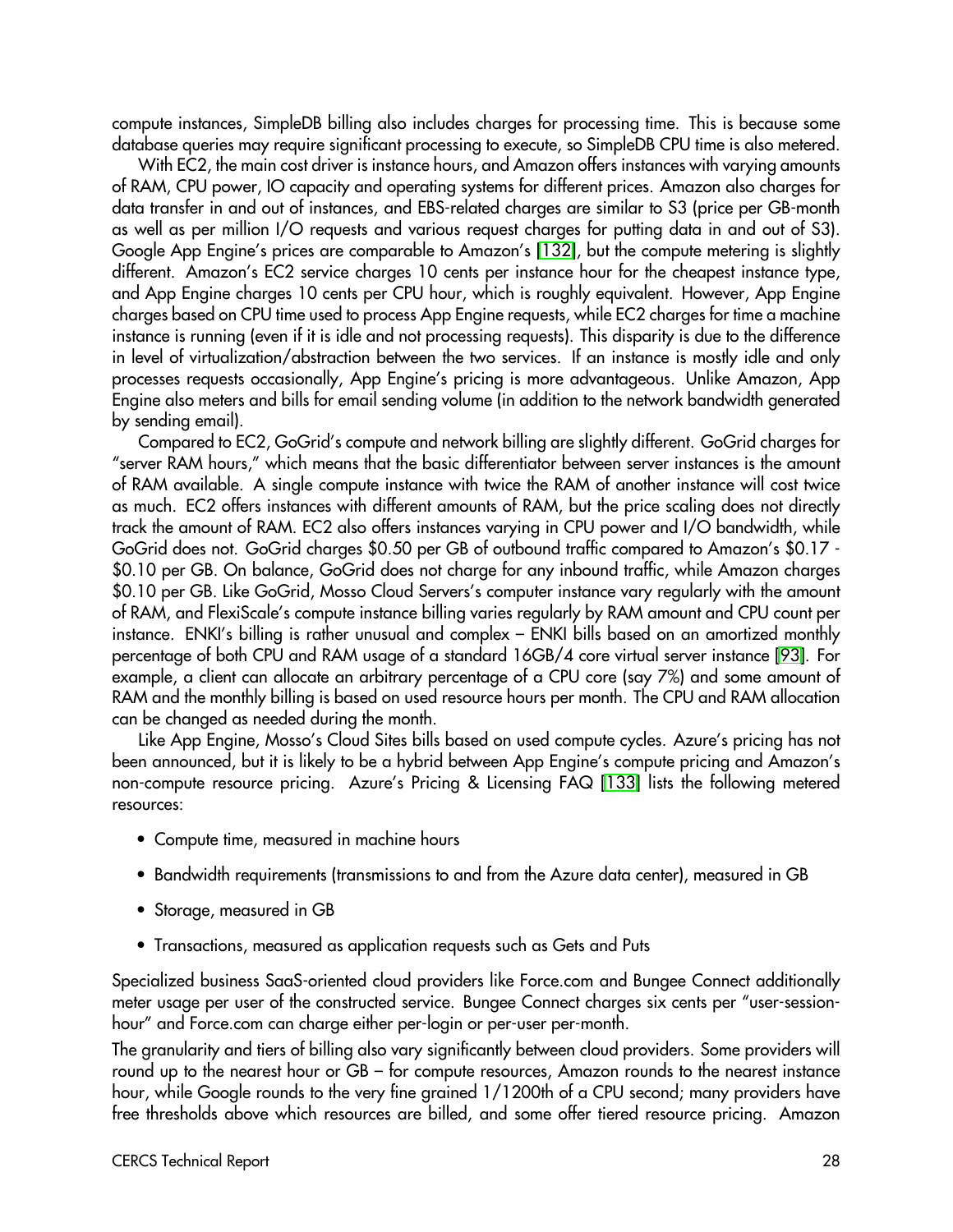is now offering "reserved instances" in EC2, "which provides customers who have predictable usage patterns with a way to even further reduce costs" [\[134\]](#page-37-16) by buying EC2 instance hours in bulk for a discounted rate. ENKI has unusual monthly amortized billing, and complicated, opaque resource metering may make it difficult for businesses to predict costs. Ultimately, the granularity of cloud billing is what distinguishes "cloud" resources from more traditional hosting. Traditional hosting arrangements require rental of dedicated or shared servers in flat monthly increments. Cloud services use finer-grained billing to increase flexibility and allow resource reservation to more closely track actual demand.

# <span id="page-29-0"></span>**4.15 Other Issues**

In the diverse and evolving world of cloud products, many other potential dimensions of comparison exist. Some examples include:

- **Software** Software is a broad issue in cloud computing. Major open questions exist concerning both software used within deployments of cloud applications and during development of such applications. For example, software used within an EC2 instance may include image converting software used by the New York Times or Washington Post. Although early uses of cloud computing are often powered by open-source and free software, traditional pay-per-license software does not translate well to the more dynamic environment of the cloud. Armbrust et al. name "Software Licensing" one of the top ten obstacles to the growth of cloud computing and note, "the licensing model for commercial software is not a good match to Utility Computing" [\[10\]](#page-32-9). Some providers have already attempted to address such issues by partnering with software vendors to offer rate-inclusive licenses (e.g. Amazon's Windows EC2 instances cost more than Linux instances because the licensing fee is built in). In addition, better development tools are needed for cloud software. Specialized providers like Salseforce and Bungee Connect have recognized and attempted to capture business by addressing this need.
- **Geo-diversity** The location and geographical diversity of a cloud provider's data centers might be a concern for some users. Some services are "embarrassingly distributed" and benefit immensely from datacenters closer to clients (since this decreases latency of network access) [\[135\]](#page-37-17). Additionally, the location of a cloud provider's data may be critical for legal reasons; for example, Canadian universities cannot use Google's email hosting service due to regulatory concerns over conflicts with Canadian academic privacy laws and the USA PATRIOT Act [\[136\]](#page-37-18).<sup>[12](#page-29-1)</sup>
- **Regulatory Concerns & Auditing** As mentioned above, regulations may limit adoption of the cloud for certain businesses. In particular, HIPPA and Sarbanes-Oxley compliance are frequently cited in concerns about cloud services and outsourced infrastructure [\[137,](#page-37-19) [138\]](#page-37-20). Providers are just starting to address such issues.
- **Reliability** In the SLA section (Section [4.11\)](#page-25-0), we mentioned that providers' actual reliability track records are just as important as contractual guarantees. Although cloud services are likely to have significantly better reliability than a small business's self-maintained IT infrastructure, high profile outages have occurred. For example, Armbrust et al. cite multi-hour outages of Amazon's S3, Google's App Engine and GMail [\[10\]](#page-32-9). As mentioned in Section [4.10,](#page-24-0) Armbrust et al. ultimately believe that businesses should use redundant cloud providers to guard against provider-wide outages (or even rarer and more devastating failures like providers suddenly going out of business) [\[10\]](#page-32-9).

<span id="page-29-1"></span> $^{12}$ Since GMail data is hosted partially in US, it may be subject to search by the provisions of the PATRIOT Act.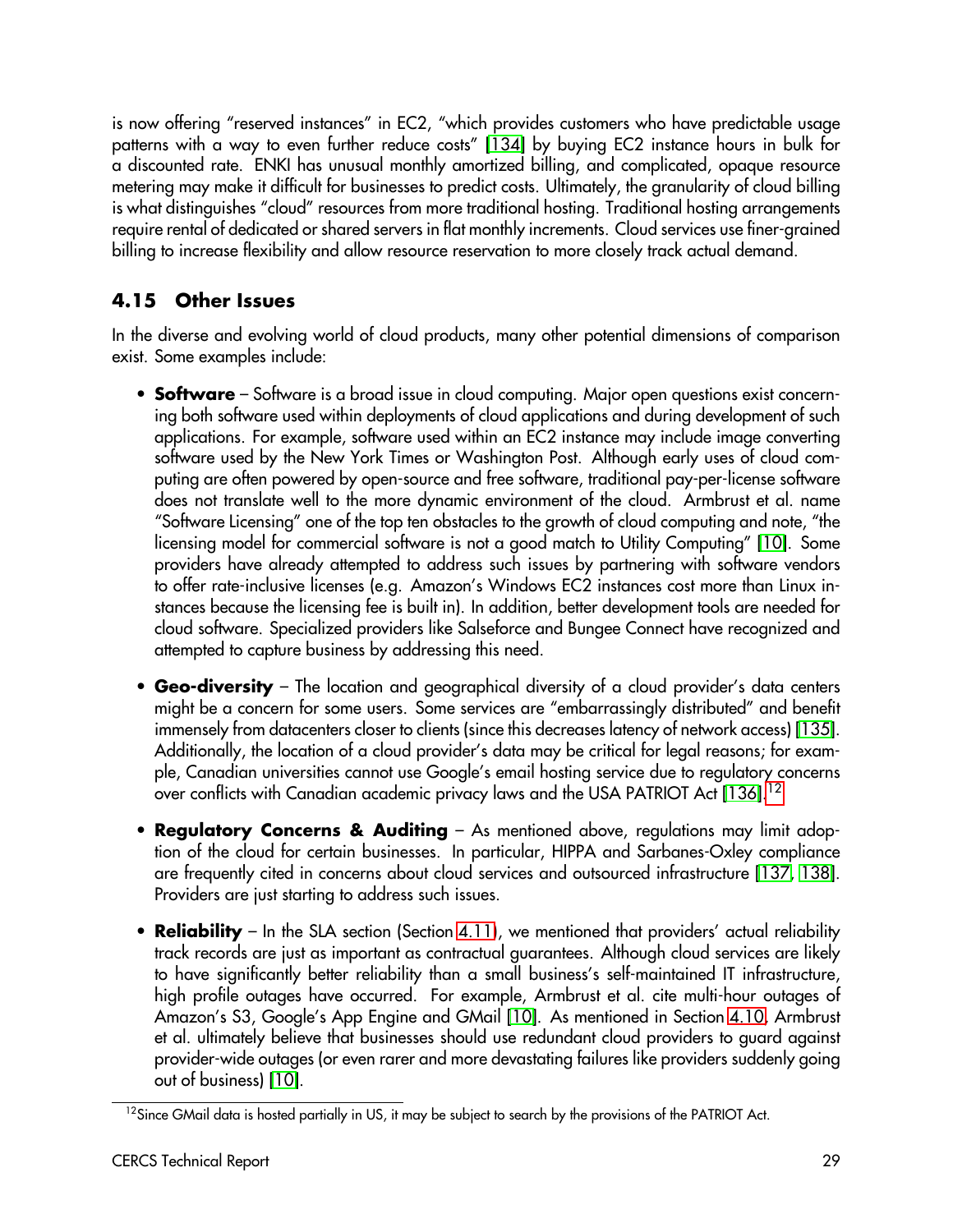• **Resource Sharing & Performance** – As mentioned in Section [4.13,](#page-26-1) in the cloud, many customers share common physical computer hardware and network infrastructure. Isolation for security is one facet of resource sharing, but sharing can also cause performance problems. Since providers use statistical multiplexing, unreasonable levels of over-subscription will cause degraded service. Even without massive over-subscription, poor resource scheduling and management on the part of cloud providers could also degrade customer observed performance to unacceptable levels. In addition, some providers might misrepresent their total available capacity. Like reliability, the performance and quality of service in the face of resource sharing is a cloud attribute that will be assessed largely by providers' observed track records. An early academic analysis tracking seven months of Amazon EC2 and S3 performance data found that Amazon's services are a good value, but performance is highly variable [\[131\]](#page-37-13). For example, "[researchers] saw a large drop in system performance of S3 between April 9th and April 11th that we are unable to explain, and which Amazon has declined to explain" [\[131\]](#page-37-13).

# <span id="page-30-0"></span>**5 Conclusion**

Cloud computing is a fledgling area with significant promise for revolutionizing certain business concerns. Both marketing opportunism and the relative immaturity of the industry have lead to muddled terminology and unclear product comparisons. In a frequently-quoted screed, Oracle founder and CEO Larry Ellison lamented these problems:

The interesting thing about cloud computing is that we've redefined cloud computing to include everything that we already do. I can't think of anything that isn't cloud computing with all of these announcements. The computer industry is the only industry that is more fashion-driven than women's fashion. Maybe I'm an idiot, but I have no idea what anyone is talking about. What is it? It's complete gibberish. It's insane. When is this idiocy going to stop? [\[139\]](#page-37-21)

Although scathing, Ellison's concerns are shared by industry insiders [\[5\]](#page-32-4) and observers [\[6\]](#page-32-5). This analysis has attempted to provide some much-needed clarity by enumerating major projects, identifying dimensions of product comparison and analyzing different products in depth along the various dimensions of comparison. The comparative analysis presented in Section [4](#page-17-0) is more fine-grained than unstandardized – but widely-used – industry categorical classification schemes (see Section [2.3\)](#page-6-0). Ultimately this style of comparison is much more expressive and revealing than simplistic, one-dimensional PaaS or IaaS categorizations.

The cloud industry is immature, and currently available products are first-generation offerings. As the market matures, the huge variation in products will probably diminish with the industry converging on several popular types of second- and third-generation cloud offerings. Some early providers will leave, and industry observers are expecting heavyweights like Facebook, eBay, HP and Yahoo to enter at some point. While adoption is tenuous and its future success is not assured, cloud computing's market potential is very promising.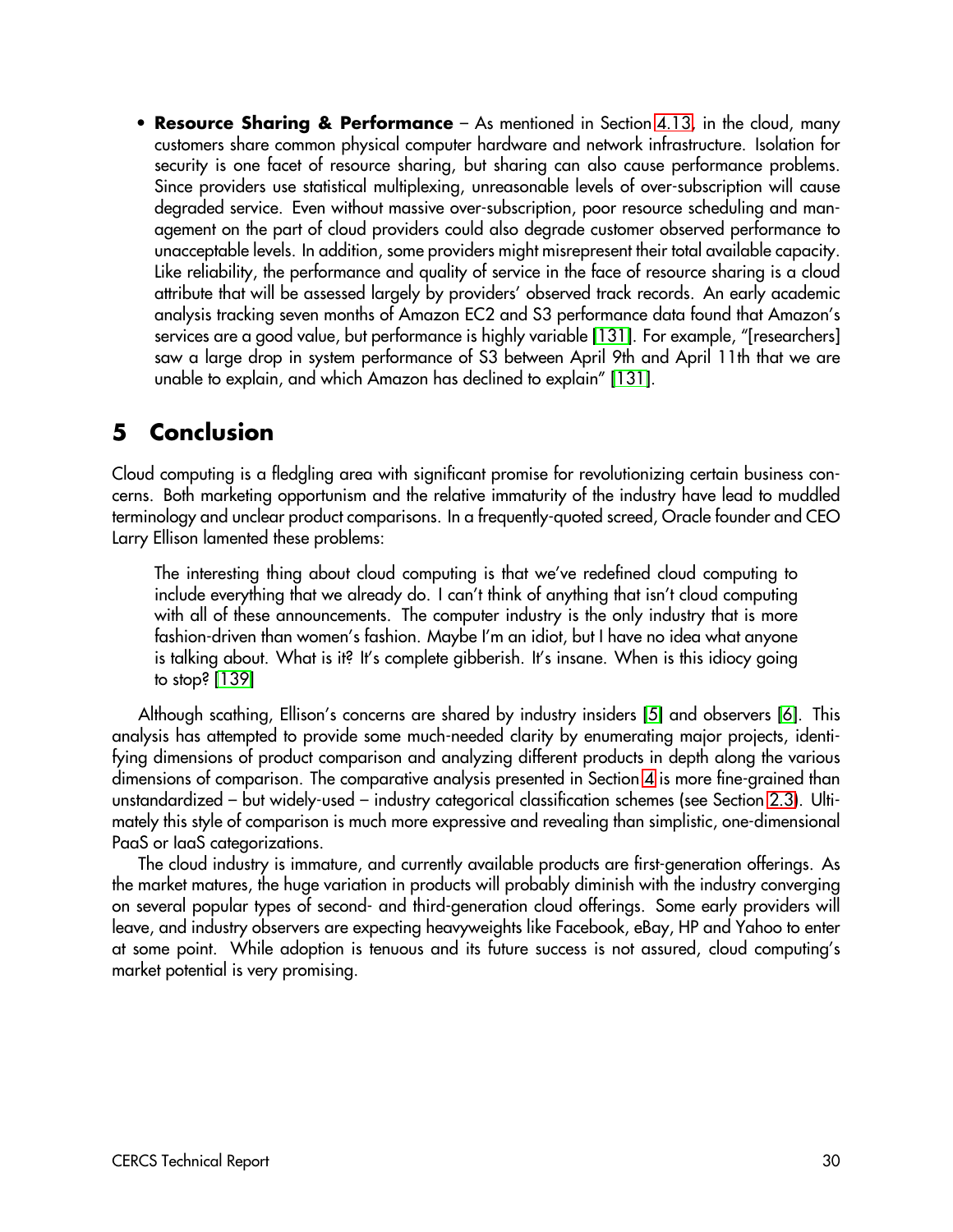# **Appendix A – Glossary**

<span id="page-31-0"></span>The following is a glossary developed for a previous class project. It is presented here with additional entries.

**Utility computing** is the concept of selling computing services on-demand and in metered increments, like a public utility – this concept underlies most "cloud" offerings and is often used interchangeably, although some instances of utility computing predate or would not be properly classified as "cloud" computing.

**Infrastructure as a Service (IaaS)** is providing general on-demand computing resources such as virtualized servers or various forms of storage (block, key/value, database, etc.) as metered resources. Sometimes called Hardware as a Service (HaaS). Some forms are similar to shared hosting but typically with added on-demand scaling via resource virtualization and use-based billing.

**Platform as a Service (PaaS)** is providing an existent managed higher-level software infrastructure for building particular classes of applications and services. The platform includes the use of underlying computing resources, typically billed similar to IaaS products, although the infrastructure is abstracted away below the platform.

**Software as a Service (SaaS)** is providing specific, already-created applications as fully or partially remote services. Sometimes this is in the form of web-based applications and other times it consists of standard non-remote applications with Internet-based storage or other network interactions.

**Service Level Agreement (SLA)** is a contract-specified level of service a provider will meet while providing some product or service. For example, an Internet service provider might specify 99.9% uptime per year – the provider is specifying in the contract that the service should not be out more than 8.76 hours per year (if the SLA is violated, the customer could be entitled to compensation).

**Virtualization** is a broad term for various abstraction techniques applied to different layers of the computing hardware or software stack. Generally speaking, virtualization hides resource complexities and decouples a resource's interface from lower-level details by presenting a virtual resource.

**Failure Domains** are sets of resources with the potential for experiencing correlated failures. For example, a set of computers on a single power source will all become unavailable if the power source fails.

**Batch Computation** is large-scale bulk data processing. Typical domains include mathematical simulations, data mining and 3D rendering. Batch computation is latency insensitive and is fundamentally different from interactive computation, which requires prompt responses. Google creates large search indices of the entire World Wide Web as a batch process, which may take several hours. Google search request processing, however, is not batch computation. Search queries use the pre-processed, stored web index data to perform data lookup and reply immediately.

**Legacy Systems** are existing computer systems or programs based on older technologies that continue to be used.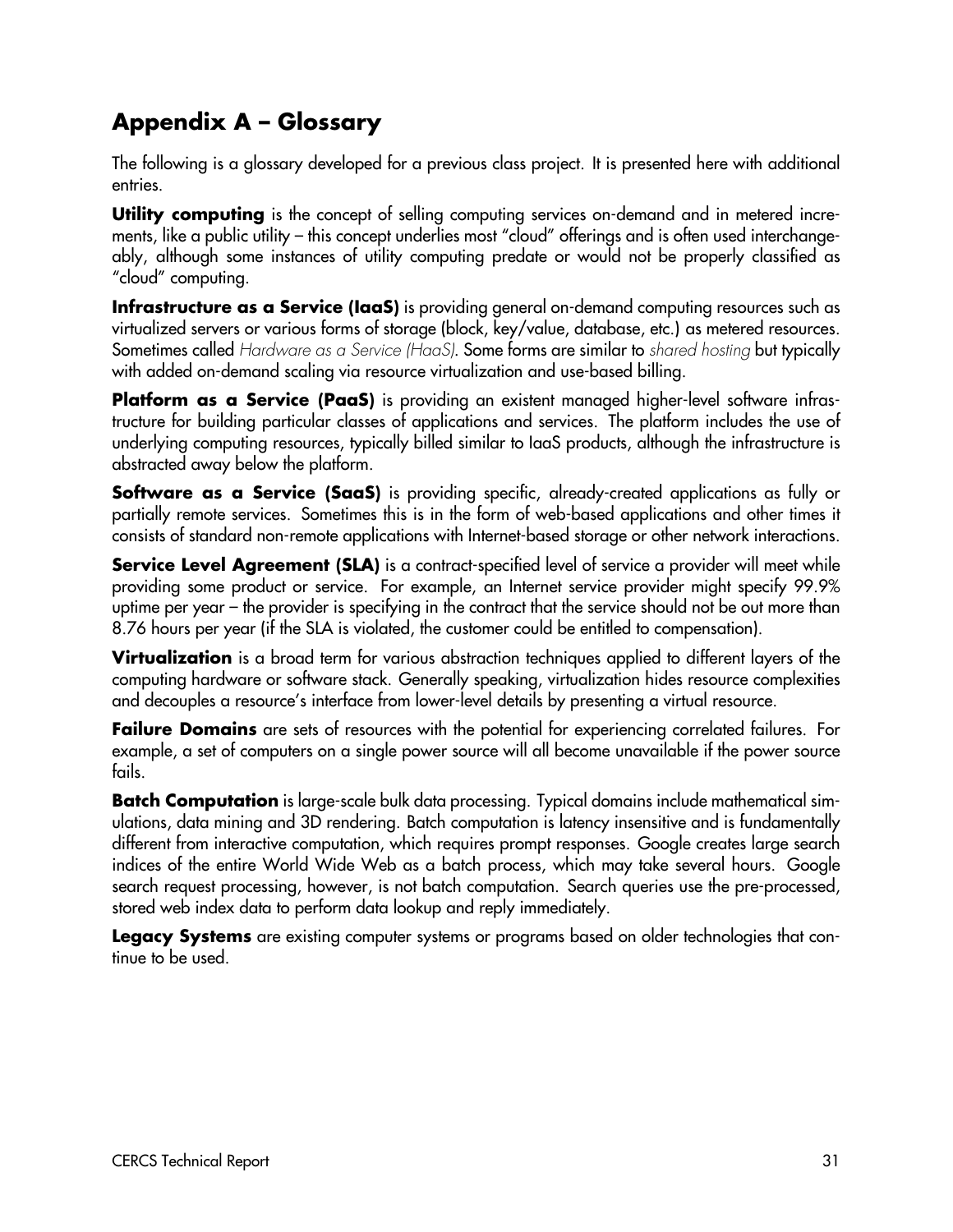## **References**

- <span id="page-32-0"></span>[1] Gmail: Email from Google. <http://mail.google.com/>.
- <span id="page-32-1"></span>[2] Amazon Web Services. <http://aws.amazon.com/>.
- <span id="page-32-2"></span>[3] Microsoft Online Services. <http://www.microsoft.com/online/default.mspx>.
- <span id="page-32-3"></span>[4] Facebook. <http://www.facebook.com>.
- <span id="page-32-4"></span>[5] James Urquhart. The need for a standard cloud taxonomy. CNet News, The Wisdom of Clouds. [http://news.cnet.com/8301-19413\\_3-10148806-240.html](http://news.cnet.com/8301-19413_3-10148806-240.html).
- <span id="page-32-5"></span>[6] Gartner Says Contrasting Views on Cloud Computing Are Creating Confusion. <http://www.gartner.com/it/page.jsp?id=766215>.
- <span id="page-32-6"></span>[7] Amazon Elastic Compute Cloud (Amazon EC2). <http://aws.amazon.com/ec2/>.
- <span id="page-32-7"></span>[8] Google App Engine. <http://code.google.com/appengine/>.
- <span id="page-32-8"></span>[9] Welcome to Google Docs. <http://docs.google.com/>.
- <span id="page-32-9"></span>[10] Michael Armbrust, Armando Fox, Rean Griffith, Anthony D. Joseph, Randy Katz, Andy Konwinski, Gunho Lee, David Patterson, Ariel Rabkin, Ion Stoica, and Matei Zaharia. Above the Clouds: A Berkeley View of Cloud Computing. Technical Report UCB/EECS-2009-28, Electrical Engineering and Computer Sciences, University of California at Berkeley, February 2009.
- <span id="page-32-10"></span>[11] Jeff Bezos' Risky Bet. [http://www.businessweek.com/magazine/content/06\\_46/b4009001.htm](http://www.businessweek.com/magazine/content/06_46/b4009001.htm).
- <span id="page-32-11"></span>[12] Part II - Scaling into the Cloud with Amazon Web Services. Washington Technology Industry Association. [http:](http://www.washingtontechnology.org/pages/events/events_events_wsaevent.asp?EventID=779) [//www.washingtontechnology.org/pages/events/events\\_events\\_wsaevent.asp?EventID=779](http://www.washingtontechnology.org/pages/events/events_events_wsaevent.asp?EventID=779).
- <span id="page-32-12"></span>[13] James Hamilton. WTIA: Scaling into the Cloud with Amazon Web Services, March 2009. [http://perspectives.mvdirona.com/2009/03/04/](http://perspectives.mvdirona.com/2009/03/04/WTIAScalingIntoTheCloudWithAmazonWebServices.aspx) [WTIAScalingIntoTheCloudWithAmazonWebServices.aspx](http://perspectives.mvdirona.com/2009/03/04/WTIAScalingIntoTheCloudWithAmazonWebServices.aspx).
- <span id="page-32-13"></span>[14] Werner Vogels. A Head in the Cloud: The Power of Infrastructure as a Service. Talk at Stanford University for Stanford EE Computer Systems Colloquium (EE380), April 2008.
- <span id="page-32-14"></span>[15] Jon Stokes. Into the cloud: a conversation with Russ Daniels, Part II, February 2009. [http://arstechnica.com/business/news/2009/02/](http://arstechnica.com/business/news/2009/02/into-the-cloud-a-conversation-with-russ-daniels-part-ii.ars) [into-the-cloud-a-conversation-with-russ-daniels-part-ii.ars](http://arstechnica.com/business/news/2009/02/into-the-cloud-a-conversation-with-russ-daniels-part-ii.ars).
- <span id="page-32-15"></span>[16] Clouds and judgment. The Economist, October 2008. [http:](http://www.economist.com/opinion/displayStory.cfm?source=hptextfeature&story_id=12471098) [//www.economist.com/opinion/displayStory.cfm?source=hptextfeature&story\\_id=12471098](http://www.economist.com/opinion/displayStory.cfm?source=hptextfeature&story_id=12471098).
- <span id="page-32-16"></span>[17] Let it rise. The Economist, October 2008. [http://www.economist.com/opinion/displaystory.cfm?story\\_id=12411882](http://www.economist.com/opinion/displaystory.cfm?story_id=12411882).
- <span id="page-32-17"></span>[18] Albert Greenberg, James Hamilton, David A. Maltz, and Parveen Patel. The Cost of a Cloud: Research Problems in Data Center Networks. ACM SIGCOMM Computer Communication Review (CCR), 39(1):68–73, 2009.
- <span id="page-32-18"></span>[19] Jeremy Elson and Jon Howell. Handling Flash Crowds from Your Garage. In USENIX 2008 Annual Technical Conference (ATC '08), pages 171–184, Berkeley, CA, USA, 2008. USENIX Association.
- <span id="page-32-19"></span>[20] Derek Gottfrid. The New York Times Archives + Amazon Web Services = TimesMachine, May 2008. [http://open.blogs.nytimes.com/2008/05/21/](http://open.blogs.nytimes.com/2008/05/21/the-new-york-times-archives-amazon-web-services-timesmachine/) [the-new-york-times-archives-amazon-web-services-timesmachine/](http://open.blogs.nytimes.com/2008/05/21/the-new-york-times-archives-amazon-web-services-timesmachine/).
- <span id="page-32-20"></span>[21] Armando Fox, Anthony Joseph, Randy Katz, and David Patterson. Above the Clouds: A Berkeley View of Cloud Computing. Video Interview. <http://www.youtube.com/watch?v=IJCxqoh5ep4>, February 2009.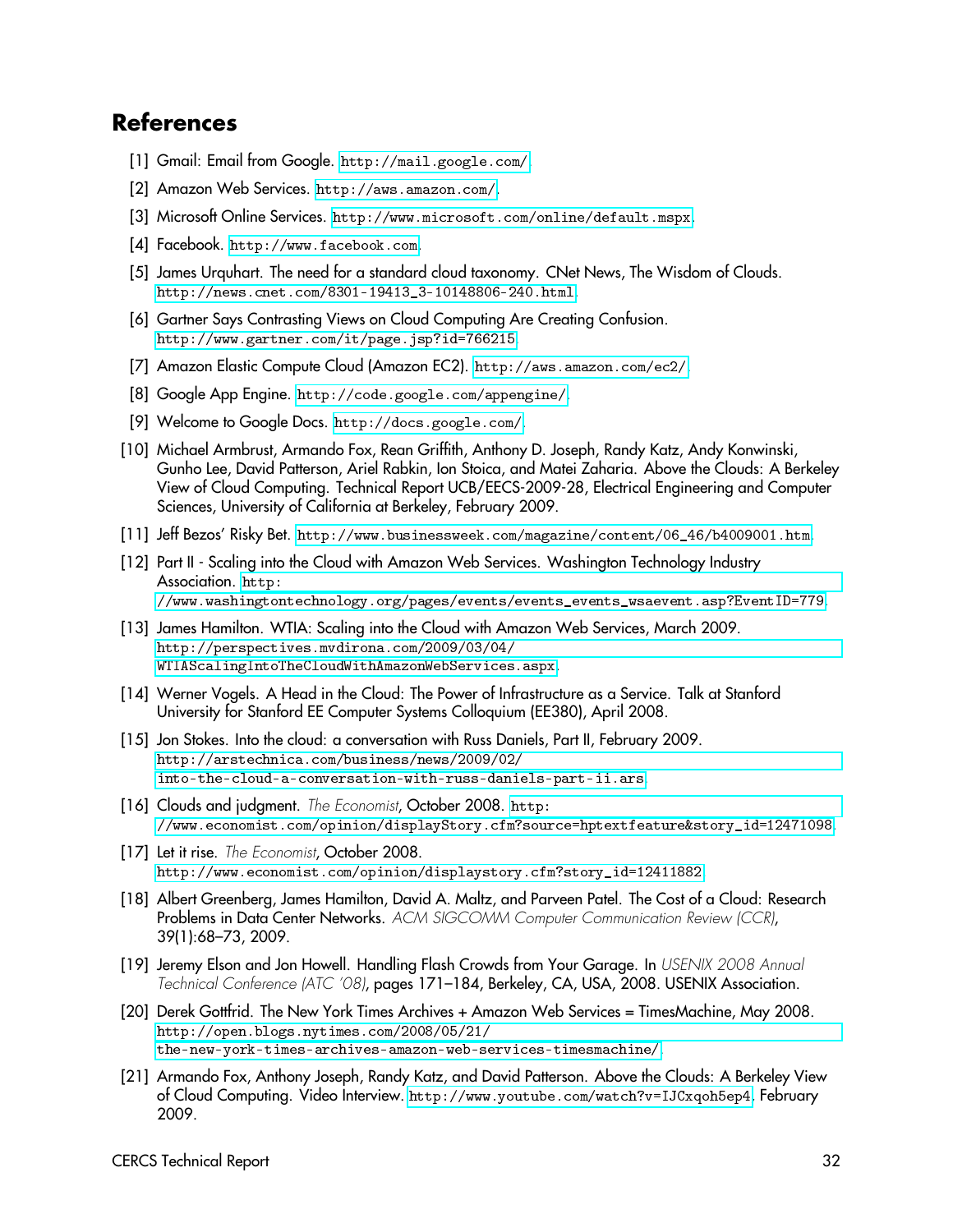- <span id="page-33-0"></span>[22] Liza Daly. Processing the Deep Backlist at the New York Times. O'Reilly Tools of Change for Publishing, August 2008. <http://toc.oreilly.com/2008/08/processing-the-deep-backlist-a.html>.
- <span id="page-33-1"></span>[23] Derek Gottfrid. Self-service, Prorated Super Computing Fun!, November 2007. [http:](http://open.blogs.nytimes.com/2007/11/01/self-service-prorated-super-computing-fun/) [//open.blogs.nytimes.com/2007/11/01/self-service-prorated-super-computing-fun/](http://open.blogs.nytimes.com/2007/11/01/self-service-prorated-super-computing-fun/).
- <span id="page-33-2"></span>[24] Washington Post Case Study: Amazon Web Services. Amazon Web Services Business Case Studies. <http://aws.amazon.com/solutions/case-studies/washington-post/>.
- <span id="page-33-3"></span>[25] Federal Computer Week: Amazon.mil? DISA is intrigued by Web services model for creating systems, October 2006. [http://aws.amazon.com/about-aws/media-coverage/2006/10/30/](http://aws.amazon.com/about-aws/media-coverage/2006/10/30/federal-computer-week-amazon-mil/) [federal-computer-week-amazon-mil/](http://aws.amazon.com/about-aws/media-coverage/2006/10/30/federal-computer-week-amazon-mil/).
- <span id="page-33-4"></span>[26] SmugMug Photo Sharing. Your photos look better here. <http://www.smugmug.com/>.
- <span id="page-33-5"></span>[27] Welcome to Flickr - Photo Sharing. <http://www.flickr.com/>.
- <span id="page-33-6"></span>[28] SmugMug Case Study: Amazon Web Services. Amazon Web Services Business Case Studies. <http://aws.amazon.com/solutions/case-studies/smugmug/>.
- <span id="page-33-7"></span>[29] James Rogers. Photo sharing site SmugMug shifts from RAID to Amazon's S3 service. Byte and Switch – Storage Networking and Beyond, January 2007. [http://www.byteandswitch.com/document.asp?doc\\_id=111156](http://www.byteandswitch.com/document.asp?doc_id=111156).
- <span id="page-33-8"></span>[30] John Foley. Eli Lilly On What's Next In Cloud Computing. Information Week Business Technology Network: Plug Into the Cloud, January 2009. [http://www.informationweek.com/cloud-computing/](http://www.informationweek.com/cloud-computing/blog/archives/2009/01/whats_next_in_t.html) [blog/archives/2009/01/whats\\_next\\_in\\_t.html](http://www.informationweek.com/cloud-computing/blog/archives/2009/01/whats_next_in_t.html).
- <span id="page-33-9"></span>[31] Giftag - Pick Anything | Welcome to Giftag. <http://www.giftag.com/>.
- <span id="page-33-10"></span>[32] App Engine Developers - Best Buy's Giftag. Google Code Blog, February 2009. [http://google-code-updates.blogspot.com/2009/02/](http://google-code-updates.blogspot.com/2009/02/app-engine-developers-best-buys-giftag.html) [app-engine-developers-best-buys-giftag.html](http://google-code-updates.blogspot.com/2009/02/app-engine-developers-best-buys-giftag.html).
- <span id="page-33-11"></span>[33] TC3 Health Case Study: Amazon Web Services. Amazon Web Services Business Case Studies. <http://aws.amazon.com/solutions/case-studies/tc3-health/>.
- <span id="page-33-12"></span>[34] M. Tim Jones. Cloud Computing with Linux. <http://www.ibm.com/developerworks/linux/library/l-cloud-computing/index.html>.
- <span id="page-33-13"></span>[35] CloudCamp Seattle Feb 28th, 2009. <http://cloudcamp-seattle-09.eventbrite.com/>.
- <span id="page-33-14"></span>[36] James Hamilton. Seattle Cloud Camp, March 2009. <http://perspectives.mvdirona.com/2009/03/12/SeattleCloudCamp.aspx>.
- <span id="page-33-15"></span>[37] Amazon Simple Storage Service (Amazon S3), March 2008. <http://aws.amazon.com/s3/>.
- <span id="page-33-16"></span>[38] John Foley. Chief Of The Year: Amazon CTO Werner Vogels, December 2008. [http://www.informationweek.com/news/management/interviews/showArticle.jhtml?](http://www.informationweek.com/news/management/interviews/showArticle.jhtml?articleID=212501217) [articleID=212501217](http://www.informationweek.com/news/management/interviews/showArticle.jhtml?articleID=212501217).
- <span id="page-33-17"></span>[39] Crunchies 2008 Award Winners, January 2009. <http://crunchies2008.techcrunch.com/>.
- <span id="page-33-18"></span>[40] Larry Dignan. Amazon's cloud computing will surpass its retailing business. <http://blogs.zdnet.com/BTL/?p=8471>.
- <span id="page-33-19"></span>[41] Eric Bangeman. 18-month beatdown: Google search crushing Microsoft, Yahoo, August 2008. [http://arstechnica.com/microsoft/news/2008/08/](http://arstechnica.com/microsoft/news/2008/08/18-month-beatdown-google-search-crushing-microsoft-yahoo.ars) [18-month-beatdown-google-search-crushing-microsoft-yahoo.ars](http://arstechnica.com/microsoft/news/2008/08/18-month-beatdown-google-search-crushing-microsoft-yahoo.ars).
- <span id="page-33-20"></span>[42] Global Internet Audience Surpasses 1 billion Visitors, According to comScore, January 2009. <http://www.comscore.com/press/release.asp?press=2698>.
- <span id="page-33-21"></span>[43] James Urquhart. Is Google App Engine successful?, January 2009. [http://news.cnet.com/8301-19413\\_3-10148273-240.html](http://news.cnet.com/8301-19413_3-10148273-240.html).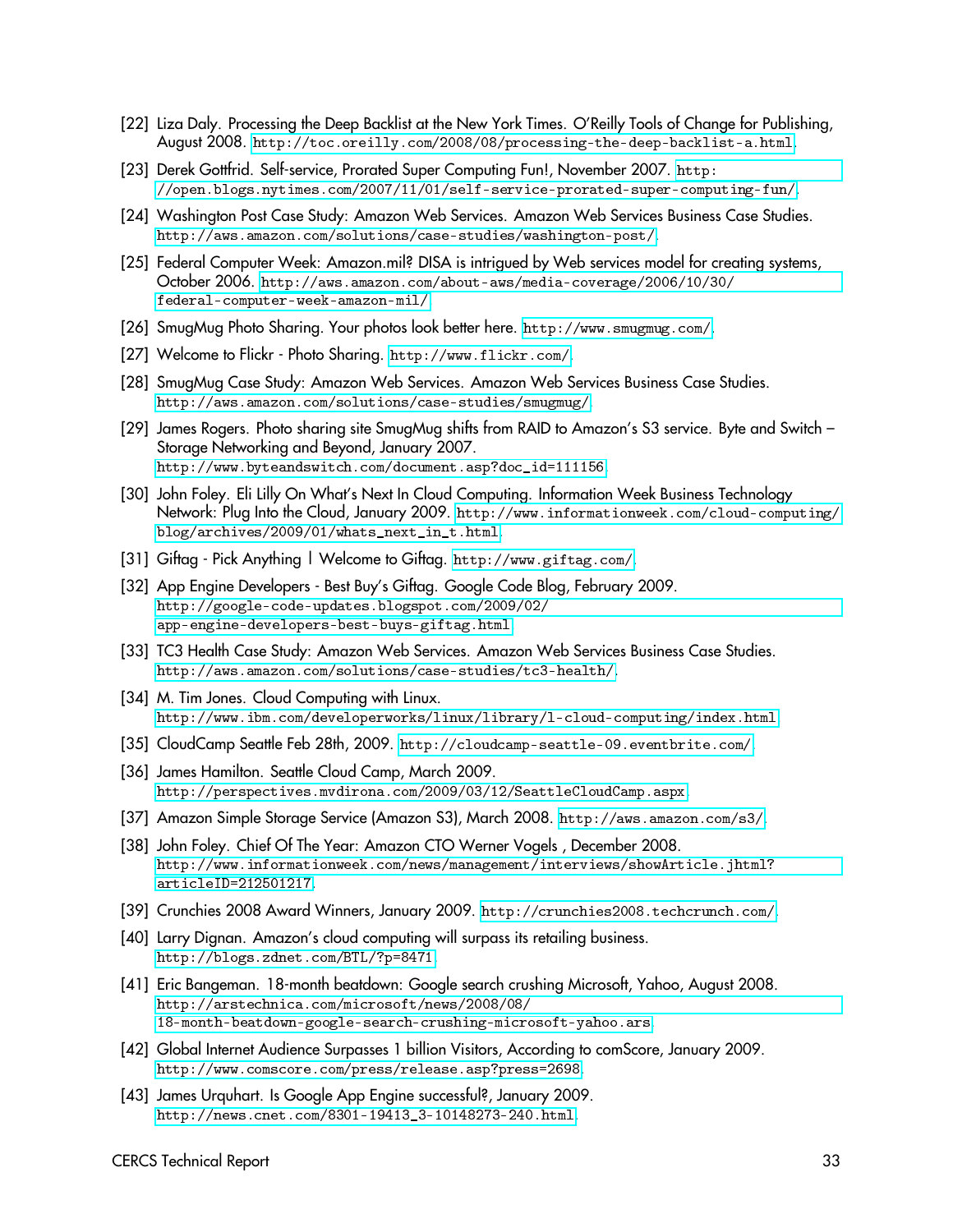- <span id="page-34-0"></span>[44] Dare Obasanjo. Google App Engine on the road to becoming useful for building real web applications, February 2009. [http://www.25hoursaday.com/weblog/2009/02/09/](http://www.25hoursaday.com/weblog/2009/02/09/GoogleAppEngineOnTheRoadToBecomingUsefulForBuildingRealWebApplications.aspx) [GoogleAppEngineOnTheRoadToBecomingUsefulForBuildingRealWebApplications.aspx](http://www.25hoursaday.com/weblog/2009/02/09/GoogleAppEngineOnTheRoadToBecomingUsefulForBuildingRealWebApplications.aspx).
- <span id="page-34-1"></span>[45] John Markoff. I.B.M. Faces a Harsher World in 90's. New York Times, March 1991. <http://query.nytimes.com/gst/fullpage.html?res=9D0CE0D7173DF932A15750C0A967958260>.
- <span id="page-34-2"></span>[46] Michael Kanellos and John G. Spooner. IBM's outsider: A look back at Lou. CNet News, February 2002. <http://news.cnet.com/2100-1001-828095.html>.
- <span id="page-34-3"></span>[47] IBM Introduces Ready-to-Use Cloud Computing. <http://www-03.ibm.com/press/us/en/pressrelease/22613.wss>.
- <span id="page-34-4"></span>[48] James Staten. IBM's Play In Cloud Computing? Listening Carefully, July 2008. [http://blogs.forrester.com/it\\_infrastructure/2008/07/ibms-play-in-cl.html](http://blogs.forrester.com/it_infrastructure/2008/07/ibms-play-in-cl.html).
- <span id="page-34-5"></span>[49] James Hamilton. Another Step Forward for Utility Computing, February 2009. [http:](http://perspectives.mvdirona.com/2009/02/12/AnotherStepForwardForUtilityComputing.aspx) [//perspectives.mvdirona.com/2009/02/12/AnotherStepForwardForUtilityComputing.aspx](http://perspectives.mvdirona.com/2009/02/12/AnotherStepForwardForUtilityComputing.aspx).
- <span id="page-34-6"></span>[50] Jeremy Reimer. Microsoft tests "pay-as-you-go" software, February 2007. <http://arstechnica.com/old/content/2007/02/8907.ars>.
- <span id="page-34-7"></span>[51] Microsoft Office Live. <http://www.officelive.com/>.
- <span id="page-34-8"></span>[52] CRM - The Leader In Software-as-a-Service (SaaS) - salesforce.com CRM - salesforce.com. <http://www.salesforce.com/>.
- <span id="page-34-9"></span>[53] Software Top 100 ::: The World's Largest Software Companies, March 2009. <http://www.softwaretop100.org/>.
- <span id="page-34-10"></span>[54] SaaS and CRM on demand vendor guide. SearchCRM.com Learning Guide, October 2007. [http://searchcrm.techtarget.com/generic/0,295582,sid11\\_gci1275211,00.html](http://searchcrm.techtarget.com/generic/0,295582,sid11_gci1275211,00.html).
- <span id="page-34-11"></span>[55] Michael Arrington. Salesforce Enters Custom Application Market With Force.com, September 2007. [http://www.techcrunch.com/2007/09/13/](http://www.techcrunch.com/2007/09/13/salesforce-enters-custom-application-market-with-forcecom/) [salesforce-enters-custom-application-market-with-forcecom/](http://www.techcrunch.com/2007/09/13/salesforce-enters-custom-application-market-with-forcecom/).
- <span id="page-34-12"></span>[56] Rich Miller. Rackspace IPO an Important Sector Indicator, April 2008. <http://seekingalpha.com/article/74354-rackspace-ipo-an-important-sector-indicator>.
- <span id="page-34-13"></span>[57] Amazon Elastic Block Store (Amazon EBS). <http://aws.amazon.com/ebs/>.
- <span id="page-34-14"></span>[58] Amazon EC2 Instance Types. <http://aws.amazon.com/ec2/instance-types/>.
- <span id="page-34-15"></span>[59] Werner Vogels. Expanding the Cloud: Amazon CloudFront, November 2008. [http://www.allthingsdistributed.com/2008/11/amazon\\_cloudfront.html](http://www.allthingsdistributed.com/2008/11/amazon_cloudfront.html).
- <span id="page-34-16"></span>[60] Peter Bright. Amazon to take on Akamai with cloud delivery network, September 2008. [http://arstechnica.com/old/content/2008/09/](http://arstechnica.com/old/content/2008/09/amazon-to-take-on-akamai-with-cloud-delivery-network.ars) [amazon-to-take-on-akamai-with-cloud-delivery-network.ars](http://arstechnica.com/old/content/2008/09/amazon-to-take-on-akamai-with-cloud-delivery-network.ars).
- <span id="page-34-17"></span>[61] Akamai: The Leader in Web Application Acceleration and Performance Management, Streaming Media Services and Content Delivery. <http://www.akamai.com/>.
- <span id="page-34-18"></span>[62] Limelight Networks. <http://www.limelightnetworks.com/>.
- <span id="page-34-19"></span>[63] Amazon Simple Queue Service (Amazon SQS). <http://aws.amazon.com/sqs/>.
- <span id="page-34-20"></span>[64] Garett Rogers. Google App Engine pricing a disappointment. ZDNet: Googling Google Blog, May 2008. <http://blogs.zdnet.com/Google/?p=1058>.
- <span id="page-34-21"></span>[65] Google Developer Products Help WhiteHouse.gov Connect With America. Google Code Blog, April 2009. [http:](http://google-code-updates.blogspot.com/2009/04/google-developer-products-help.html)

[//google-code-updates.blogspot.com/2009/04/google-developer-products-help.html](http://google-code-updates.blogspot.com/2009/04/google-developer-products-help.html).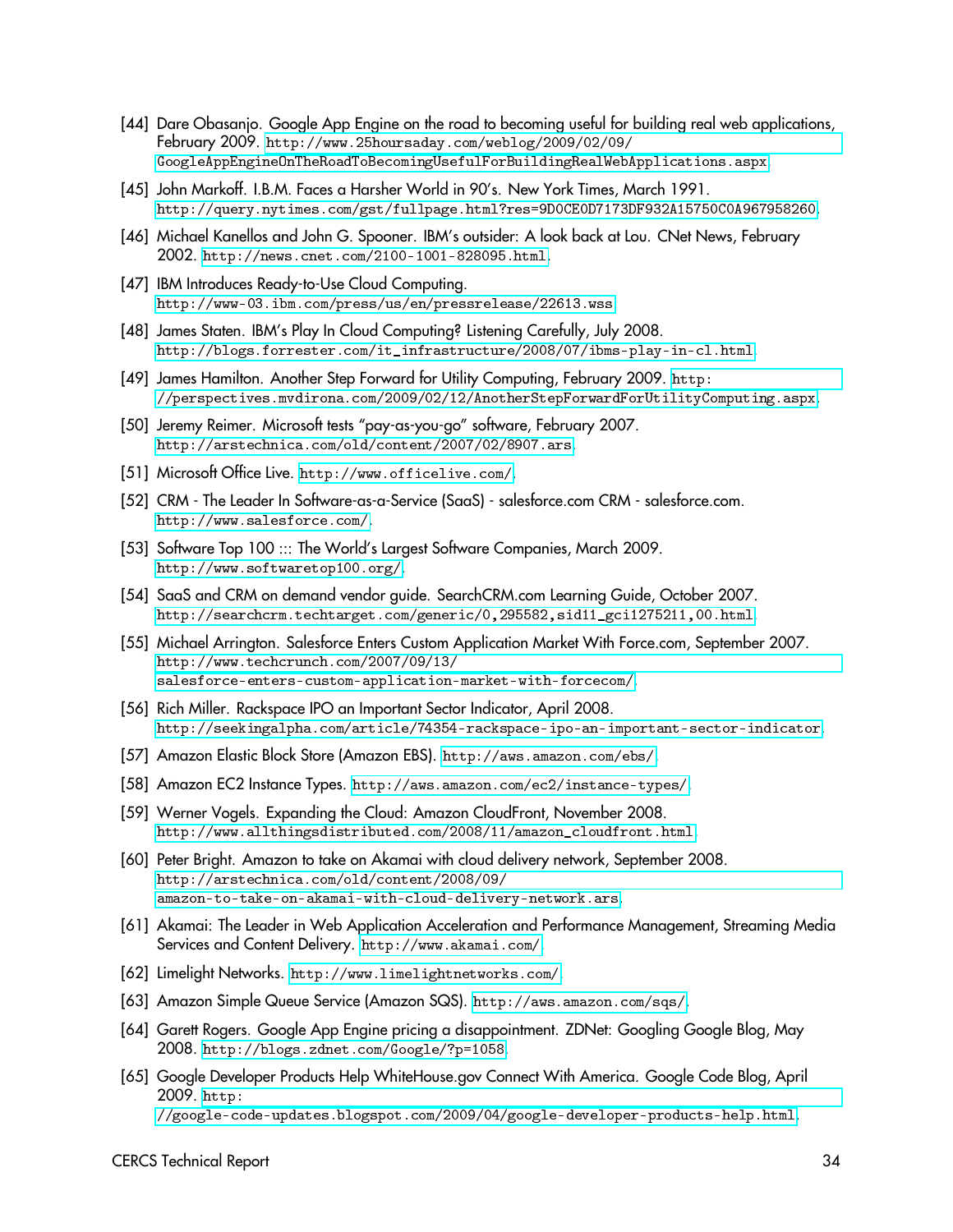- <span id="page-35-0"></span>[66] David Chappell. Introducing the Azure Services Platform. David Chappel & Associates Whitepaper (Sponsored by Microsoft Corporation), October 2008. <http://www.davidchappell.com/blog/2008/10/introducing-azure-services-platform.html>.
- <span id="page-35-1"></span>[67] Jon Torresdal. Amazon Web Services compared to the Azure Services Platform, December 2008. <http://blog.torresdal.net/Trackback.aspx?guid=81adc1a6-376a-420b-938c-4d551e5e9e34>.
- <span id="page-35-2"></span>[68] About - What is the Azure Services Platform? <http://www.microsoft.com/azure/whatisazure.mspx>.
- <span id="page-35-3"></span>[69] Live Services. <http://dev.live.com/>.
- <span id="page-35-4"></span>[70] MSN Hotmail. <http://www.hotmail.com/>.
- <span id="page-35-5"></span>[71] Messenger - Windows Live. <http://messenger.live.com>.
- <span id="page-35-6"></span>[72] Live Search. <http://www.live.com/>.
- <span id="page-35-7"></span>[73] GoGrid :: Scalable Load-Balanced Windows and Linux Cloud-Server Hosting. <http://www.gogrid.com/>.
- <span id="page-35-8"></span>[74] Cloud Storage : Mountable, Infinitely Scalable Storage Solution for your Cloud Servers. <http://www.gogrid.com/how-it-works/cloud-storage.php>.
- <span id="page-35-9"></span>[75] FlexiScale - Utility Computing On-Demand. <http://www.flexiscale.com/>.
- <span id="page-35-10"></span>[76] FlexiScale FAQ. [http://www.flexiscale.com/FlexiScale\\_FAQ.pdf](http://www.flexiscale.com/FlexiScale_FAQ.pdf). v1.7 PHUB.
- <span id="page-35-11"></span>[77] Network.com. <http://www.network.com>.
- <span id="page-35-12"></span>[78] Sun Utility Computing. <http://www.sun.com/service/sungrid/index.jsp>.
- <span id="page-35-13"></span>[79] Gavin Clarke. Sun closes 'future' pay-per-use utility computing service. The Register, December 2008. [http://www.theregister.co.uk/2008/12/10/sun\\_closes\\_cloud/](http://www.theregister.co.uk/2008/12/10/sun_closes_cloud/).
- <span id="page-35-14"></span>[80] Sun's Network.com Renders Computer-Animated Movie "Big Buck Bunny", June 2008. <http://www.sun.com/aboutsun/pr/2008-06/sunflash.20080602.1.xml>.
- <span id="page-35-15"></span>[81] Charles Babcock. Sun Unveils Open Cloud Computing Platform. InformationWeek News, March 2009. [http://www.informationweek.com/news/services/hosted\\_apps/showArticle.jhtml?](http://www.informationweek.com/news/services/hosted_apps/showArticle.jhtml?articleID=215901026) [articleID=215901026](http://www.informationweek.com/news/services/hosted_apps/showArticle.jhtml?articleID=215901026).
- <span id="page-35-16"></span>[82] About Mosso. <http://www.mosso.com/story.jsp>.
- <span id="page-35-17"></span>[83] Cluster Server, Clustered Hosting, Hosting Space, Cloud Site @ Mosso. <http://www.mosso.com/cloud.jsp>.
- <span id="page-35-18"></span>[84] Cloud Storage, CDN, Online Storage, On Demand Storage @ Mosso. <http://www.mosso.com/cloudfiles.jsp>.
- <span id="page-35-19"></span>[85] Limelight Content Distribution. [http://www.mosso.com/cloudfiles\\_cdn.jsp](http://www.mosso.com/cloudfiles_cdn.jsp).
- <span id="page-35-20"></span>[86] Cloud Compute, Cloud Server, Cloud Servers, On Demand Server @ Mosso. <http://www.mosso.com/cloudservers.jsp>.
- <span id="page-35-21"></span>[87] Engine Yard Solo. <http://www.engineyard.com/solo/>.
- <span id="page-35-22"></span>[88] Ruby On Rails. <http://rubyonrails.org/>.
- <span id="page-35-23"></span>[89] Heroku – Instant Rails Platform. <http://heroku.com/>.
- <span id="page-35-24"></span>[90] Platform as a Service (PaaS) - Powering On-Demand SaaS Development - salesforce.com. <http://www.salesforce.com/platform/>.
- <span id="page-35-25"></span>[91] Platform as a Service: Bungee Connect is Platform as a Service. <http://www.bungeeconnect.com/>.
- <span id="page-35-26"></span>[92] ENKI - Managed Cloud Computing. <http://www.enkiconsulting.net/>.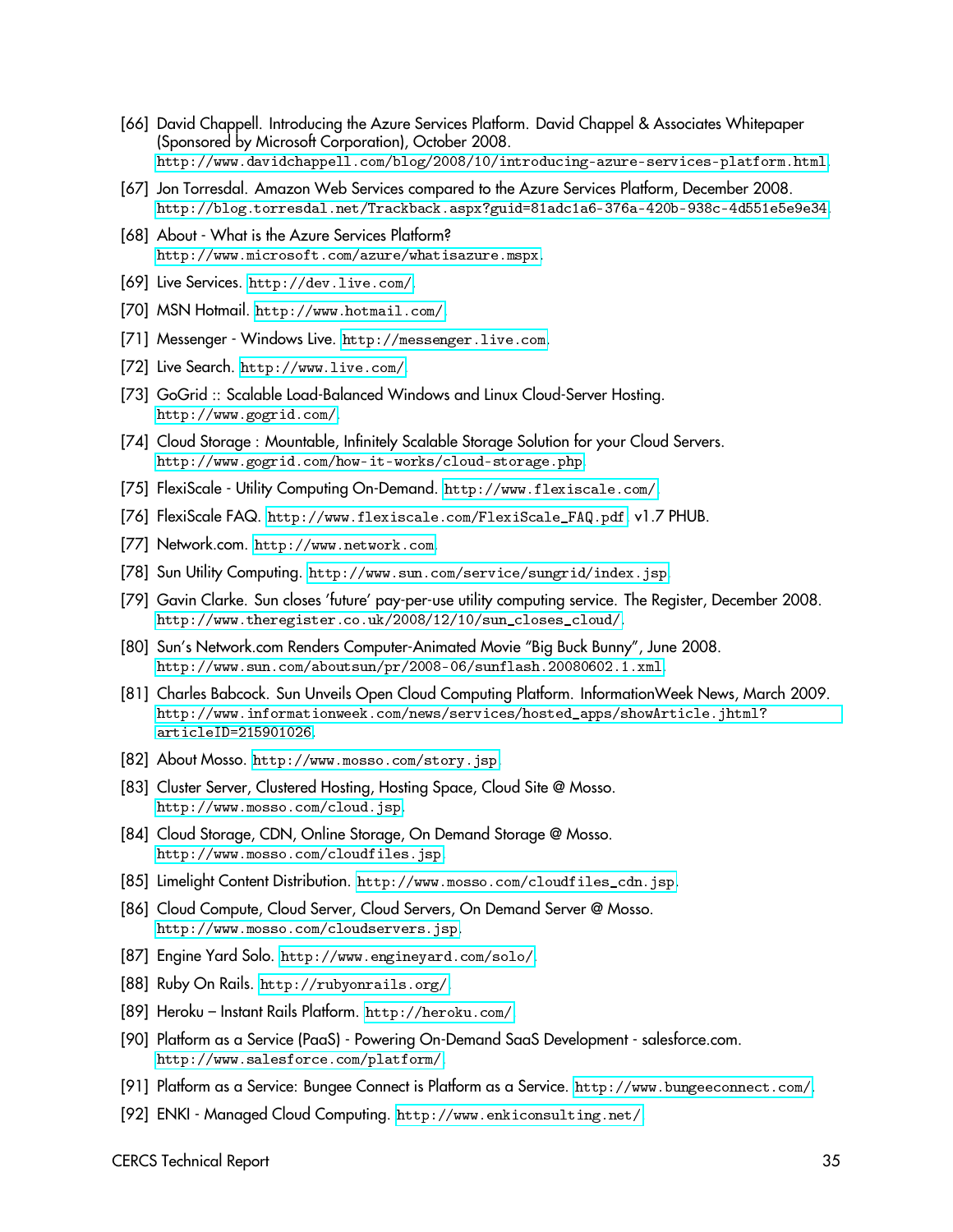- <span id="page-36-0"></span>[93] Understanding Computing Utility, Billing. ENKI Whitepaper, August 2008. [http://www.](http://www.enkiconsulting.net/images/stories/EnkiLLC/computing_utility_billing_tutorial.pdf) [enkiconsulting.net/images/stories/EnkiLLC/computing\\_utility\\_billing\\_tutorial.pdf](http://www.enkiconsulting.net/images/stories/EnkiLLC/computing_utility_billing_tutorial.pdf).
- <span id="page-36-1"></span>[94] Joyent: Welcome to Joyent. <http://www.joyent.com/>.
- <span id="page-36-2"></span>[95] Joyent Pricing. <http://www.joyent.com/accelerator/pricing/>.
- <span id="page-36-3"></span>[96] Grid Computer Operating System For Web Applications - AppLogic | 3tera. <http://www.3tera.com/AppLogic/>.
- <span id="page-36-4"></span>[97] GridLayer. <http://www.thegridlayer.com/>.
- <span id="page-36-5"></span>[98] Right Servers. <http://www.rightservers.com/packages/>.
- <span id="page-36-6"></span>[99] Jon Udell. 3Tera clarification. InfoWorld Blog, August 2006. <http://weblog.infoworld.com/udell/2006/08/31.html>.
- <span id="page-36-7"></span>[100] Web-based Cloud Computing Management Platform by RightScale. <http://www.rightscale.com/>.
- <span id="page-36-8"></span>[101] Mary Hayes Weier. Cloud Computing Startup Gets \$4.5M Venture Funding. [http://www.](http://www.informationweek.com/news/internet/web2.0/showArticle.jhtml?articleID=207401919) [informationweek.com/news/internet/web2.0/showArticle.jhtml?articleID=207401919](http://www.informationweek.com/news/internet/web2.0/showArticle.jhtml?articleID=207401919).
- <span id="page-36-9"></span>[102] Engine Yard Vertebra. <http://www.engineyard.com/vertebra/>.
- <span id="page-36-10"></span>[103] The Java Virtual Machine Specification. <http://java.sun.com/docs/books/jvms/>.
- <span id="page-36-11"></span>[104] 5 Question Interview with Twitter Developer Alex Payne. [http:](http://www.radicalbehavior.com/5-question-interview-with-twitter-developer-alex-payne/) [//www.radicalbehavior.com/5-question-interview-with-twitter-developer-alex-payne/](http://www.radicalbehavior.com/5-question-interview-with-twitter-developer-alex-payne/).
- <span id="page-36-12"></span>[105] The Python Datastore API - Google App Engine - Google Code. <http://code.google.com/appengine/docs/python/datastore/>.
- <span id="page-36-13"></span>[106] Fay Chang, Jeffrey Dean, Sanjay Ghemawat, Wilson C. Hsieh, Deborah A. Wallach, Mike Burrows, Tushar Chandra, Andrew Fikes, and Robert E. Gruber. Bigtable: A Distributed Storage System for Structured Data. ACM Transactions on Computer Systems (TOCS), 26(2):1–26, 2008.
- <span id="page-36-14"></span>[107] New Features for Amazon EC2, March 2009. <http://aws.amazon.com/contact-us/new-features-for-amazon-ec2/>.
- <span id="page-36-15"></span>[108] Cloud Computing Interoperability Forum (CCIF). <http://www.cloudforum.org/>.
- <span id="page-36-16"></span>[109] CCIF Mission & Goals. <http://groups.google.com/group/cloudforum/web/ccif-mission-goals?pli=1>.
- <span id="page-36-17"></span>[110] Google Open Source Blog: Welcome to the Google Open Source Blog, February 2008. [http:](http://google-opensource.blogspot.com/2008/02/welcome-to-google-open-source-blog.html) [//google-opensource.blogspot.com/2008/02/welcome-to-google-open-source-blog.html](http://google-opensource.blogspot.com/2008/02/welcome-to-google-open-source-blog.html).
- <span id="page-36-18"></span>[111] Tim O'Reilly. Amazon and Open Source. O'Reilly Media – Ask Tim, February 2004. [http://oreilly.com/pub/a/oreilly/ask\\_tim/2004/amazon\\_0204.html](http://oreilly.com/pub/a/oreilly/ask_tim/2004/amazon_0204.html).
- <span id="page-36-19"></span>[112] David Berlind. Open source: IBM's deadly weapon. ZDNet Tech Update, April 2002. <http://techupdate.zdnet.com/techupdate/stories/main/0,14179,2860394,00.html>.
- <span id="page-36-20"></span>[113] Ina Fried. EU closes in on Microsoft penalty. CNET News, August 2003. [http://news.cnet.com/2100-1016\\_3-5060463.html](http://news.cnet.com/2100-1016_3-5060463.html).
- <span id="page-36-21"></span>[114] ECMA Standard C# - a clever trap set by Microsoft, March 2004. [http://rollerweblogger.org/roller/entry/ecma\\_standard\\_c\\_a\\_clever](http://rollerweblogger.org/roller/entry/ecma_standard_c_a_clever).
- <span id="page-36-22"></span>[115] Michael Calore. Microsoft Allegedly Bullies and Bribes to Make Office an International Standard. Wired News, August 2007. [http://www.wired.com/software/coolapps/news/2007/08/ooxml\\_vote](http://www.wired.com/software/coolapps/news/2007/08/ooxml_vote).
- <span id="page-36-24"></span>[116] Ryan Paul. Google launches test of Java on App Engine, April 2009. [http://arstechnica.com/](http://arstechnica.com/open-source/news/2009/04/google-launches-test-of-java-on-app-engine.ars) [open-source/news/2009/04/google-launches-test-of-java-on-app-engine.ars](http://arstechnica.com/open-source/news/2009/04/google-launches-test-of-java-on-app-engine.ars).
- <span id="page-36-23"></span>[117] Simple small business software, collaboration, CRM: 37signals. <http://www.37signals.com/>.

CERCS Technical Report 36